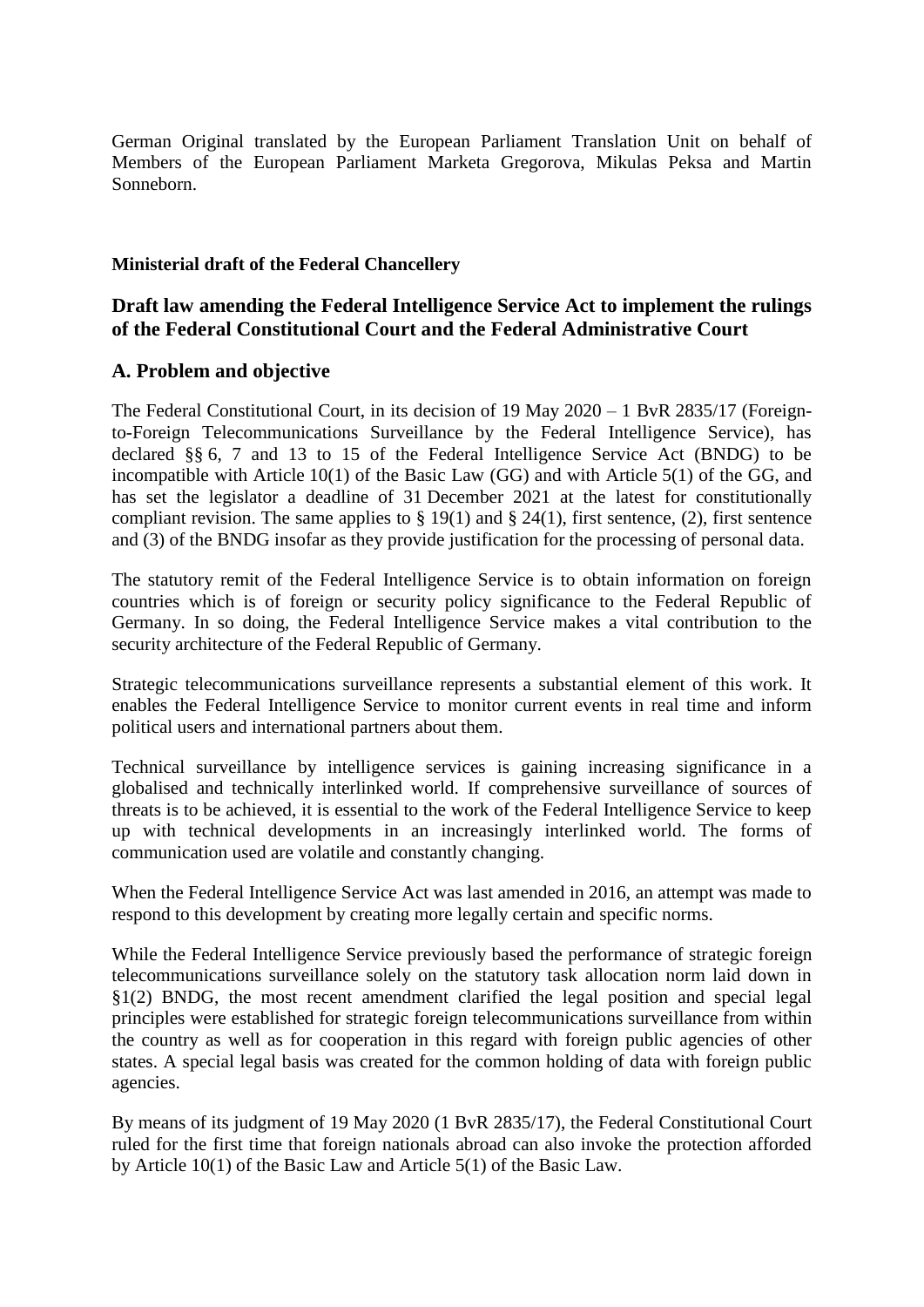In order to respond to these rulings of the Federal Constitutional Court, the relevant norms of the Federal Intelligence Service Act must be thoroughly revised. Account should be taken of the vital role of effective foreign surveillance and, consequently, of the Federal Intelligence Service in the security architecture of the Federal Republic of Germany.

In its decision of 19 May 2020, the Federal Constitutional Court emphasises the paramount public interest in effective foreign surveillance (BVerfG 1 BvR 2835/17, para. 161). The provision of information to the Federal Government for its foreign and security policy decisions helps it to maintain its position in the power politics of international relations, and incorrect decisions with serious consequences can be averted (BVerfG, loc. cit., para. 162). On that basis, the Federal Constitutional Court takes the view that the issue is one of maintaining democratic self-determination while protecting the constitutional order; in other words, significant constitutional principles are involved. There is, therefore, a whole-state interest at stake which extends clearly beyond the importance of guaranteeing internal security as such (BVerfG, loc. cit., para. 162).

The Federal Constitutional Court also emphasises that threats from abroad have increased substantially in the wake of the development of information technology and international communications, and the greater ease of interaction between individuals across borders this has brought about. The early detection of threats from abroad is also, in the estimation of the Federal Constitutional Court, gaining particular significance for security. The expansion and internationalisation of communications options and the resulting increased politicisation and organisational capabilities of international criminal groups has given rise to dangerous situations in individual countries, often as a result of the activities of networks of actors cooperating internationally, which can quickly take on a foreign and security policy dimension. Such activities are partially aimed at destabilising society, and can pose a threat to the constitutional order, the continued existence and security of the federation or the *Länder*, and to life, limb and freedom. These are vitally important constitutional principles, and to protect them the legislator can regard foreign surveillance that is effective and, at the same time, circumscribed by the rule of law, as essential (BVerfG, loc. cit., para. 163).

The Federal Constitutional Court emphasises, further, that the far broader access to data granted to strategic surveillance authorities today must be seen in the context of the increase in security risks since the Federal Constitutional Court handed down its ruling in 1999. Above all, however, the Federal Constitutional Court emphasises that an important factor justifying strategic telecommunications surveillance is that the consequences are mitigated to some extent by its being undertaken by an authority which itself, in principle, does not have any operational powers (BVerfG, loc. cit., para. 164f.). As the data are collected by an authority which does not have operational powers of its own, further use of the data is initially conditional on independent screening. It is, therefore, only transfer of the data for operational use that must be secured by means of appropriate transfer thresholds (BVerfG, loc.cit., para. 165).

The Federal Constitutional Court makes clear, at the same time, that the powers concerning strategic surveillance, transfer of the data obtained and cooperation with foreign services in this area are consistent with the requirements of proportionality only if they are accompanied by independent oversight on the basis of objective law. This oversight is to be formulated as continuous legal oversight, which makes comprehensive oversight access possible. The Federal Constitutional Court demands, for this purpose, quasi-judicial oversight with final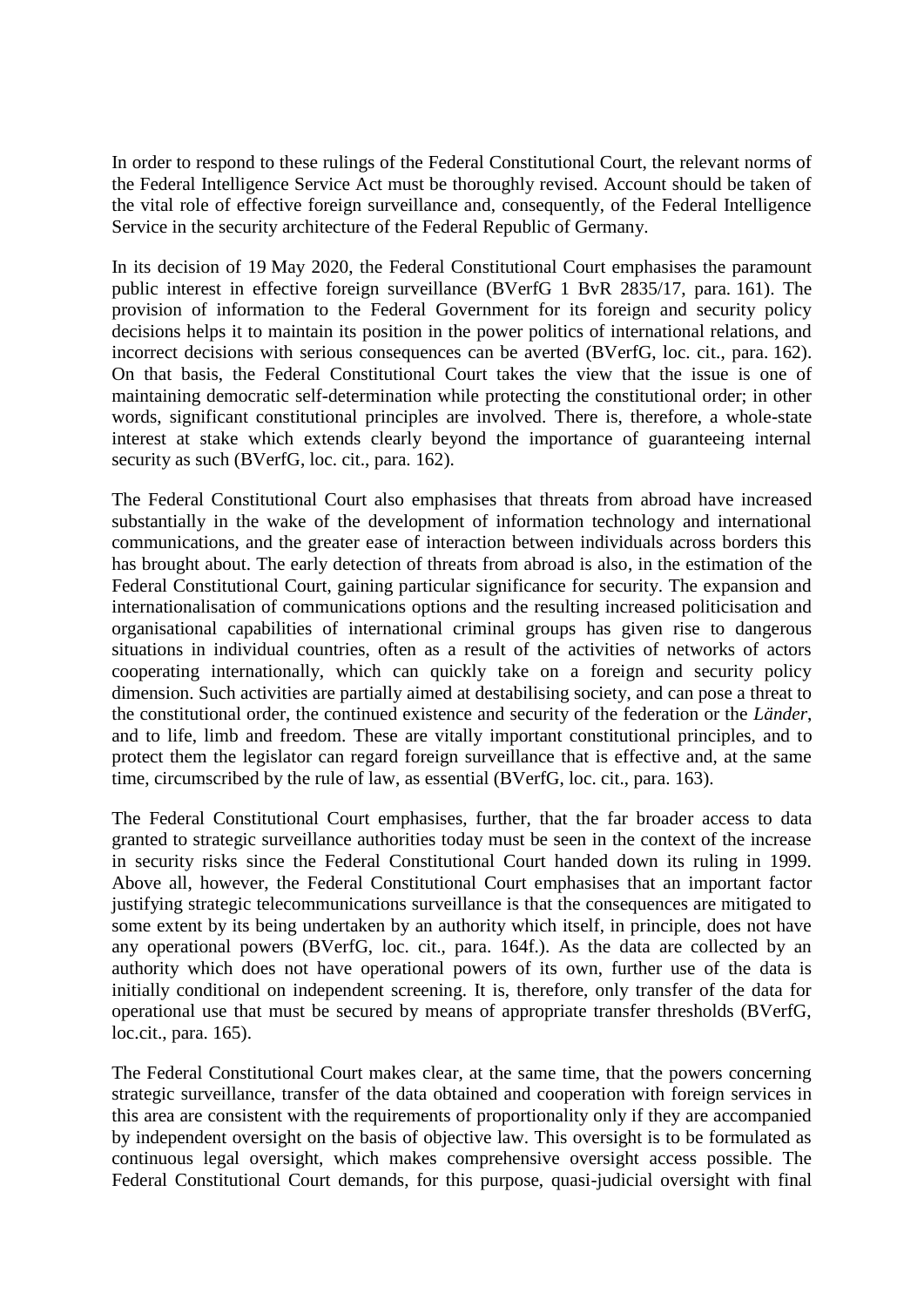decision-making powers, to which the essential procedural steps of strategic telecommunications surveillance are subject, as well as administrative oversight, by means of which the competent body can on its own initiative examine the legality of the entire process of strategic telecommunications surveillance on the basis of random samples (BVerfG, loc. cit., para. 272 et seq.). Institutionally independent oversight is to be guaranteed. This includes having a separate budget, independent recruitment powers and procedural autonomy. The oversight bodies are to be given the staff and resources they need to carry out their tasks effectively (BVerfG, loc. cit., para. 282 et seq.). They must have all the powers necessary for effective oversight of the Federal Intelligence Service, and that oversight must not be obstructed by the 'third-party rule' (BVerfG, loc. cit., para. 292 et seq.)

In addition to the decision of the Federal Constitutional Court, the amendment also implements the rulings contained in two decisions of the Federal Administrative Court of 13 December 2017 (BVerwG 6 A 6.19 and 6 A 7.16). In these proceedings the Federal Administrative Court was asked to rule on two actions brought against the traffic data analysis system used at that time by the Federal Intelligence Service (VERAS). Traffic data on communications by German nationals, domestic legal entities or persons resident on federal territory with other countries were stored in VERAS. However, before being stored the data were anonymised by the Federal Intelligence Service, so that the source could no longer be identified. The Federal Administrative Court viewed this as encroachment on the protection afforded by Article 10(1) of the Basic Law, in spite of the anonymisation undertaken prior to storage. Such interventions are thus permissible only if performed in accordance with a specific legal basis. However, this was lacking when the Federal Administrative Court handed down its ruling, both in the Federal Intelligence Service Act and in the Article 10 Act, and is now being created.

The objective of this fundamental amendment of the existing legal basis of the Federal Intelligence Service, in implementing the stipulations of the Federal Constitutional Court and the Federal Administrative Court, is thus to provide a more legally certain and specific legal basis for the work of the Federal Intelligence Service in the area of technical surveillance and the further processing of the data collected in this way. Foreign surveillance using technical resources which is effective and, at the same time, circumscribed by the rule of law is thus also to be made possible in the future.

# **B. Solution**

The amendment of the Federal Intelligence Service Act leads to legally compliant formulation of the requirements arising out of the decision of the Federal Constitutional Court of 19 May 2020 (1 BvR 2835/17), implementing this decision and revising the Act in substantive and systematic respects. In addition, the amendment serves to implement two decisions of the Federal Administrative Court of 13 December 2017 (BVerwG 6 A 6.16 and 6 A 7.16).

# **C. Alternative**

None.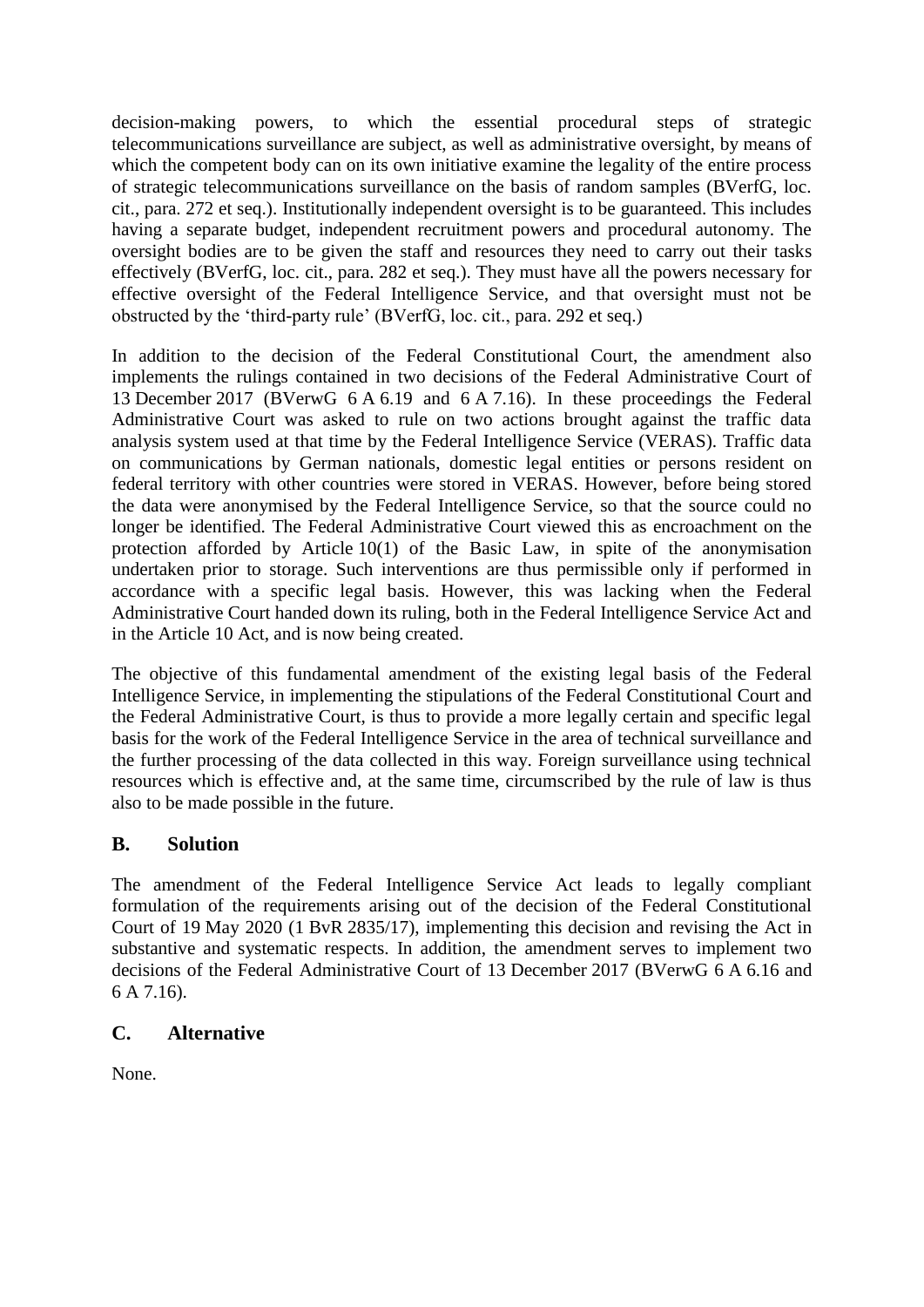# **D. Budgetary expenditure without compliance costs**

[…]

# **E. Compliance costs**

# **E.1 Compliance costs for citizens**

There are no additional compliance costs for citizens.

# **E.2 Compliance costs for businesses**

There are no compliance costs for businesses beyond those

they already incur.

# **E.3 Compliance costs for public authorities**

 $[...]$ 

# **F. Other costs**

None.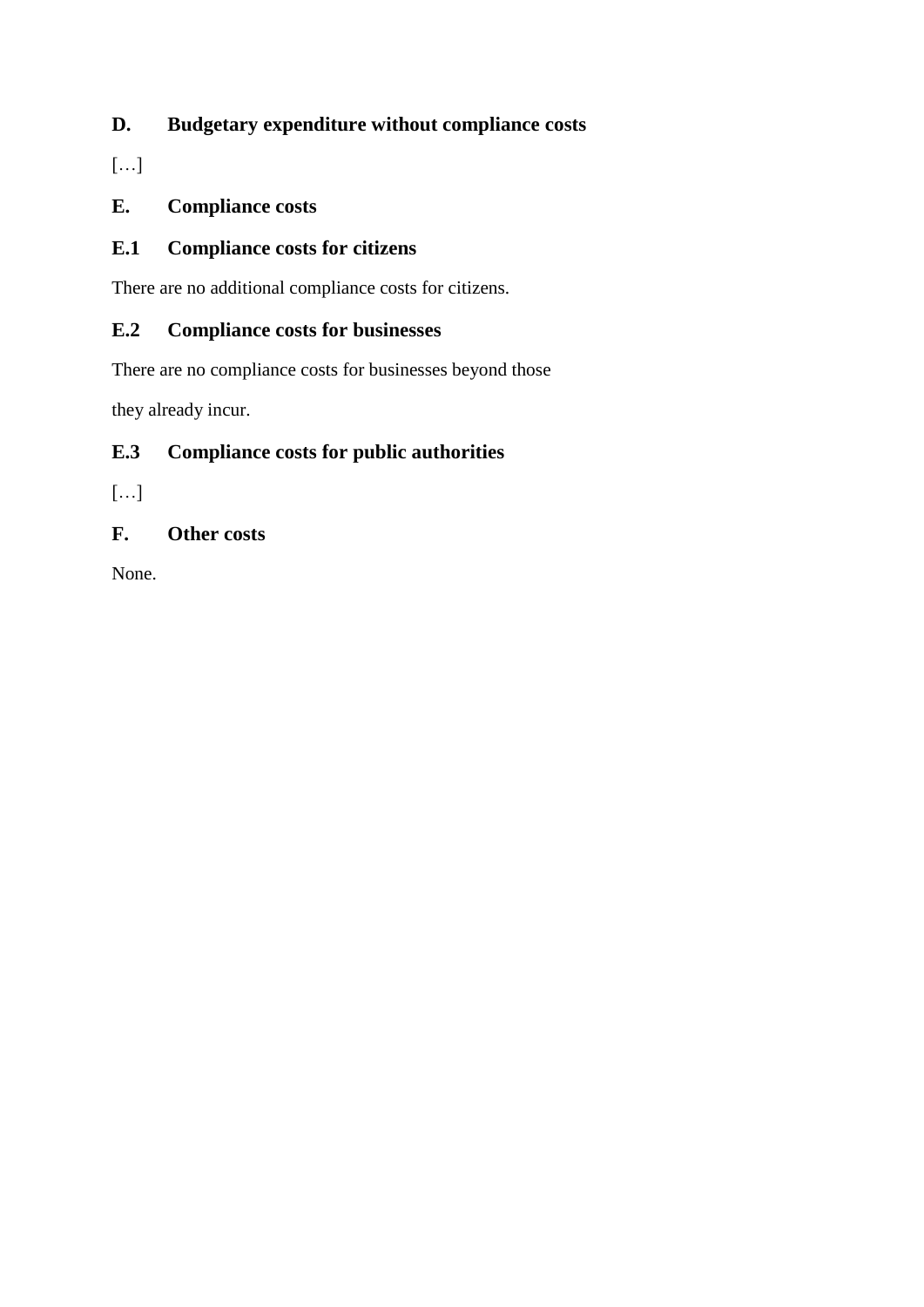# **Ministerial draft of the Federal Chancellery**

# **Draft law amending the Federal Intelligence Service Act to implement rulings of the Federal Constitutional Court and the Federal Administrative Court**

# **Of ...**

The Bundestag has passed the following Act:

# **Article 1 Amendment of the Federal Intelligence Service Act**

The Federal Intelligence Service Act of 20 December 1990 (Federal Law Gazette (BGBl.) I p. 2954, 2979), last amended by Article 19 of the Regulation of 19 June 2020 (BGBl. I p. 1328) shall be amended as follows:

- 1. In the title of Chapter 1, the words 'of the Federal Intelligence Service' shall be deleted.
- 2. In  $\S1(2)$ , second sentence, the words 'under  $\S8$  2 to 15, 19 to 21 and 23 to 32' shall be replaced by the words 'under the first sentence and §§ 2 to 8, 10 to 39, and 59 to 63'.
- 3. §3(3) shall be repealed.
- 4. §4, fourth sentence shall be repealed.
- 5. §5 shall be amended as follows:
	- (a) In the first sentence, the words 'the resources under §8(2) of the Federal Constitutional Protection Act' shall be replaced by the words 'intelligence resources'.
	- (b) In the second sentence, the words '§§ 9, 9a and 9b' shall be replaced by the words '§ 8(2) and §§ 9, 9a and 9b'.
	- (c) The following sentence shall be added:

'§ 1(2), first sentence, shall remain unchanged.'

- 6. In the title of Section 2, the words 'foreign-to-foreign telecommunications surveillance' shall be replaced by the words 'further processing of data'.
- 7. §§ 6 to 18 shall be repealed.
- 8. The title of Section 3 shall be deleted.
- 9. The previous §§ 19 to 21 shall become §§ 6 to 8.
- 10. The previous § 22 shall become § 9, and in the first sentence '§ 19' shall be replaced by  $\hat{\S}$  6'.
- 11. The title of Section 4 shall be replaced by the following title: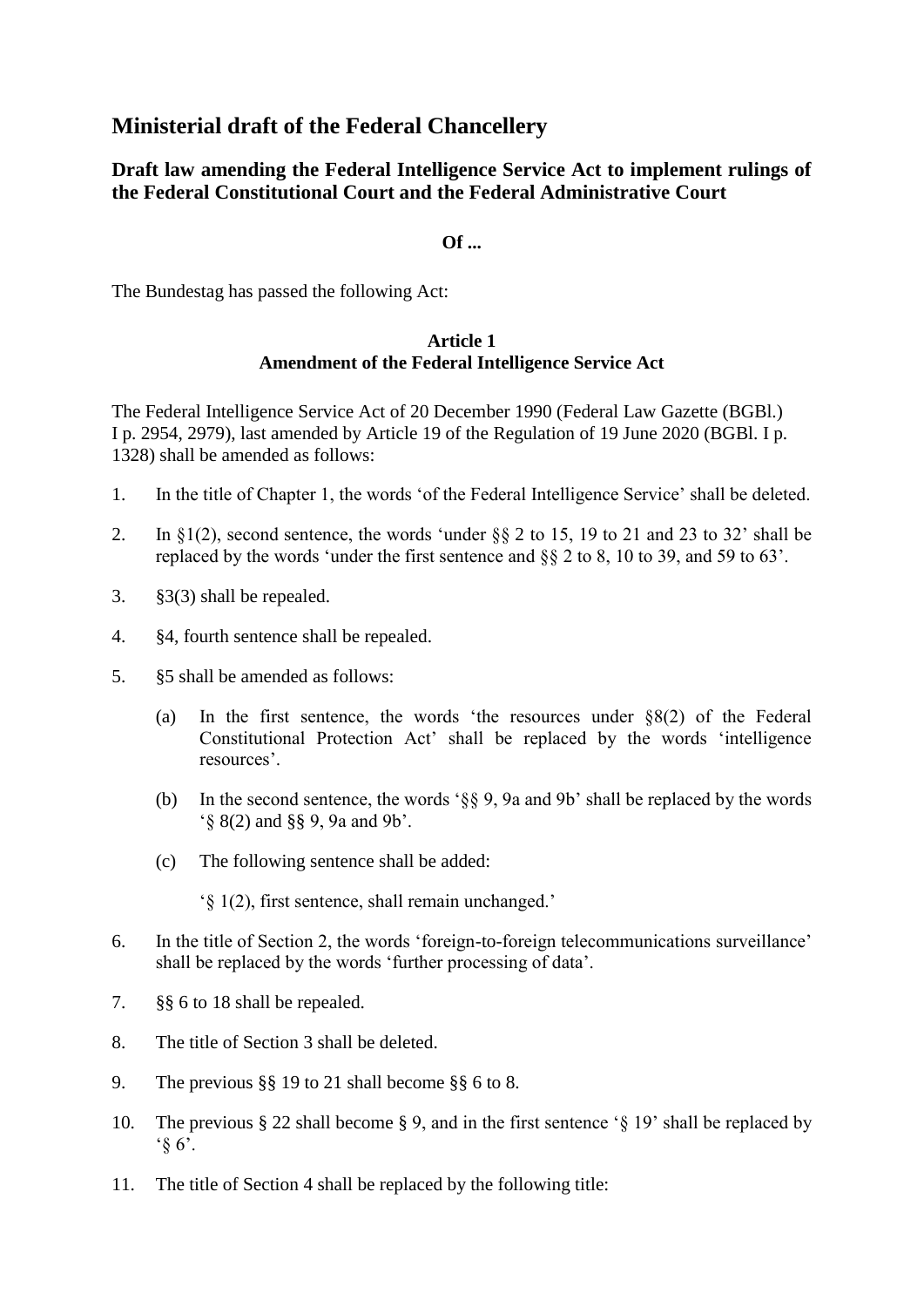### 'Section 3 Transfer of data and shared files'.

- 12. The previous § 23 shall become § 10 and be amended as follows:
	- (a) In the title, the word 'information' shall be replaced by the words 'personal data'.
	- (b) In paragraph (1), first sentence, the words 'information including personal' shall be replaced by the word 'personal'.
	- (c) Paragraph (2) shall be amended as follows:
		- (aa) In the first sentence, the words 'information including personal' shall be replaced by the word 'personal'.
		- (bb) In the second sentence, the words 'information including personal' shall be replaced by the word 'personal'.
	- (d) In paragraph (3), first sentence, the words 'information including personal' shall be replaced by the word 'personal'.
- 13. The previous § 24 shall become § 11 and be amended as follows:
	- (a) In the title, the word 'information' shall be replaced by the words 'personal data'.
	- (b) Paragraph (1) shall be amended as follows:
		- (aa) In the first sentence, the words 'information including' shall be deleted and the word 'personal' [personenbezogener] shall be replaced by the word 'personal' [personenbezogene].
		- (bb) In the second sentence, the words 'information including personal data' shall be replaced by the words 'personal data'.
		- (cc) In paragraph (2), first sentence, the words 'information including personal' shall be replaced by the word 'personal' and ' $\S$  19(2) to (5)' shall be replaced by the words  $\hat{ }$  (5) to (5).
	- (c) In paragraph (3), the words 'information including personal' shall be replaced by the word 'personal'.
- 14. The previous § 25 shall become § 12 and be amended as follows:
	- (a) Paragraph (1) shall be amended as follows:
		- (aa) In the first sentence, the words 'and departments covered by the remit of the Ministry of Defence' shall be inserted after the words 'customs investigation office'.
		- (bb) The second sentence shall be amended as follows:
			- (aaa) In subparagraph 2, the full stop at the end shall be replaced by a comma.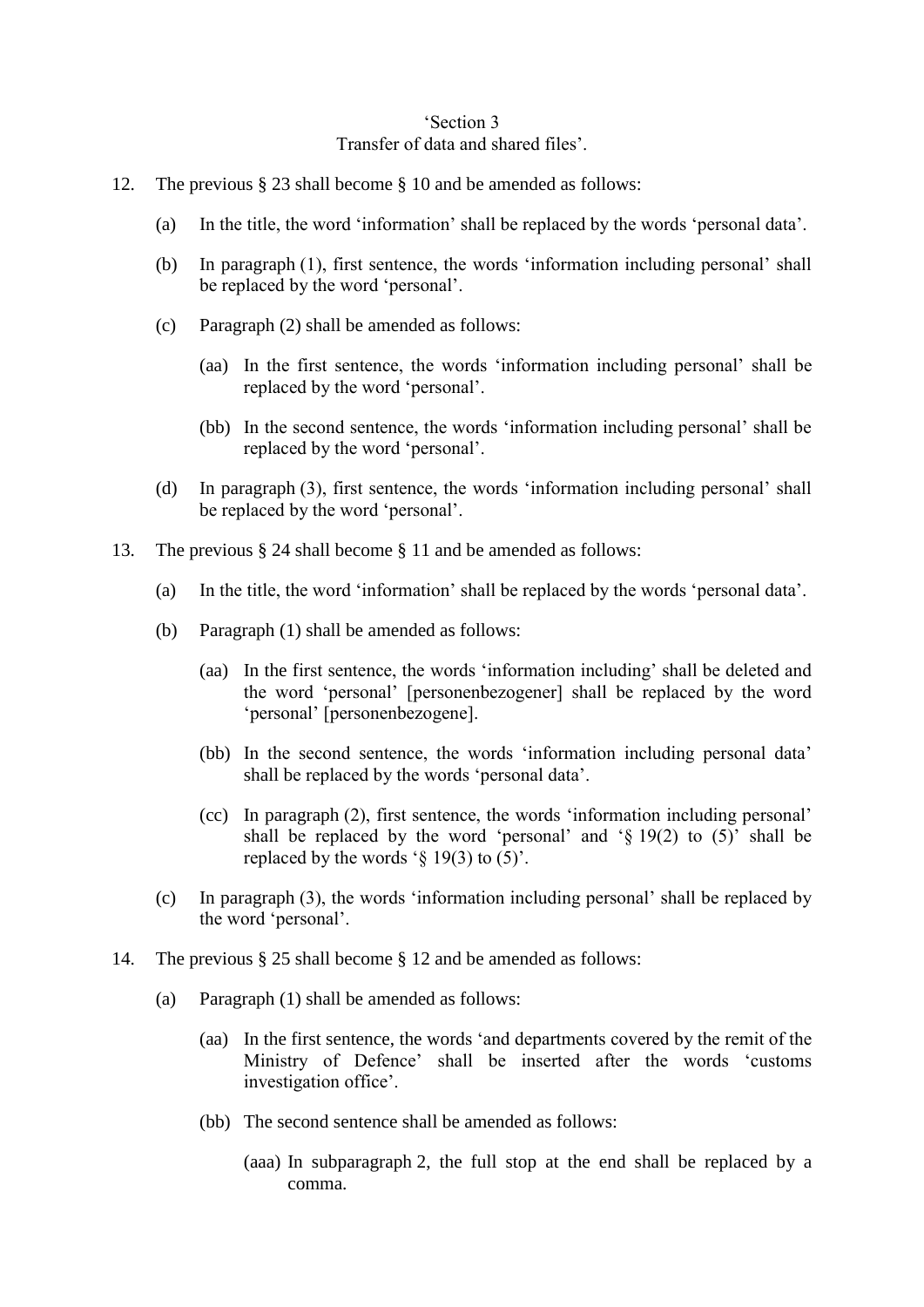- (bbb) The following subparagraph 3 shall be inserted:
	- '3. protection of the functional capability of the Bundeswehr for national or alliance defence and protection of the functional capability of the Bundeswehr in international missions.'
- (b) Paragraph (3) shall be amended as follows:
	- (aa) In the first sentence, the words 'through the Federal Intelligence Service'shall be inserted after the word 'file', and '§§ 19 and 20' shall be replaced by '§§ 6 and 7'.
	- (bb) In the second sentence, '§ 22' shall be replaced by '§ 9'.
- (c) The following sentence shall be added to paragraph 4. 'If the objective of projectrelated cooperation under paragraph (1), second sentence, third subparagraph, relates to protection of the functional capability of the Bundeswehr in international missions and use of the file continues to be necessary to achieve this objective, the time limit may be extended beyond that laid down in the second sentence by one further year at a time, but not beyond the conclusion of the international mission.'
- (d) Paragraph (6) shall be amended as follows:
	- (aa) In the first sentence, in the clause before the first subparagraph, the words 'if paragraph (3) applies' shall be inserted before the words 'for the common file' and '§ 21' shall be replaced by '§ 8'.
	- (bb) In the third sentence, the words 'The Federal Commissioner for Data Protection and Freedom of Information' [Der Bundesbeauftragte für Datenschutz] shall be replaced by the words 'The Federal Commissioner for Data Protection and Freedom of Information' [Die oder der Bundesbeauftragte für den Datenschutz].
- 15. The previous § 26 shall become § 13 and be amended as follows:
	- (a) In paragraph (1), first sentence, the words 'of intelligence service information and findings' shall be replaced by the words 'of personal data' and ' $(\S 27)$ ' shall be replaced by '( $\S$  14)' and '( $\S$  30)' by '( $\S$  17)'.
	- (b) In paragraph 3, first sentence, the words 'of the European Economic Area' shall be replaced by the words 'of the European Free Trade Association'.
- 16. The previous § 27 shall become § 14 and be amended as follows:
	- (a) The words 'with foreign public agencies' shall be added to the title.
	- (b) In paragraph (1), first sentence the words  $\hat{S}$  26(1) as a separate file, these [...] on information and findings' shall be replaced by the words '§ 13(1) as a separate file, these ]...] on personal data'.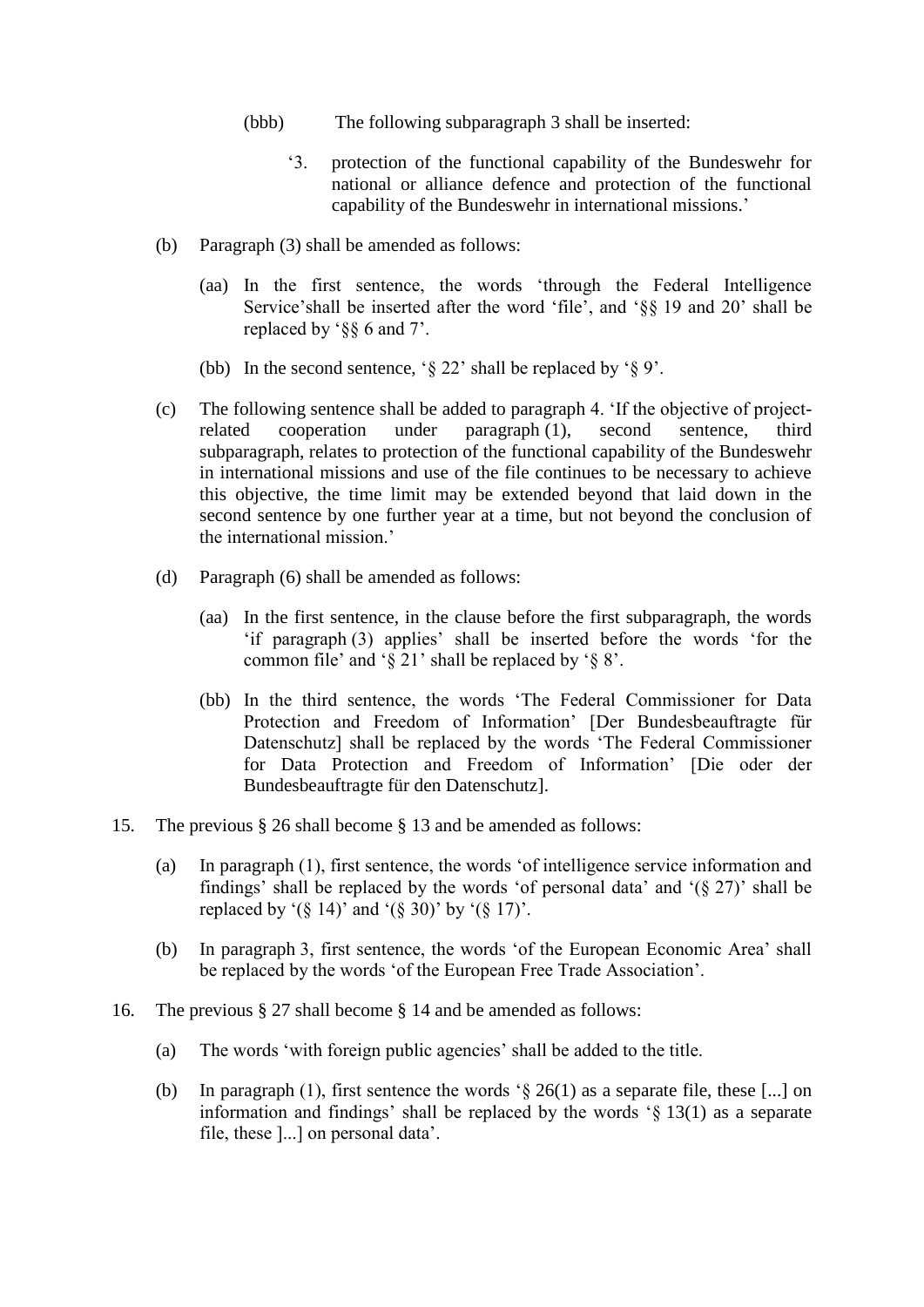- 17. The previous § 28 shall become §15, and the words 'with foreign public agencies' shall be added to the title.
- 18. The previous § 29 shall become § 16 and be amended as follows:
	- (a) The words 'with foreign public agencies' shall be added to the title.
	- (b) In paragraph (1), first sentence, the words 'information including personal data' shall be replaced by the words 'personal data', and the words 'with foreign public agencies' shall be inserted after the word 'files'.
	- (c) Paragraph (2), second sentence shall be amended as follows:

'§ 32(4) and (8) and § 33(1) and (2) shall apply *mutatis mutandis*.'

- (d) In paragraph (4), the words 'of controls on data processing including' shall be inserted after the word 'performance'.
- 19. The previous § 30 shall become § 17 and be amended as follows:
	- (a) In the first sentence,  $\frac{1}{2}$  and  $\frac{1}{2}$  be replaced by  $\frac{1}{2}$  13'.
	- (b) In the second sentence, ' $\S 29'$  shall be replaced by ' $\S 16'$ .
- 20. The previous § 31 shall become § 18 and be amended as follows:
	- (a) In the title, the word 'information' shall be replaced by the words 'personal data'.
	- (b) The word 'information' shall be replaced by the words 'personal data' and '§ 23 and § 24' by '§ 10 and § 11'.
- 21. The following Section 4 shall be inserted after the new § 18:

# **'Section 4 Technical surveillance**

### Subsection 1

Processing of personal data in the course of strategic foreign telecommunications surveillance

### § 19

### Strategic foreign communication surveillance

(1) The Federal Intelligence Service may, in carrying out its tasks, process using technical resources personal data of foreign nationals abroad on the basis of previously ordered strategic surveillance measures (strategic foreign telecommunications surveillance), insofar as this is necessary for the purposes of

- 1. political briefing of the Federal Government or of a *Land* government; or
- 2. early detection of foreign threats of international significance.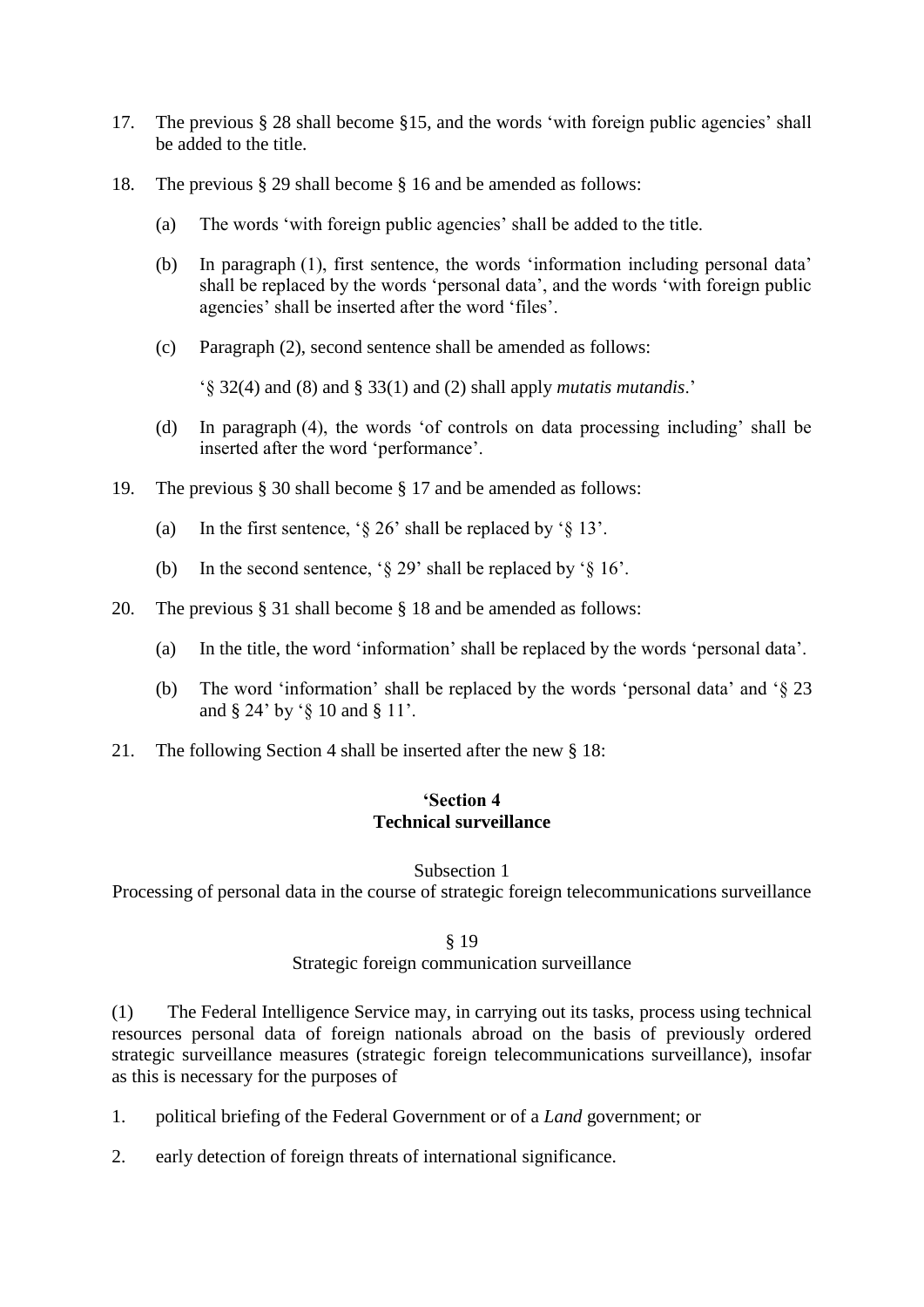(2) A strategic surveillance measure shall restrict the objective of the strategic foreign telecommunications surveillance by specifying:

- 1. the purpose of the surveillance;
- 2. the topic of the surveillance;
- 3. the geographical focus; and
- 4. the duration.

(3) Strategic surveillance measures under paragraph (1), subparagraph 1, shall be permissible only if they serve to obtain information from abroad which is of foreign and security policy significance for the Federal Republic of Germany and for the surveillance of which the Federal Chancellery has issued an order to the Federal Intelligence Service.

(4) Strategic surveillance measures under paragraph (1), subparagraph 2, shall be permissible only if they serve to obtain information from abroad which is of foreign and security policy significance for the Federal Republic of Germany and for the surveillance of which the Federal Chancellery has issued an order to the Federal Intelligence Service, and there is actual evidence to suggest that information can be obtained:

- 1. with reference to the following sources of threats
	- (a) national or alliance defence and missions carried out by the Bundeswehr (Federal Armed Forces) or allied armed forces abroad;
	- (b) crisis-related developments abroad and their implications;
	- (c) acts of terrorism or extremism whose perpetrators are prepared to use violence or are focused on the deliberately concealed imposition of political, religious or ideological views, or support thereof;
	- (d) international criminal, terrorist or state-sponsored attacks by means of malware on the confidentiality, integrity or availability of IT systems;
	- (e) organised crime;
	- (f) international proliferation of weapons of war within the meaning of the War Weapons Control Act and highly significant cases of unlawful foreign trade in goods and technical support services;
	- (g) critical infrastructure protection; or
	- (h) hybrid threats;
- 2. relating to protection of the following legally protected interests:
	- (a) the life, limb or freedom of a person;
	- (b) continued existence or security of the Federal Government or a *Land*;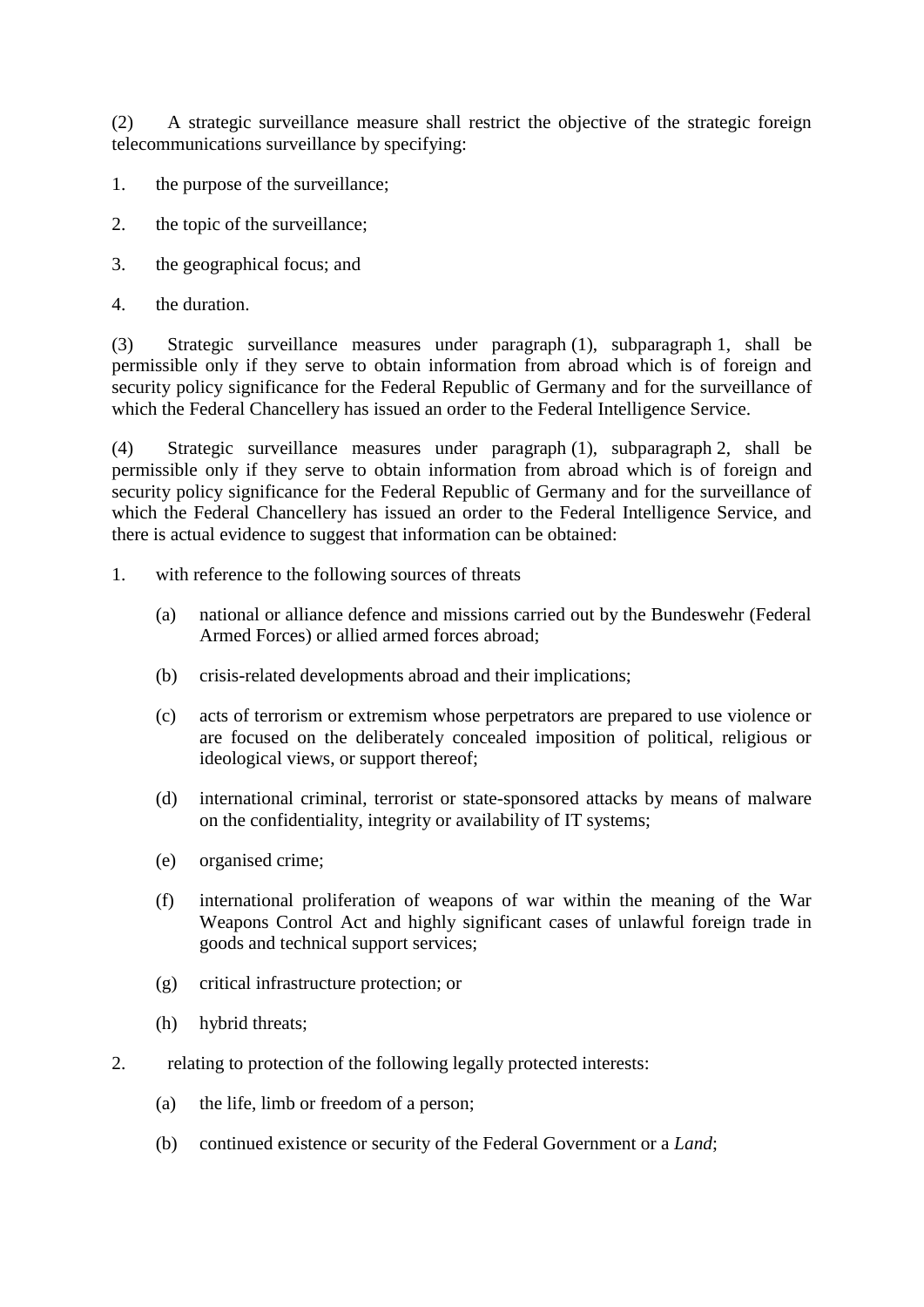- (c) continued existence or security of institutions of the European Union, the European Free Trade Association or the North Atlantic Treaty Organisation or continued existence or security of a Member State of the European Union, the European Free Trade Association or the North Atlantic Treaty Organisation; or
- (d) ability of the Federal Republic of Germany to take foreign-policy action;
- 3. relating to the protection of essential public goods fundamental to human existence.

(5) The Federal Intelligence Service may collect personal data in the course of strategic foreign communications surveillance only through the use of search terms. These must be intended, suitable and necessary for the strategic surveillance measures under paragraph (1) and their use must be consistent with the foreign and security policy interests of the Federal Republic of Germany.

(6) Provided that it is necessary to carry out the strategic surveillance measures under paragraph (1), the Federal Intelligence Service may obtain access by technical means to information technology systems of a foreign telecommunications or telemedia service provider abroad, even without the latter's knowledge, and collect from the ongoing communications personal data which the latter processes in the course of providing its service. In so doing, the Federal Intelligence Service may also collect personal data which the foreign telecommunications or telemedia provider stores during its processing of ongoing communications in its information technology systems, provided that these are collected within the period covered by the order authorising the strategic surveillance measure under paragraph (1) and are not more than 48 hours old before they are collected by the Federal Intelligence Service. If the Federal Intelligence Service obtains access under the first sentence to an information technology system of a foreign telecommunication or telemedia provider abroad, it may also process inventory data of the foreign telecommunication or telemedia service provider which the latter processes in the course of providing its service, insofar as these are collected using search terms or relate to the counterpart of the recording made using the search term.

(7) Collection of the personal data of the following persons from telecommunications traffic shall not be permissible:

- 1. German nationals;
- 2. domestic legal entities; and
- 3. persons resident on federal territory.

Insofar as technically possible, automated filters shall be used to ensure that such data are filtered out. The data filtered out shall be erased automatically without undue delay. The filtering methods shall undergo continuous further development and kept consistent with the state of the art. If, despite this filtering, data are collected contrary to the first sentence, these data shall be erased without undue delay. This shall not apply if there is actual evidence that a significant threat to the life, limb or freedom of a person, the security of the Federal Government or a *Land* or the security of other Member States of the European Union, the European Free Trade Association or the North Atlantic Treaty Organisation can be averted through further processing of the data. If the data are not erased without undue delay, the G10 Commission shall be briefed at its next meeting.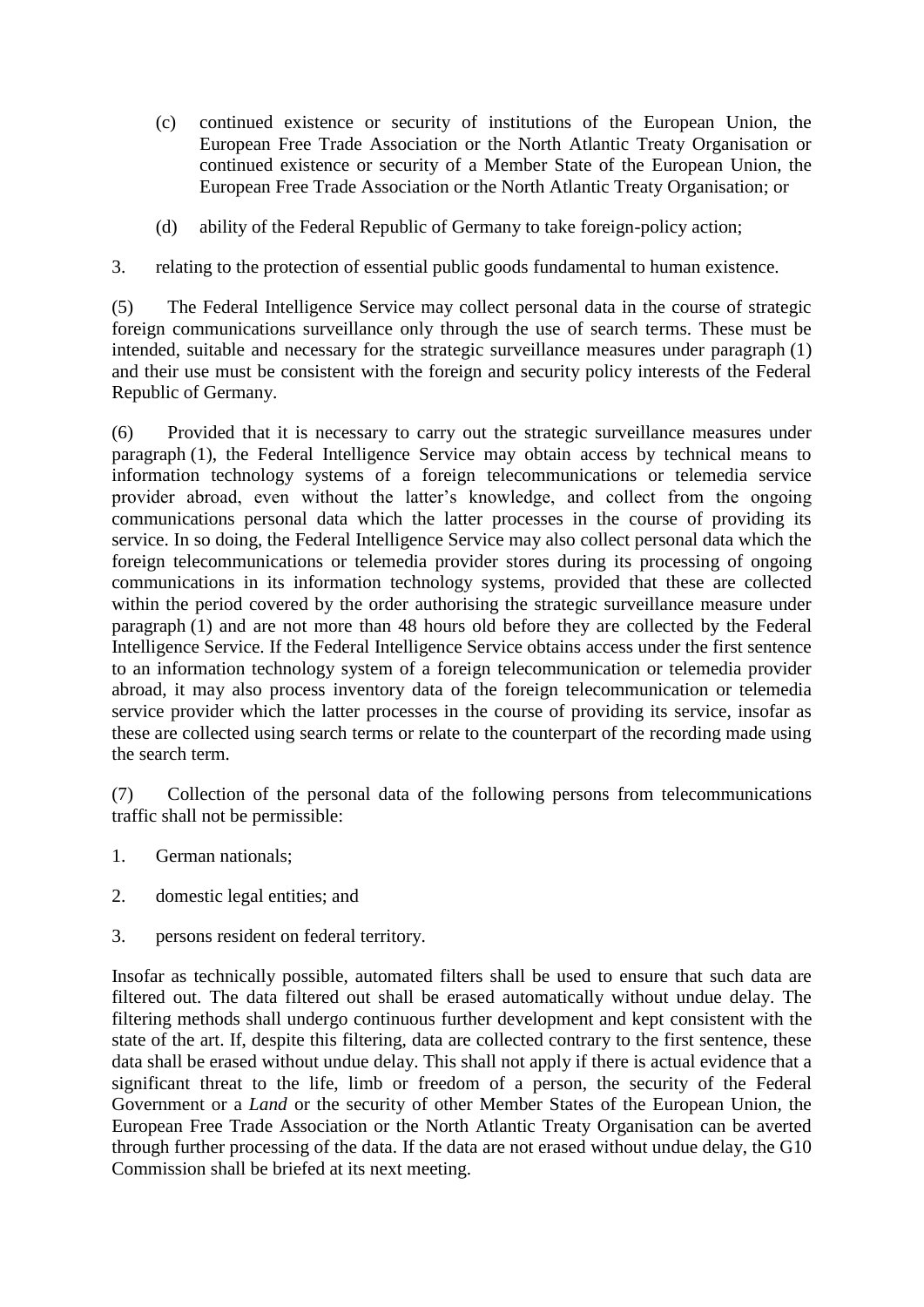(8) Unrestricted strategic foreign telecommunications surveillance shall not be permissible. The volume of strategic foreign telecommunications surveillance shall be limited to not more than 30% of existing telecommunication networks.

(9) Strategic foreign telecommunications surveillance for the purpose of gaining competitive advantages (commercial espionage) shall not be permissible.

(10) Personal data shall be identified immediately after data collection as follows:

1. statement of the purpose of the data collection under paragraph (1); and

2. statement of the means used to collect the data.

Identification shall not be required in connection with transfers.

§ 20 Particular forms of strategic foreign telecommunications surveillance

(1) The targeted collection of personal data under §19(5) of institutions of the European Union, of public agencies of the Member States of the European Union or of Union citizens may take place only if it is necessary:

- 1. for early recognition of threats within the meaning of §19(4); or
- 2. for the gathering and evaluation of information within the meaning of §19(3), provided that only data on processes in third countries are to be obtained which are of particular foreign and security policy significance to the Federal Republic of Germany.

If it is subsequently recognised that such targeted data collection from institutions of the European Union, from public agencies of the Member States of the European Union or from Union citizens has taken place, further processing of the personal data may be carried out only if the conditions set out in the first sentence are met. They shall otherwise be erased without undue delay.

- (2) The targeted collection of personal data of persons in respect of whom:
- 1. there is actual evidence that they are the source of threats within the meaning of § 19(4); and
- 2. transfer of the collected personal data is intended for the purposes of further processing for subsequent measures with direct external effect for the person concerned under subparagraph 1 in the area of threat aversion or criminal prosecution,

may be ordered only for early detection of threats (§ 19(1), subparagraph 2) under § 23(5), subparagraph 2, if special consideration was given in assessing proportionality to the increased probability of adverse consequences for these persons.

(3) Individualised monitoring of the entire telecommunications traffic of a person shall not be permissible.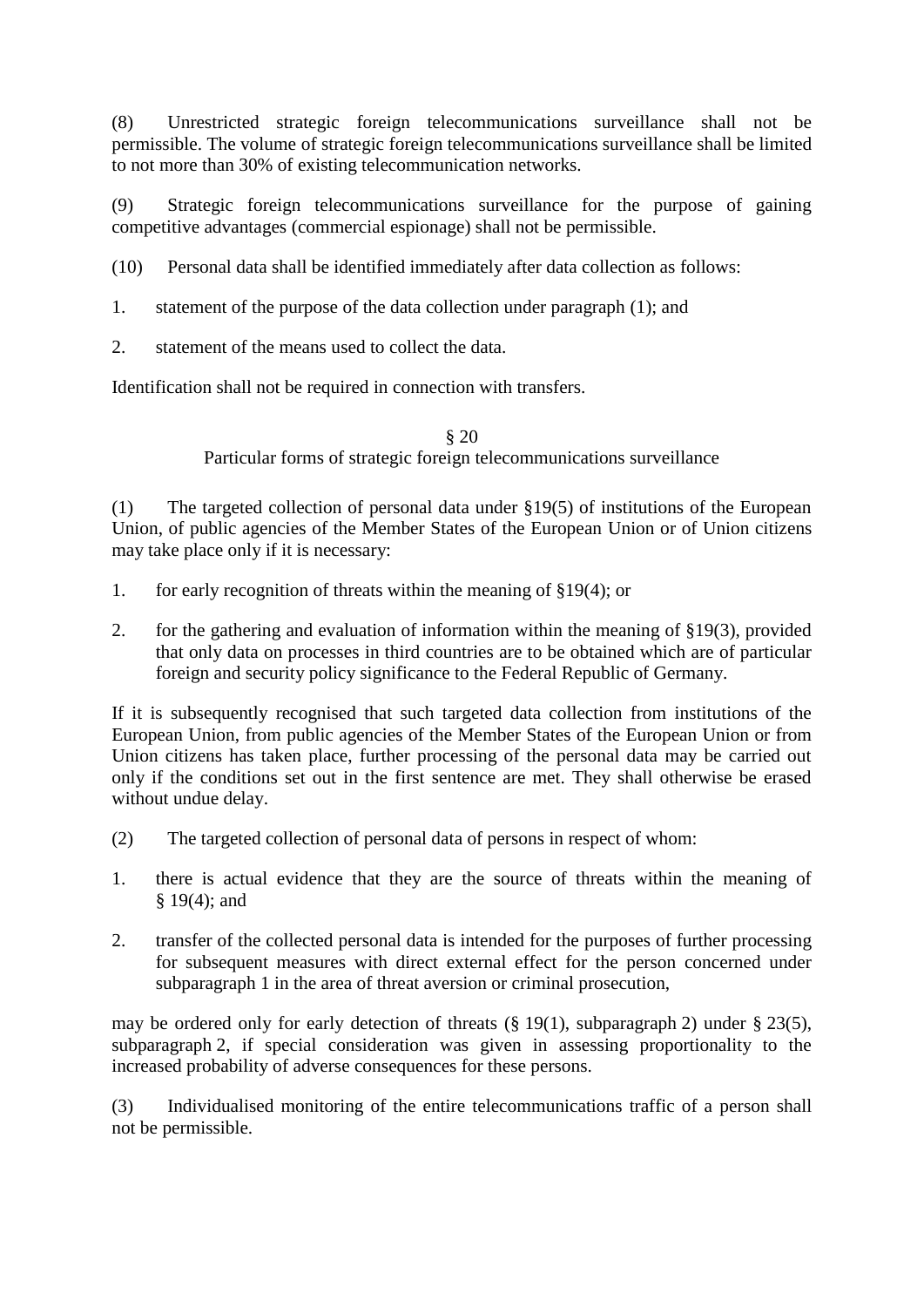#### § 21

# Protection of relationships of confidentiality

(1) The targeted collection of personal data under § 19(5) for the purpose of obtaining data covered by a relationship of confidentiality shall not be permissible. Relationships of confidentiality within the meaning of the first sentence shall be those of clergy, defence counsels, lawyers and journalists who would enjoy protection under § 53(1), first sentence, subparagraphs 1, 2, 3 and 5, and second sentence of the Code of Criminal Procedure.

(2) Notwithstanding paragraph (1), transfer shall be permissible if there is actual evidence to justify suspicion that

- 1. the person referred to in paragraph (1) is a perpetrator of or participant in the criminal offences referred to in § 29(3); or
- 2. this is necessary to avert a threat to:
	- (a) the life, limb or freedom of a person;
	- (b) essential public goods; or
	- (c) the continued existence or security of the Federal Government or a *Land* or the security of a Member State of the European Union, the European Free Trade Association or the North Atlantic Treaty Organisation.

(3) If it is evident after further processing of the personal data that they are worthy of protection under paragraph (1), the data may be used only if the conditions set out in paragraph (2) are met. The data shall otherwise be erased without undue delay. The erasure shall be logged. Log data be used solely to perform oversight of data processing, including data protection control. Log data shall be retained until the end of the second calendar year following logging and shall then be erased without undue delay.

# § 22 Core area protection

(1) Data collection for the purpose of obtaining information concerning the core area of private life shall not be permissible.

(2) If only further processing of the collected personal data reveals that these data fall within the core area of private life, they shall be erased without undue delay. The erasure shall be logged. Log data may be used only to perform data protection oversight. Log data shall be retained until the end of the second calendar year following logging and shall then be erased without undue delay.

(3) If, in the course of further processing under paragraph 2, doubts arise and if the data are not to be erased without undue delay, the data may not undergo further processing without prior assessment by the Independent Oversight Council. If the Independent Oversight Council establishes that the data may not undergo further processing, the data shall be erased without undue delay. The erasure shall be logged. Log data may be used only to perform data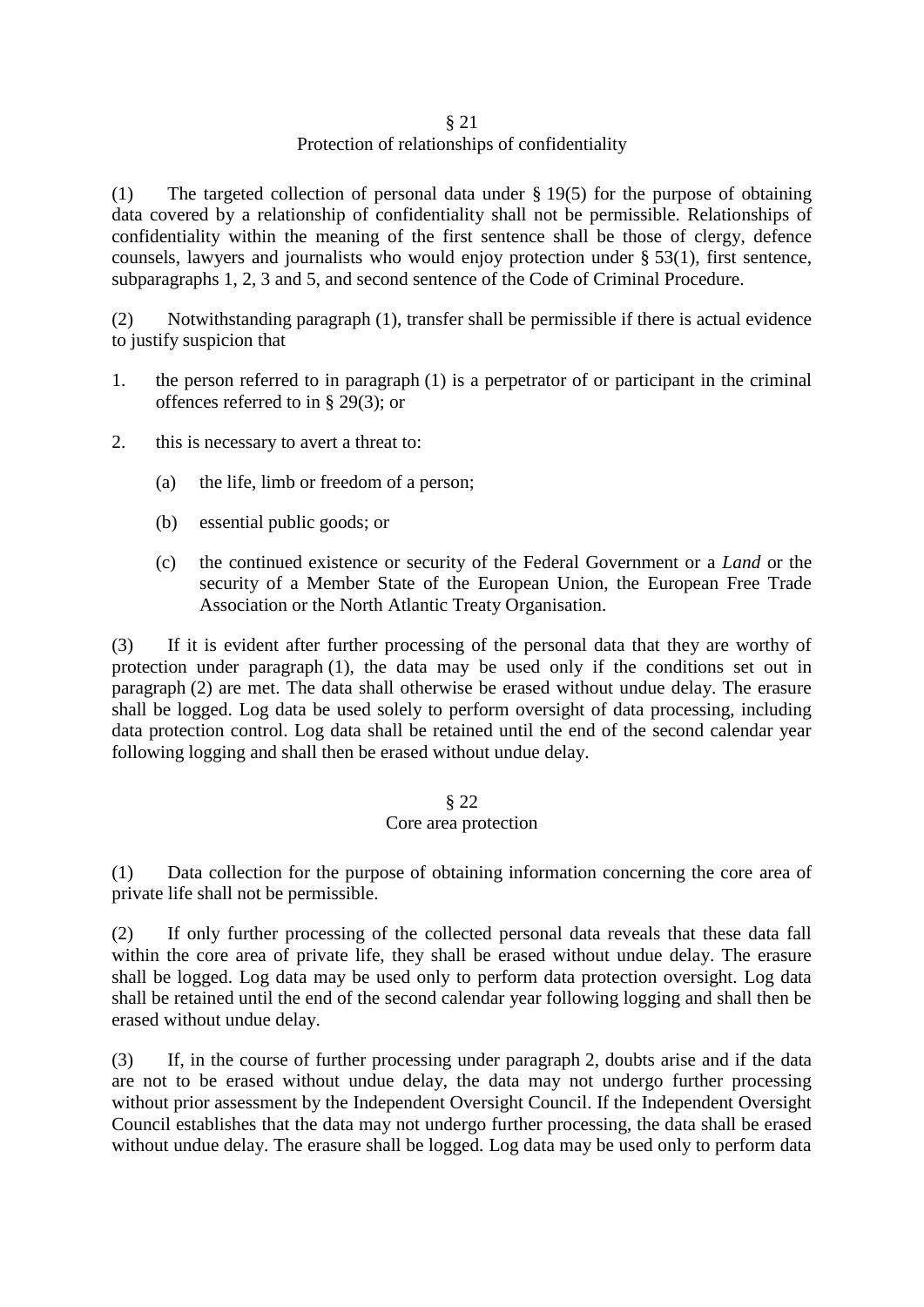protection oversight. Log data shall be retained until the end of the second calendar year following logging and shall then be erased without undue delay.

# §23

# Ordering measures

(1) Strategic surveillance measures under § 19(1) shall require an order by the President of the Federal Intelligence Service or his or her designated representative.

- (2) The order under paragraph (1) shall be issued in writing. The order shall state:
- 1. the purpose for which intelligence is being gathered;
- 2. the topic of the surveillance within the meaning of  $\S$  19(3) or (4);
- 3. the geographical focus;
- 4. the duration;
- 5. a justification.

(3) In connection with strategic surveillance measures under § 19(1), subparagraph 2, the nature of the threat under § 19(4) which is the subject of the surveillance shall be specified in the presentation of the topic of surveillance.

(4) The Independent Oversight Council shall examine the legality of orders authorising strategic intelligence measures before they are implemented. If the Independent Oversight Council does not confirm the legality of an order, it shall cease to apply. Where there is an imminent threat, a provisional lawfulness assessment shall be carried out by a member of the Independent Oversight Council, if the intelligence purpose of the strategic intelligence measure would otherwise be thwarted or made substantially more difficult. If the provisional assessment establishes that the order is lawful, the latter may be put into effect. In that event, full assessment by the Independent Oversight Council shall be then performed without undue delay. If the Independent Oversight Council repeals the decision under the third sentence, the order shall cease to apply and data already collected shall be erased without undue delay.

- (5) Targeted data collection under:
- 1. § 20(1), insofar as this relates to European Union bodies or to public agencies of its Member States;
- 2. § 20(2); and
- 3. § 21(2)

shall require an order by the President of the Federal Intelligence Service or his or her designated representative. If a restriction order under §§ 3, 5 or 8 of the Article 10 Act for the purposes stated in subparagraphs 1 to 3 has already been issued, no order under the first sentence shall be required. The Independent Oversight Council shall be briefed about corresponding restriction orders.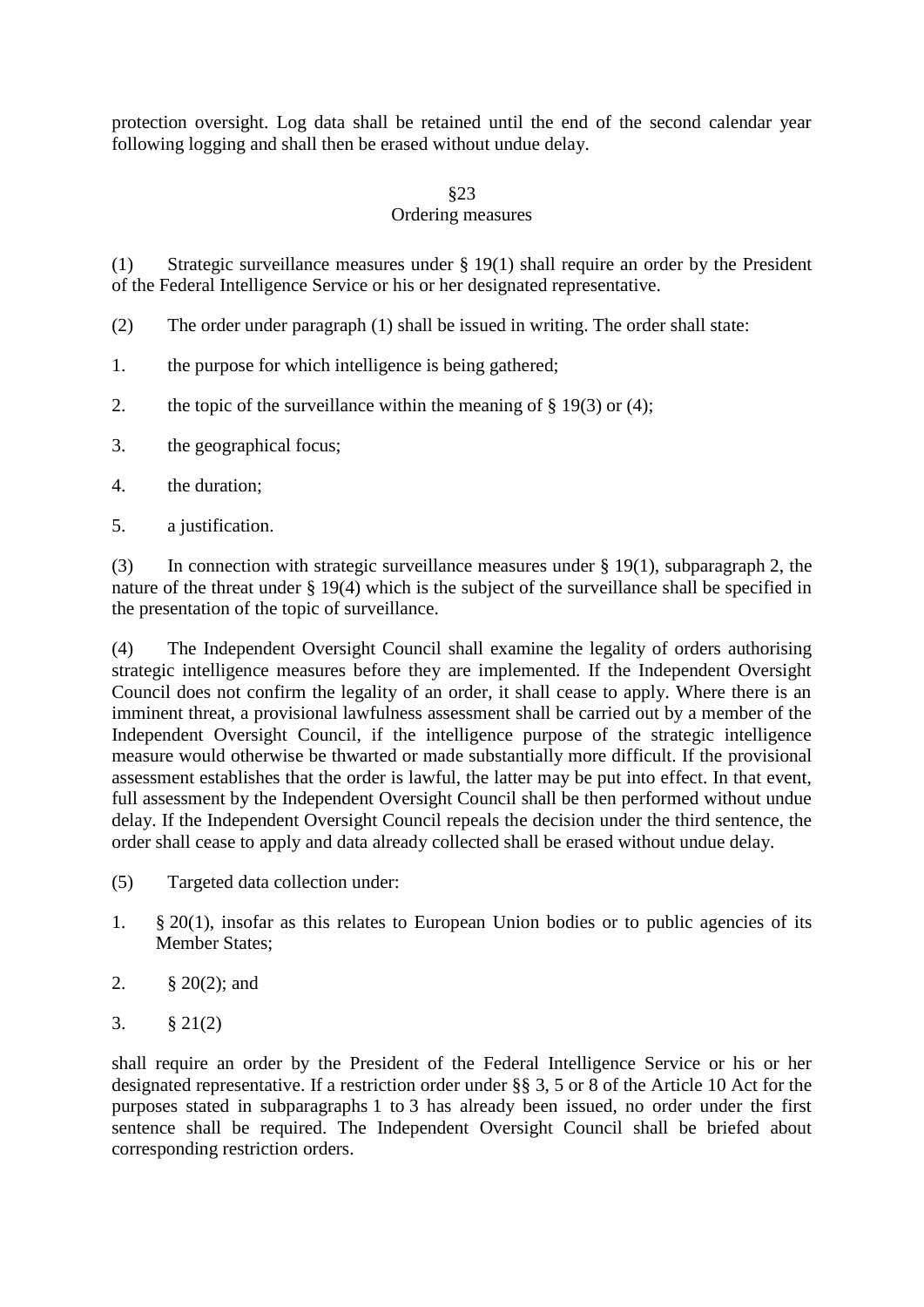- (6) The order under paragraph 5(1) shall be issued in writing. The order shall specify:
- 1. the strategic surveillance measure in the context of which the targeted data collection takes place;
- 2. the objective of the targeted data collection;
- 3. the duration of the targeted data collection;
- 4. a justification.

Specification of individual search terms to be used for targeted data collection shall not be necessary.

(7) The Independent Oversight Council shall assess the legality of orders authorising targeted data collection before they are implemented. If the Independent Oversight Council does not confirm the legality of an order, it shall cease to apply. Where there is an imminent threat, a provisional legality assessment shall be carried out by a member of the Independent Oversight Council, if the surveillance purpose of the targeted data collection would otherwise be thwarted or made substantially more difficult. Full assessment by the Independent Oversight Council shall then be performed without undue delay. If the provisional assessment establishes that the order is lawful, the latter may be put into effect. In that event, full assessment by the Independent Oversight Council shall then be performed without undue delay. If the Independent Oversight Council repeals the decision under the third sentence, the order shall cease to apply and data already collected shall be erased without undue delay.

(8) The Federal Intelligence Service shall inform the Federal Chancellery at regular intervals about orders issued under paragraphs (1) and (5).

# §24 Suitability testing

(1) The Federal Intelligence Service may collect and evaluate personal data from telecommunications networks, provided that this is necessary to determine:

- 1. the suitability of telecommunication networks; or
- 2. the suitability of search terms in the context of strategic surveillance measures under § 19(1) (suitability testing).

(2) Suitability testing under paragraph 1, subparagraph 1, may be performed only if there is actual evidence that suitable data for strategic surveillance measures are transferred in the telecommunications network to be examined. A time limit of six months shall be set for the suitability testing under paragraph 1(1). Repeated six-month extensions shall be permitted.

(3) Suitability testing under paragraph 2, subparagraph 1, shall be ordered in writing by the President of the Federal Intelligence Service or his or her designated representative.

(4) If, for the performance of suitability testing, the involvement of an enterprise which provides commercial telecommunications services or is involved in the provision of such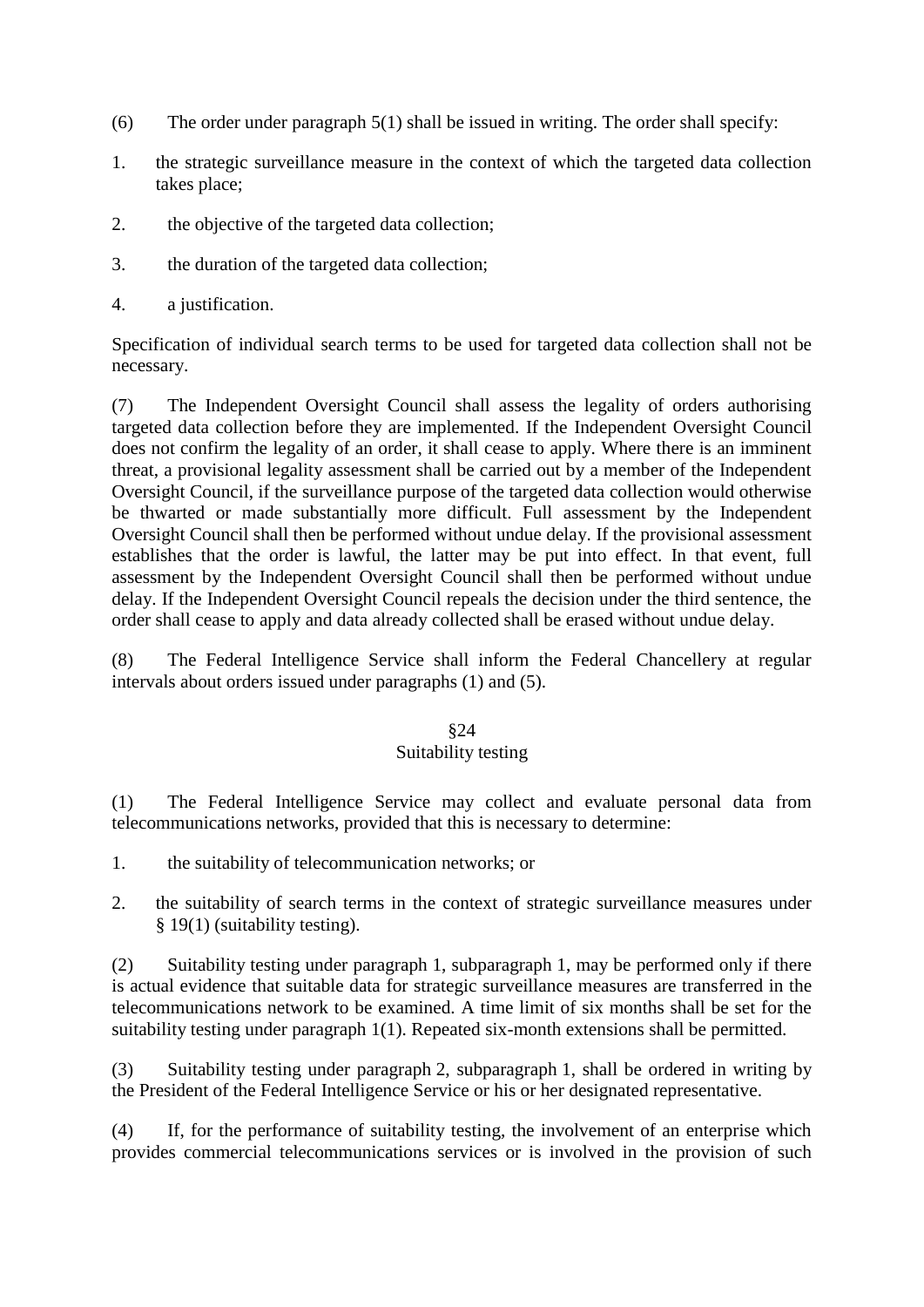services and has a registered office in Germany, or which provides or is involved in the provision of such services in Germany, is required, § 25 shall apply *mutatis mutandis*.

(5) The data collected in the course of a suitability test may be used only for the purpose of the suitability test itself. § 5(7) second to eighth sentences, of the Federal Office for Information Security Act shall apply *mutatis mutandis*. The Federal Intelligence Service may store the collected personal data, provided that this is necessary in order to carry out the suitability test. The evaluation shall be carried out without undue delay after collection.

(6) Personal data for the suitability test under paragraph (1), subparagraph 2, shall be erased no later than two weeks, and personal data for the suitability test under paragraph 1, subparagraph 1, no later than four weeks, after they have been collected. The first sentence shall not apply to personal data if their content at the time of collection can no longer be made readable for technical reasons and is needed for research purposes. Data of this kind collected in the course of the suitability test shall also be erased no later than after 10 years. The erasure shall be logged. Log data may be used only to perform oversight of data processing, including data protection oversight. Log data shall be retained until the end of the second calendar year following logging and shall then be erased without undue delay.

- (7) Notwithstanding paragraph (5), first sentence, it shall be permissible to
- 1. perform further processing of the personal data collected in the course of a suitability test if there is actual evidence that there is a significant threat to
	- (a) the life, limb or freedom of a person;
	- (b) the security of the Federal Government or a *Land* or the security of institutions of the European Union, the European Free Trade Association or the North Atlantic Treaty Organisation or of the Member States of the European Union, the European Free Trade Association or the North Atlantic Treaty Organisation;
- 2. transfer of personal data collected in the course of a suitability test to the Bundeswehr, if there is actual evidence that this is necessary:
	- (a) for the protection of the life, limb or freedom of a person;
	- (b) for the protection of the functional capability of the Bundeswehr for national or alliance defence;
	- (c) for the protection of the functional capability of the Bundeswehr in foreign missions; or
	- (d) for the protection of the functional capability of the armed forces of the Member States of the European Union, the North Atlantic Treaty Organisation or the European Free Trade Association.

Transfer may also take place automatically in cases covered by the first sentence, subparagraph 2. The identification of data under § 19(10) shall not take place until further processing of the data is carried out under the first sentence.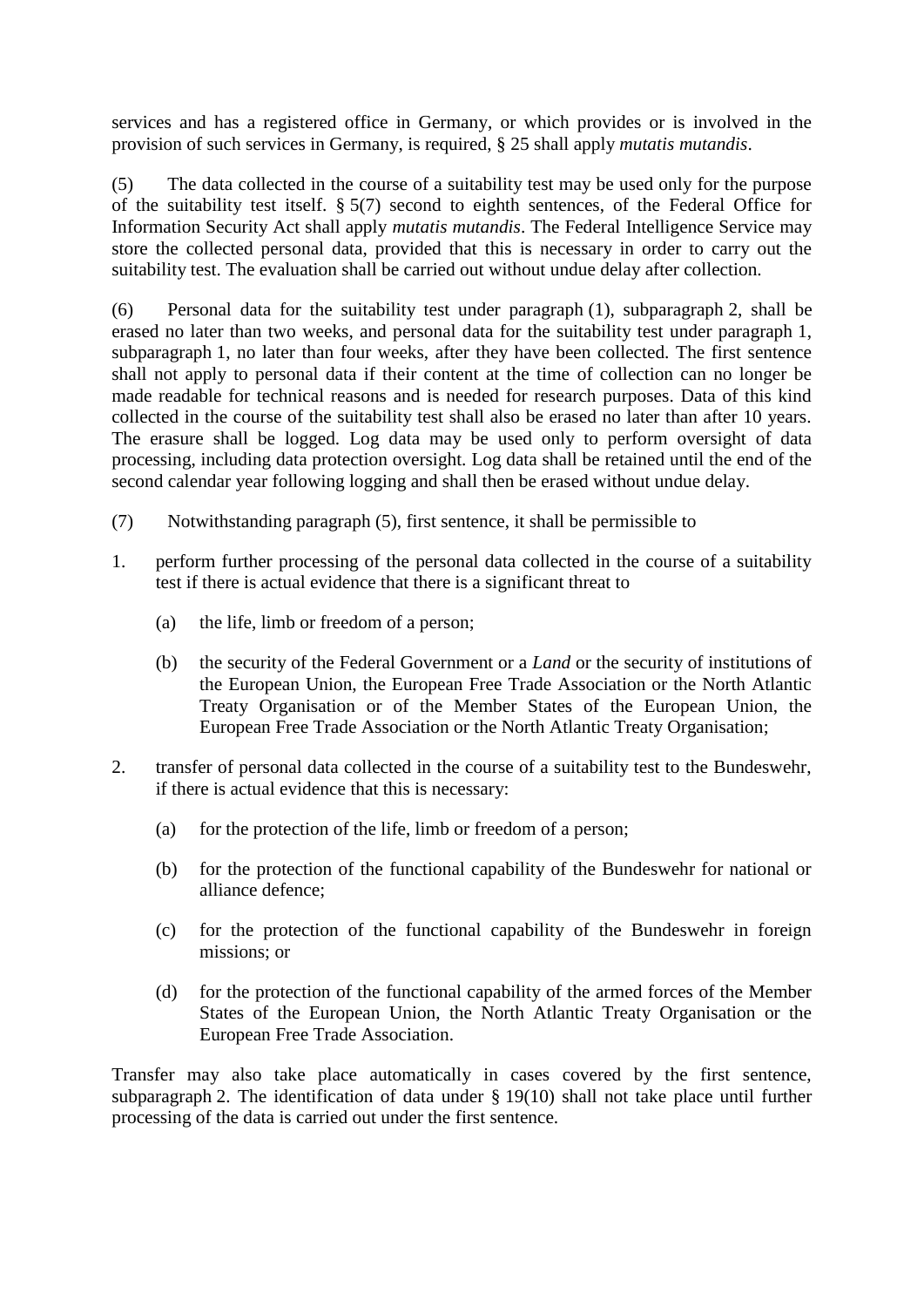#### § 25 Duties of providers of telecommunications services, compensation

(1) Whosoever provides commercial telecommunications services or is involved in the provision of such services and has a registered office in Germany, or provides or is involved in the provision of such services in Germany, shall, on the order of the Federal Chancellery, provide information to the Federal Intelligence Service on the more detailed circumstances of the telecommunication carried out after the order becomes effective, hand over transmissions entrusted to it for transfer on the telecommunications route, and allow monitoring and recording of the telecommunication. §§ 3 and 4 shall not be affected. Whether and to what extent the telecommunications enterprise subject to obligation shall take precautions for technical and organisational implementation shall be determined under § 110 of the Telecommunications Act and the statutory regulation issued pursuant thereto.

(2) The order under paragraph (1), first sentence shall be issued in writing and shall be notified to the enterprise which has an obligation under paragraph (1) if this is necessary to enable it to fulfil its obligations. The order must specify:

- 1. the enterprise subject to obligation;
- 2. the duration of the obligation; and
- 3. the telecommunications concerned.

(3) The enterprise which has an obligation under paragraph 1 shall, before an intended measure is carried out:

- 1. select;
- 2. perform a simple security review on; and
- 3. inform the persons who are to be entrusted with carrying out the measure of notification bans under § 60 and the criminal nature of a breach under § 66; details of the manner of providing this information shall be placed on record.

Only persons who have been reviewed and informed pursuant to the first sentence may be entrusted with carrying out a measure. Once the Federal Chancellery has given its consent, the President of the Federal Intelligence Service or his or her designated representative may request in writing the enterprises which have an obligation under paragraph (1) to carry out the measure before the security review has concluded. Enterprises with an obligation under paragraph (1) shall ensure that the classification measures under the security classification order issued on 10 August 2018 by the Federal Ministry of the Interior, Building and Community (GMBl. 2018 No  $44 - 47$ , p. 826) in the relevant version are taken.

(4) The security review under paragraph (3), first sentence, subparagraph 2, shall be carried out in accordance with the Security Review Act. The Federal Ministry of the Interior, Building and Community shall be responsible. If a person for whom an equivalent or higher security review in accordance with federal or *Land* law has already been performed is to be entrusted with carrying out a measure, no fresh security review shall be carried out.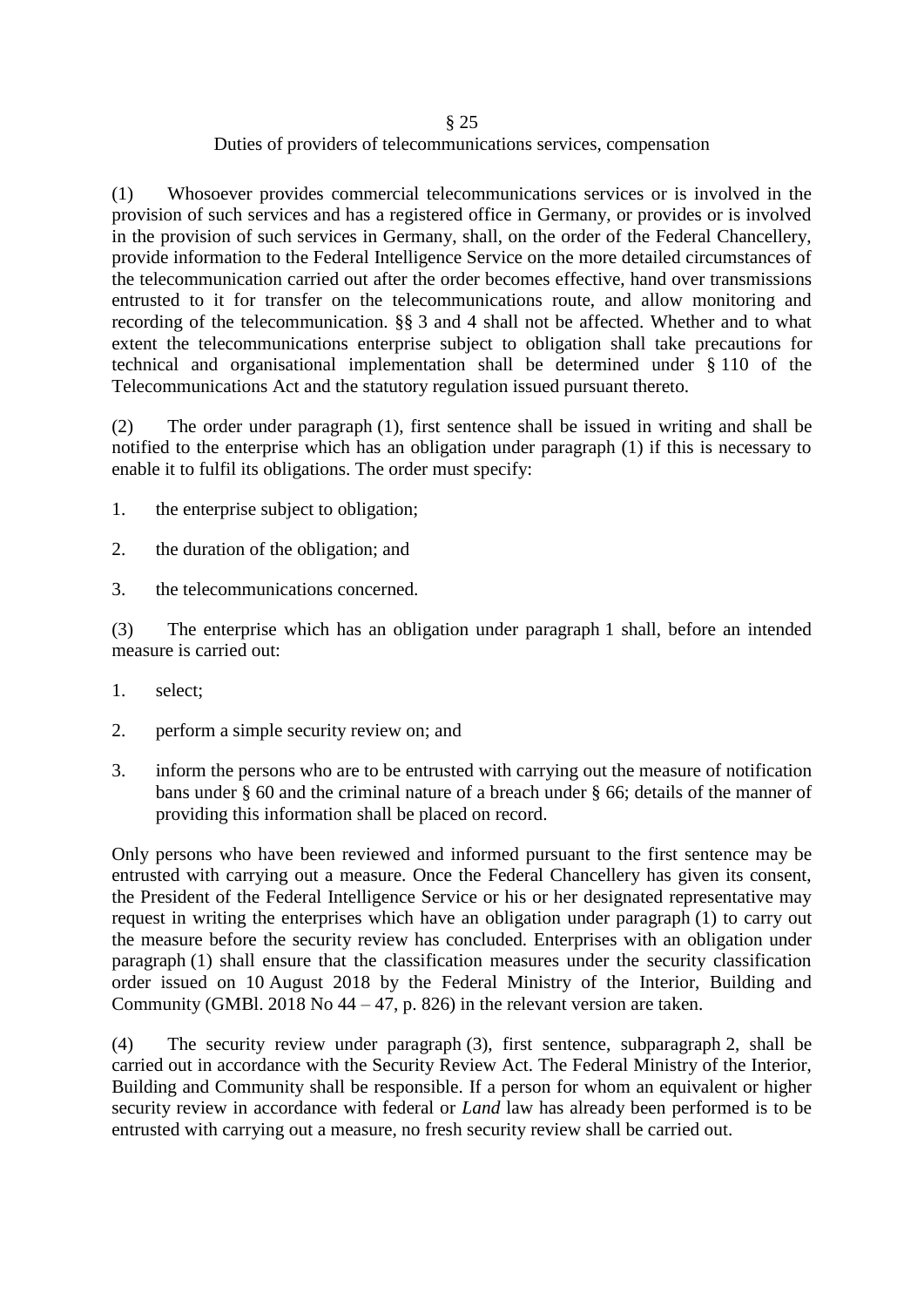(5) The Federal Intelligence Service shall agree compensation with the enterprises which have an obligation under paragraph 1 for the services referred to there, the level of which shall reflect the verified actual costs.

#### § 26

# Processing of personal traffic data

(1) The Federal Intelligence Service may also process traffic data in the context of strategic surveillance measures under § 19(1). § 19(6), first and second sentences, shall apply *mutatis mutandis*.

(2) Notwithstanding § 19(10), identification shall not take place until further processing of the data in the course of manual evaluation.

- (3) Processing of personal traffic data of the following persons shall not be permissible:
- 1. German nationals;
- 2. domestic legal entities; and
- 3. persons resident on federal territory.

The first sentence shall not apply if:

- 1. only data which come to light in the course of automated information exchange between information technology systems without direct reference to a specific human communications process are processed; or
- 2. those traffic data which make it possible to identify the persons referred to in the first sentence are automatically masked without undue delay after they have been collected.

The automated masking under the second sentence of subparagraph 2 shall be performed in such a way that the clarity of the data is maintained and retroactive identification of the persons referred to in the first sentence is impossible or is only possible at unjustifiably high cost. The Federal Intelligence Service may further process traffic data which was masked under the second sentence of subparagraph 2 to fulfil its tasks, in order to:

- 1. identify persons outside the circle of persons referred to in the first sentence who have a connection to Germany and about whom information can be requested which is relevant to fulfilment of the task of the Federal Intelligence Service; and
- 2. determine suitable transmission routes within the meaning of  $\S$  10(4), second sentence, of the Article 10 Act.

(4) If only evaluation reveals that data contrary to paragraph (3), second sentence, subparagraph 2 were not masked, these data shall be masked without undue delay in accordance with paragraph (3), third sentence. If the data are not masked without undue delay, they shall be erased without undue delay. This shall not apply if there is actual evidence that a significant threat to the life, limb or freedom of a person, the security of the Federal Government or a *Land* or the security of other Member States of the European Union, the European Free Trade Association or the North Atlantic Treaty Organisation can be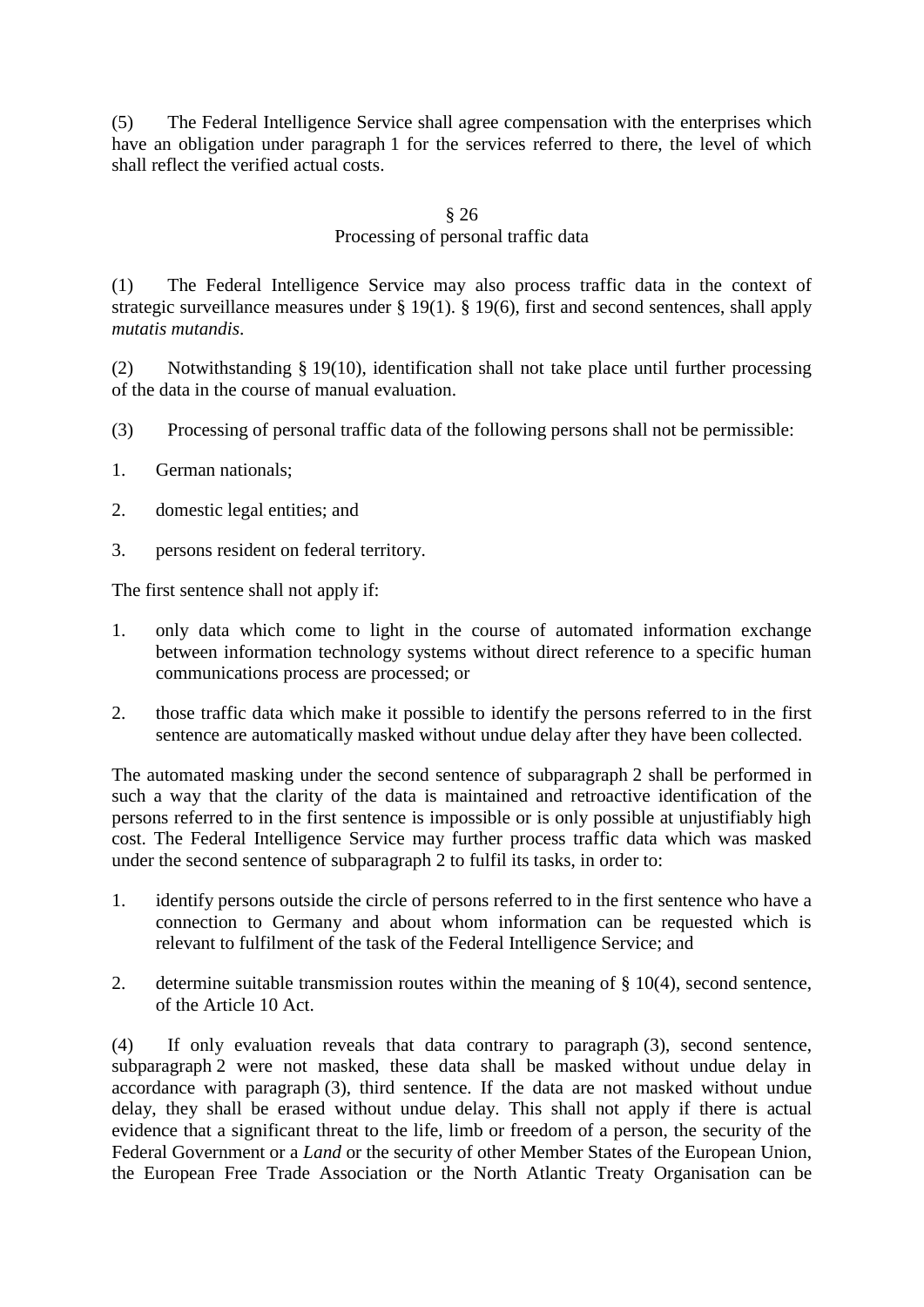averted through further processing of the data. If the data are not masked or erased without undue delay, the G10 Commission shall be briefed at its next meeting.

(5) The traffic data shall be retained for a maximum of six months. Storage beyond that time limit shall be possible in an individual case if storage continues to be necessary to enable the Federal Intelligence Service to carry out its task. § 27 shall apply *mutatis mutandis* to further storage.

# § 27

### Evaluation of data and assessment duties

The Federal Intelligence Service shall assess the personal data collected using search terms without undue delay and then at intervals of not more than seven years in order to determine whether, alone or together with data already available, they are necessary for the purposes referred to in § 19(1). Account shall be taken of the purpose of collection in each case in accordance with § 19(1). If the personal data are not necessary for these purposes, they shall be erased without undue delay. The erasure shall be logged. Log data

(1) may be used only to perform data processing oversight, including data protection oversight. Log data shall be retained until the end of the second calendar year following logging and shall then be erased without undue delay.

(2) Data shall not be erased if they are necessary for a notification under § 59 or for oversight purposes of the Independent Oversight Council.

# § 28 Data collection by a foreign public agency

(1) The Federal Intelligence Service may request foreign public agencies to carry out strategic surveillance measures.

(2) The Federal Intelligence Service may process the data collected by the foreign public agency. The provisions set out in this subsection on data processing shall apply *mutatis mutandis*.

(3) If the foreign public agency uses search terms of the Federal Intelligence Service for data collection purposes, these search terms must fulfil the conditions laid down in § 19(5) and of §§ 20 to 22 and 23(5). The foreign public agency may use these search terms for its own purposes only after obtaining the prior consent of the Federal Intelligence Service. Such consent may be granted only if transfer of the search terms would be permissible under § 30.

### Subsection 2

Transfer of personal data from strategic foreign telecommunications surveillance

#### § 29

Transfer of personal data from strategic foreign telecommunications surveillance to domestic public agencies and other domestic entities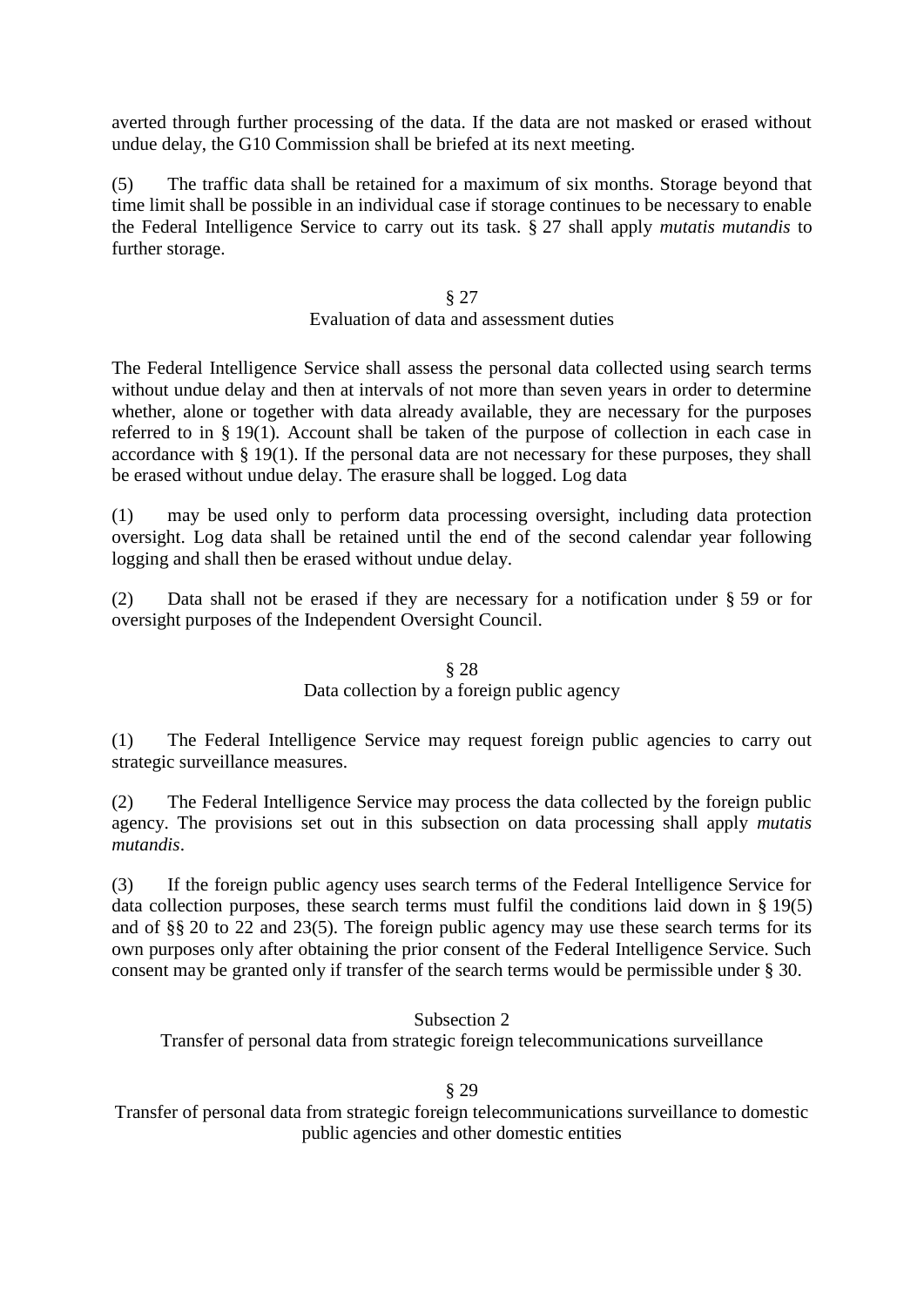(1) The Federal Intelligence Service may transfer to the Federal Office for the Protection of the Constitution, the constitutional protection authorities of the *Länder* and to the Military Counterintelligence Service:

- 1. personal data identified for the purpose of early threat detection if there is actual evidence that this is necessary for the protection of particularly significant legal interests; and
- 2. personal data identified for the purpose of political briefing or of early threat detection, so that the Federal Government or a *Land* government can be informed if there is actual evidence that the transfer is necessary to fulfil their tasks or to fulfil the tasks of the recipients.

(2) The Federal Intelligence Service may transfer personal data identified for the purpose of political briefing or of early threat detection to other domestic public agencies so that the Federal Government or a *Land* government can be informed if there is actual evidence that the transfer is necessary to fulfil their tasks or to fulfil the tasks of the recipients.

(3) The Federal Intelligence Service may transfer data identified for the purpose of early threat detection to criminal prosecution authorities if there is evidence that this is necessary in order to prosecute:

- 1. criminal acts under § 100b(2) of the Code of Criminal Procedure; or
- 2. deliberate criminal acts under §§ 17 and 18 of the Foreign Trade and Payments Act.

(4) The Federal Intelligence Service may also transfer personal data identified for the purpose of early threat detection to the entities referred to in paragraph (2) for the purpose of further processing in preparation for follow-up measures with immediate external effect for the person concerned, in particular in order to avert threats:

- 1. insofar as this is provided for in other legal provisions; or
- 2. if there is actual evidence that this is necessary to avert a threat to particularly significant legal interests or to avert a particularly serious restriction of the rights of individuals.

(5) The Federal Intelligence Service may transfer data collected for the purpose of early threat detection to the Bundeswehr if there is actual evidence that this is necessary:

- 1. for the protection of the functional capability of the Bundeswehr for national or alliance defence and international missions;
- 2. for the protection of the functional capability of the armed forces of the Member States of the European Union, the North Atlantic Treaty Organisation or the European Free Trade Association;
- 3. for the protection of the life, limb or freedom of a person; or
- 4. for the protection of other particularly significant legal interests.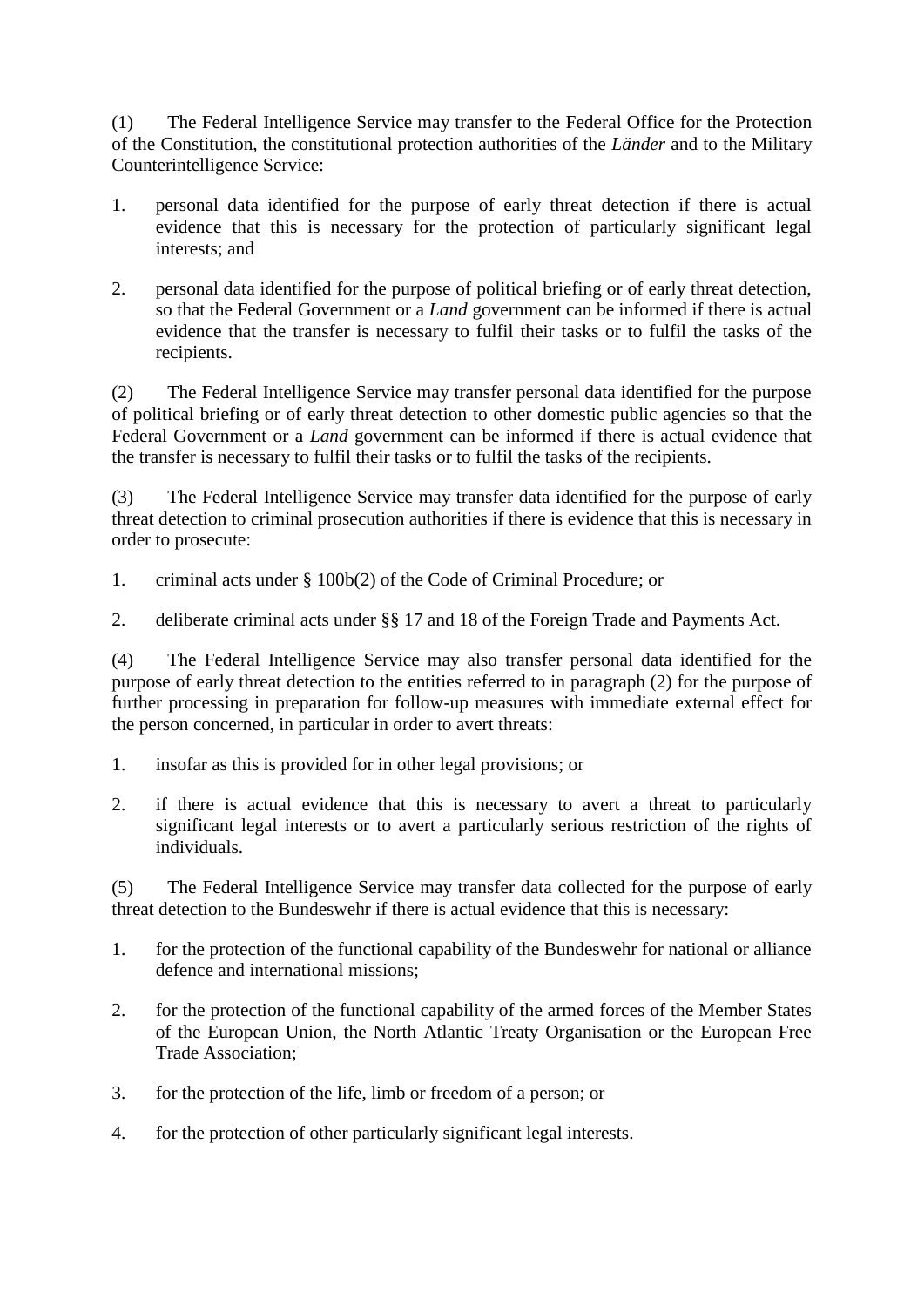The Federal Intelligence Service may also transfer the personal data referred to in the first sentence provided that these were collected on the basis of search terms which are allocated to strategic surveillance measures under § 19(4), subparagraph 1(a) or subparagraph 2(a).

(6) The Federal Intelligence Service may transfer data collected for the purpose of early threat detection to other domestic entities if there is evidence that the transfer is necessary:

- 1. to protect the free, democratic order of society;
- 2. for the continued existence or security of the Federal Government or a *Land*; or
- 3. to guarantee the security of essential public goods, in particular for the protection of critical infrastructure.

Transfers under the first sentence shall require the prior consent of the Federal Chancellery. The Federal Intelligence Service may also transfer personal data to other domestic entities without the conditions set out in the first and second sentences being met if they are transferred solely to make an enquiry to another agency specifically and the data are already known to the latter.

(7) The Federal Intelligence Service may also transfer personal data identified for the purpose of political briefing of the Federal Government to domestic public agencies in circumstances not covered by paragraphs (1) and (2) if there is actual evidence that transfer is necessary to avert an imminent threat to:

- 1. the life, limb or freedom of a person;
- 2. essential public goods; or
- 3. the existence or security of the Federal Government or a *Land* or to the security of a Member State of the European Union, the European Free Trade Association or the North Atlantic Treaty Organisation.

In cases covered by the first sentence, subparagraph 1, transfer to other domestic entities shall also be permissible in circumstances not covered by paragraph (6).

(8) Transfer of personal data from the relationship of confidentiality (§ 21(1), second sentence) shall be permissible. Notwithstanding the first sentence, transfer shall be permissible if there is actual evidence to justify suspicion that

- 1. the person referred to in § 21(1), second sentence is a perpetrator of or participant in the criminal offences referred to in paragraph (3); or
- 2. this is necessary to avert a threat to:
	- (a) the life, limb or freedom of a person;
	- (b) essential public goods; or
	- (c) continued existence or security of the Federal Government or a *Land* or the security of a Member State of the European Union, the European Free Trade Association or the North Atlantic Treaty Organisation.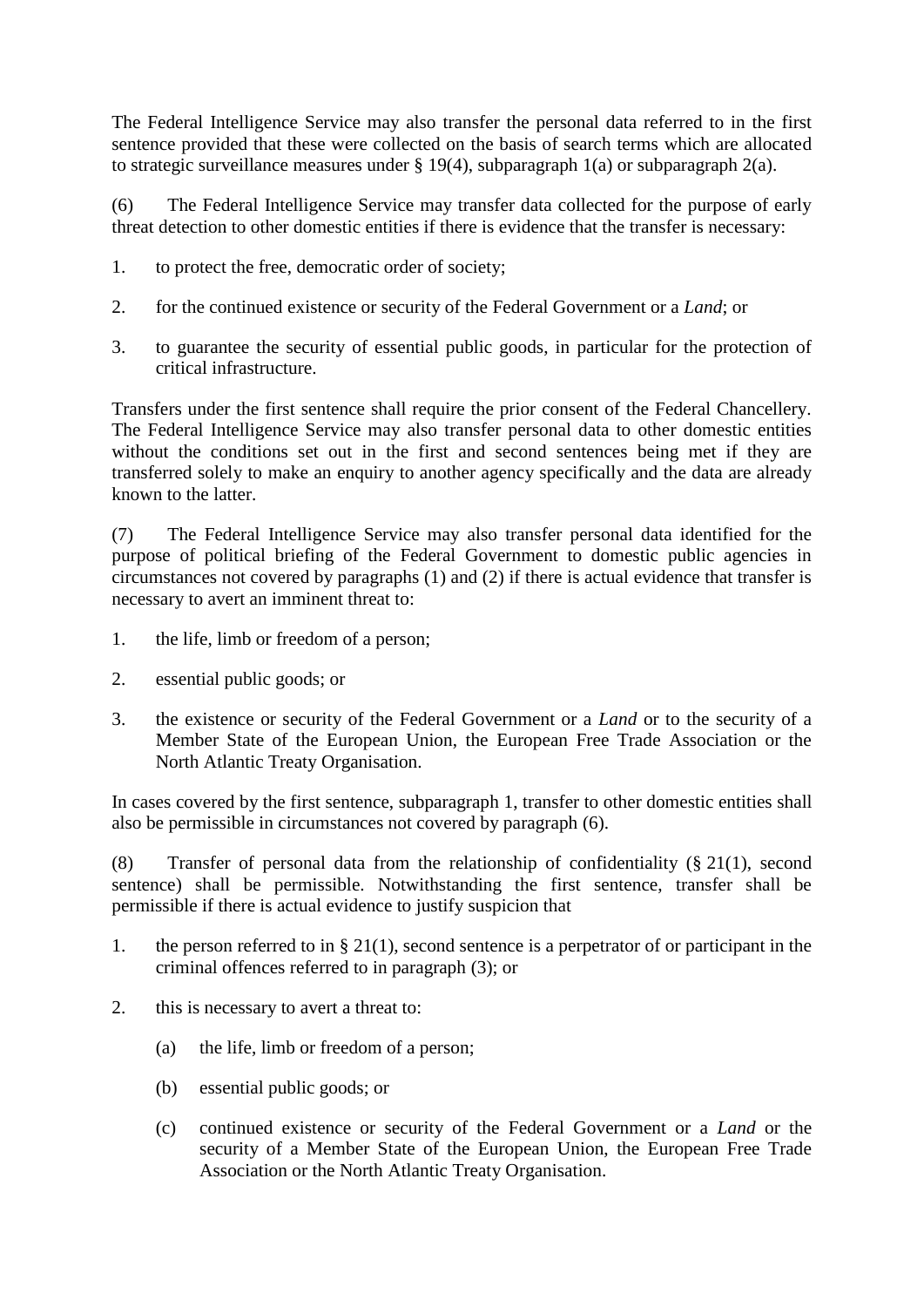(9) Transfer of personal data of minors below the age of 14 years may take place only if there is actual evidence that the minor is planning, is committing or has committed one of the crimes mentioned in § 3(1) of the Article 10 Act, or if, in the circumstances of the individual case, it cannot be ruled out that the minor poses a threat to the life or limb of German nationals abroad or to German institutions abroad. Transfer of personal data of minors aged 14 or over may take place only if it is necessary to avert a substantial threat or to prosecute a criminal offence of substantial significance.

- (10) Transfer shall not take place if
- 1. it is apparent to the Federal Intelligence Service that, taking into account the nature of the information and its collection, the legitimate interests of the person concerned outweigh the public interest in transfer;
- 2. there are overwhelming opposing security interests; or
- 3. there are opposing statutory rules on further processing; the obligation to preserve confidentiality or professional and official secrets, which are not based upon statutory provisions, shall remain unchanged.

(11) The Federal Intelligence Service shall be responsible for the legality of transfer. If the transfer takes place at the request of a domestic public entity, the latter shall be responsible. In cases covered by the second sentence, the Federal Intelligence Service shall examine only whether the request for transfer falls within the tasks of the recipient, unless there is a particular reason for the legality of transfer to be examined.

(12) The Federal Intelligence Service shall refer the recipient to the purposes for which the data may be processed. The recipient may process the personal data solely for the purposes for which they have been transferred to it. The recipient shall be obliged to provide information to the Federal Intelligence Service on request. The attention of the recipient shall be drawn thereto on transfer. Further processing for other purposes shall not be permitted unless the conditions set out in paragraph (7) are met and the Federal Intelligence Service consents to the change of purpose. The Federal Intelligence Service may consent to a change of purpose, outwith the fifth sentence, of the data identified for the purpose of early identification of a threat at the request of the recipient if there is actual evidence that this change of purpose is necessary for the protection of comparably significant legal interests.

(13) The recipient shall examine whether the personal data transferred are necessary for fulfilment of its tasks. If the result of the examination is that they are not necessary, the recipient shall erase the data. Erasure may be omitted if it is not possible to separate other information necessary for fulfilment of the tasks or if it is only possible to do at excessive cost. In such a case, the processing of the data shall be restricted.

(14) If further personal data of the person concerned or of a third party are associated with personal data in documents in such a way that separation is not possible or is possible only at excessive cost, the transfer of these data shall also be permissible provided that legitimate interests of the person concerned or of a third party in confidentiality do not manifestly prevail. Further processing of these data shall not be permissible.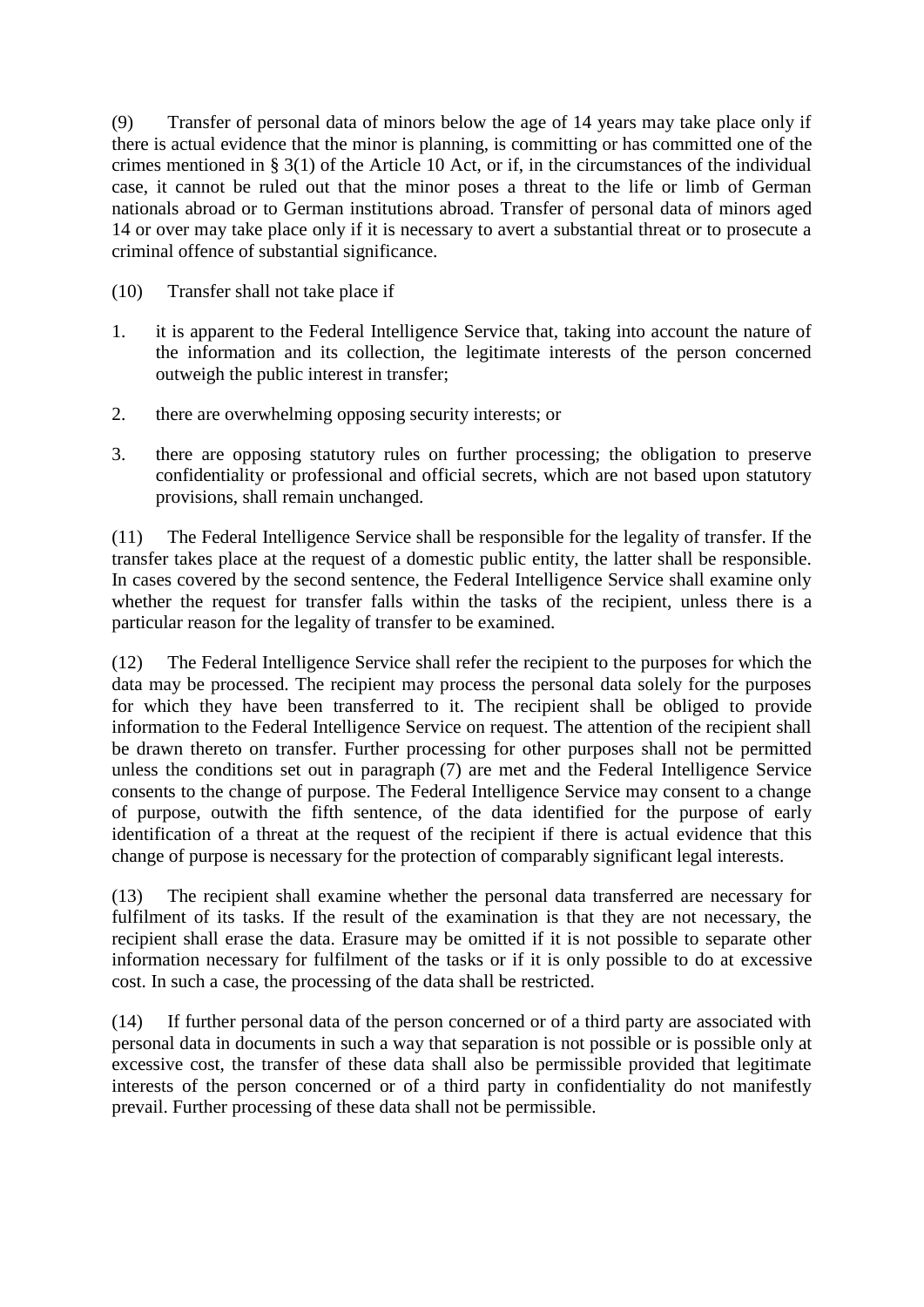(15) If personal data prove to be incomplete or inaccurate, after being transferred, they shall be rectified without undue delay in relation to the recipient, unless this is of no significance to the assessment of the facts.

(16) The recipient, the legal basis of transfer and the time of transfer shall be logged. The log data shall be retained until the end of the second calendar year following logging and shall then be erased without undue delay.

### § 30

Transfer of personal data from strategic foreign telecommunications surveillance to foreign public entities, supranational and intergovernmental entities and other foreign entities

(1) The Federal Intelligence Service may transfer the identified personal data for the purpose of political briefing or for the purpose of the early detection of danger to other domestic public entities for the purpose of briefing in the course of international political cooperation to foreign public entities and supranational and international entities if there is actual evidence that transfer is necessary for the fulfilment of its tasks.

(2) The Federal Intelligence Service may transfer the data identified for the purpose of the early detection of a threat to the entities referred to paragraph (1) if there is actual evidence that this is necessary to prosecute criminal offences which correspond to the criminal offences referred to in § 29(3). The provisions of the Act on International Mutual Assistance in Criminal Matters shall remain unchanged.

(3) The Federal Intelligence Service may also transfer the personal data identified for the purpose of the early detection of a threat to the entities referred to in paragraph (1) for the purpose of further processing for follow-up measures with immediate external effect for the person concerned, in particular in order to avert danger, if there is actual evidence that:

- 1. this is necessary to avert a threat to particularly weighty legal interests or a particularly serious adverse effect on the rights of individuals; or
- 2. transfer is necessary for the continued existence or security of the Federal Government or of a *Land*, to preserve substantial foreign policy interests of the Federal Government or of a *Land* or for the security of the recipient state.

(4) Transfer of personal data to other foreign entities shall be prohibited. Notwithstanding the first sentence, the Federal Intelligence Service may transfer the personal data collected in the course of strategic foreign telecommunications surveillance and identified for the purpose of the early detection of a threat to the entities referred to in the first sentence if there is actual evidence that the transfer is necessary to prevent an imminent threat to:

- 1. the life, limb or freedom of a person;
- 2. essential public goods; or
- 3. the continued existence or security of the Federal Government or a *Land* or the security of a Member State of the European Union, the European Free Trade Association or the North Atlantic Treaty Organisation.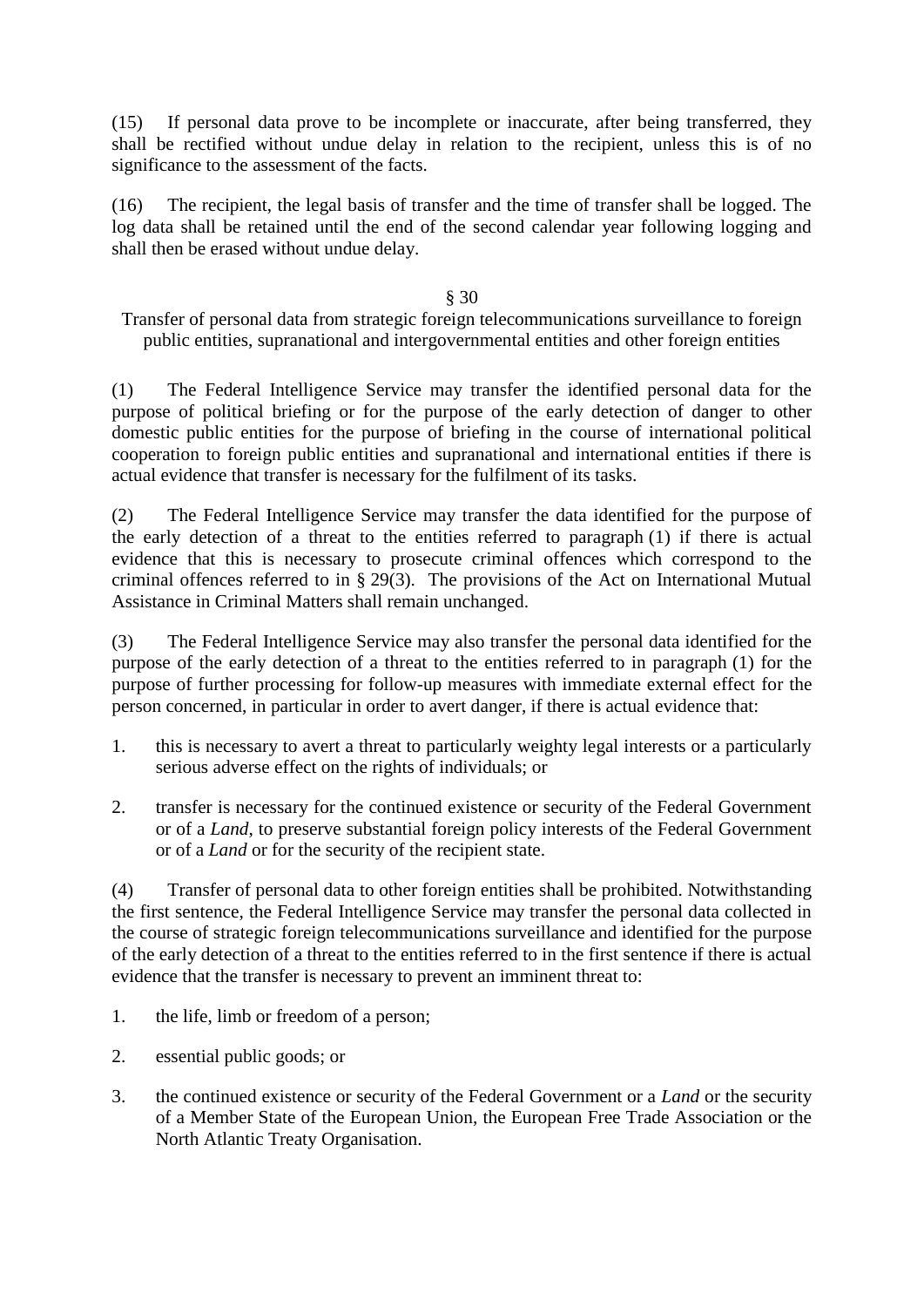Transfers under the second sentence shall require the prior consent of the Federal Chancellery. The Federal Intelligence Service may also transfer personal data to other foreign entities without the conditions set out in the second and third sentences being met if they are transferred solely in order to specify a request to another foreign entity and the data are already known to that other foreign entity.

(5) The Federal Intelligence Service may also transfer the personal data identified for the purpose of political notification of the Federal Government to the entities referred to in paragraph (1) outwith the first sentence of paragraph (1) if there is actual evidence that transfer is necessary to prevent an imminent threat to:

- 1. the life, limb or freedom of a person;
- 2. essential public goods; or
- 3. the continued existence or security of the Federal Government or a *Land* or the security of a Member State of the European Union, the European Free Trade Association or the North Atlantic Treaty Organisation.

In cases of the first sentence, subparagraph 1, transfer to other foreign entities shall also be permitted outwith paragraph (4).

(6) Transfer shall not take place if it is apparent to the Federal Intelligence Service that, taking into account the nature of the personal data and its collection, the legitimate interests of the person concerned prevail over the public interest in transfer. Legitimate interests of the person concerned shall prevail, in particular, if there is actual evidence that there is a danger that through the use of the transferred data substantial infringements of human rights or infringement of fundamental principles of the rule of law will occur, as in the case of use of the data for political persecution or for inhumane or demeaning punishment. In the event of doubt, the Federal Intelligence Service shall essentially take into account whether the recipient is given a binding assurance of appropriate protection of the transferred data and whether there is evidence that the assurance is not respected. The obligation to preserve confidentiality or professional and official secrets, which are not based upon statutory provisions, shall remain unchanged. Furthermore, transfer shall not take place if material security interests of the Federal Government or the *Länder* or material foreign policy interests of the Federal Republic of Germany would be adversely affected. In examining whether transfer shall not take place, the Federal Intelligence Service shall take account, in particular, of the nature of the information and its collection and the way in which the recipient has previously handled transferred data. The provisions of the Act on International Mutual Assistance in Criminal Matters shall remain unchanged.

(7) Personal data of minors below the age of 16 may not be transferred either to foreign to supranational and intergovernmental entities. Notwithstanding the first sentence, personal data on the behaviour of minors aged 14 or over may be transferred if, according to the circumstances in the individual case, it cannot be ruled out that the transfer is necessary to avert a substantial threat to life or limb of a person or there is actual evidence that the transfer is necessary for prosecution of one of the criminal offences referred to in  $\S 3(1)$  of the Article 10 Act. Communication of personal data of minors aged 16 or over may take place only if it is necessary to avert a substantial threat or to prosecute a criminal offence of substantial significance.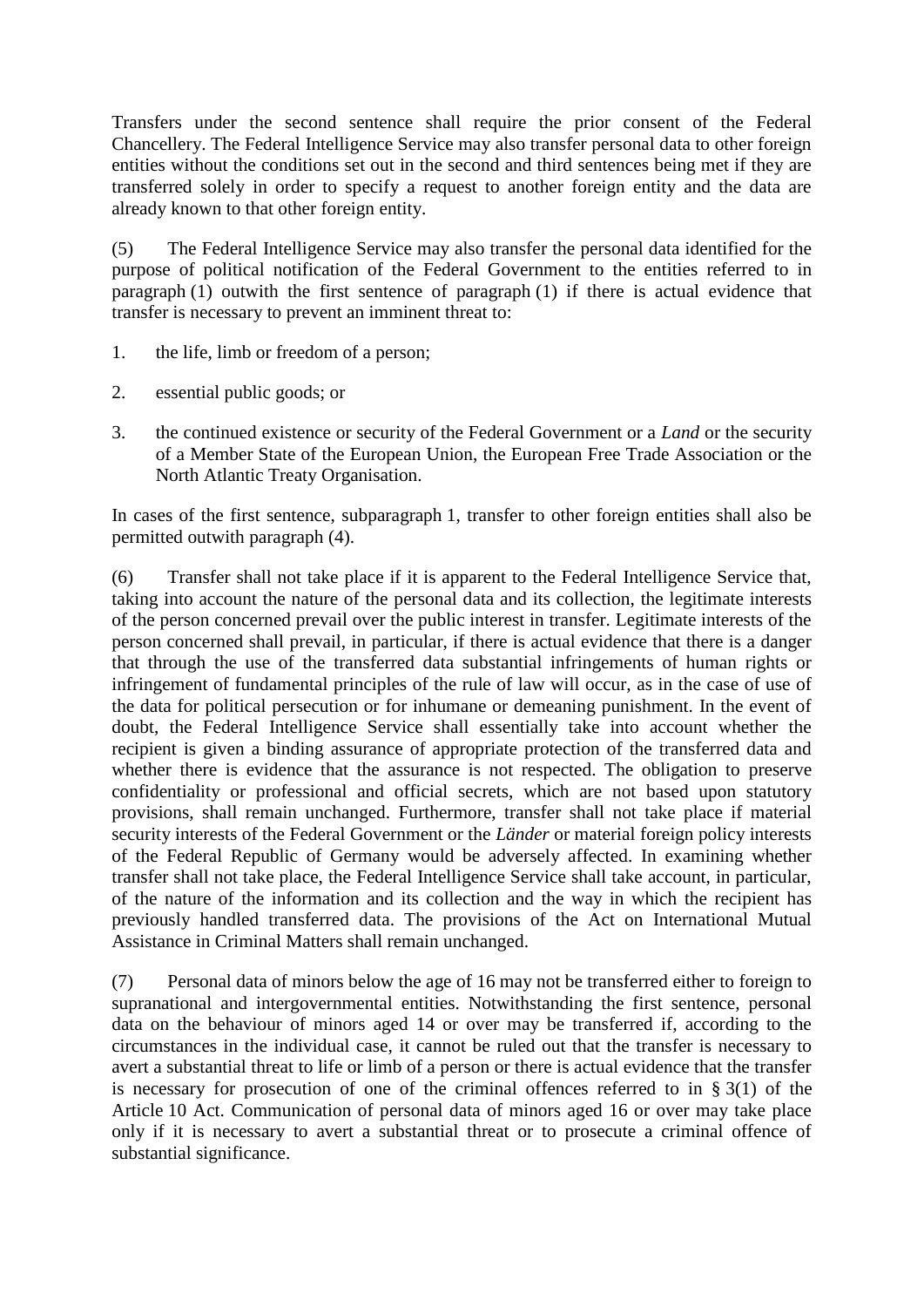(8) The Federal Intelligence Service shall be responsible for the legality of transfer. The recipient may process the transferred data solely for the purpose for which they have been transferred to it. Reference shall be made to the restriction of further processing and to the fact that the Federal Intelligence Service reserves the right to request information on the further processing of the data. Corresponding rights to information shall be agreed with the recipient. The latter must also give a binding assurance that any request from the Federal Intelligence Service for erasure will be acted upon. Transfer shall not take place if there is actual evidence that such an assurance is not respected by the recipient.

(9) § 29(8) and (13) to (16) shall apply *mutatis mutandis*.

### Subsection 3

Cooperation in the course of strategic foreign telecommunications surveillance.

#### § 31 Cooperation with foreign public entities

(1) If, in the course of strategic foreign telecommunications surveillance, the Federal Intelligence Service cooperates with foreign public entities which fulfil intelligence service tasks, personal data under §§ 32 and 33 may also be processed. Extension of the cooperation to data of the following persons shall not be permissible:

- 1. German nationals;
- 2. domestic legal entities and third persons resident on federal territory. § 19(7), first to fourth sentences shall be applicable.

(2) Strategic foreign telecommunications surveillance on the territory of the Federal Republic of Germany may take place in the course of such cooperation solely through the Federal Intelligence Service.

(3) Cooperation with the foreign public entities referred to in the first sentence of paragraph (1) shall be permissible for the early detection of substantial threats to the internal or external security of the Federal Republic of Germany, defence or common welfare, and in order to counter these dangers;

- 1. to preserve the foreign and security policy capability of the Federal Republic of Germany; or
- 2. to ensure that the Federal Intelligence Service can fulfil its role which, without such cooperation, is substantially more difficult or is impossible.

(4) Details of the operation shall be set out in writing before it begins in a declaration of intent between the Federal Intelligence Service and the foreign public entity. The declaration of intent shall record in particular:

- 1. the purpose of the cooperation;
- 2. the duration of the cooperation;
- 3. a binding assurance by the foreign public entity that: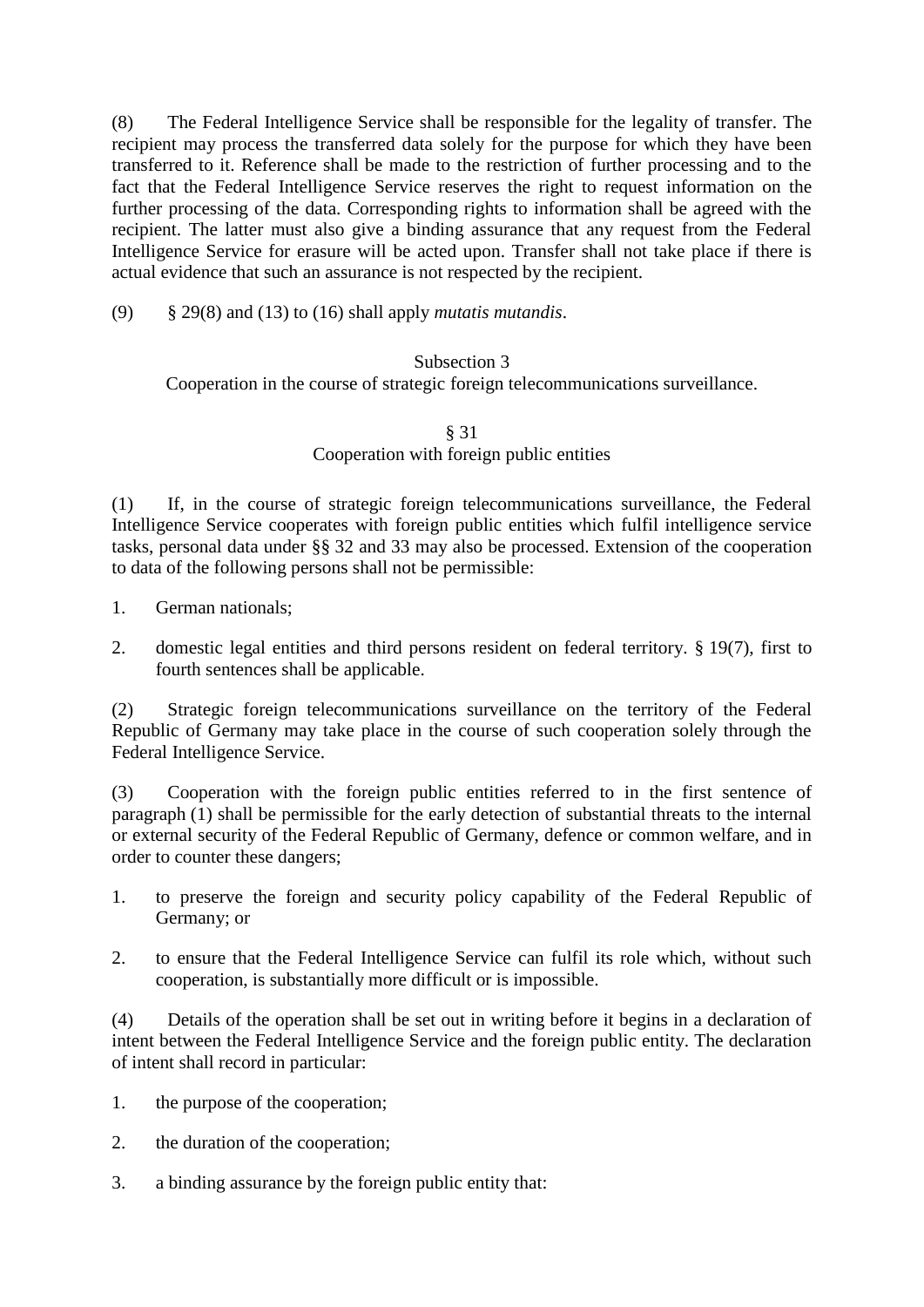- (a) the data collected in the course of the cooperation are used solely for the purpose for which they were collected, and forwarding to third parties takes place only with the consent of the Federal Intelligence Service:
- (b) data from telecommunication traffic of German nationals, of domestic legal entities or persons resident on Federal territory that were unintentionally processed contrary to the second sentence of paragraph (1) in conjunction with § 19(7) and are recognised as such by the foreign public entity in data evaluation are erased without undue delay;
- (c) data of persons worthy of protection under the second sentence of  $\S 21(1)$  that were unintentionally processed and are recognised as such by the foreign public entity in data evaluation shall be erased without undue delay;
- (d) data concerning the core area of private life that were unintentionally processed and are recognised as such by the foreign public entity in data evaluation shall be erased without undue delay;
- (e) the use of the data is consistent with the fundamental principles of the rule of law and the data in particular are used neither for political persecution nor for inhumane or demeaning punishment or treatment or for the suppression of opponents or particular population groups;
- (f) the foreign public entity declares itself to be prepared, at the request of the Federal Intelligence Service, to issue information on the use made of the data;
- (g) a request for erasure from the Federal Intelligence Service is acted upon;
- (h) in the event of data transfer under § 33, the traffic data are not stored for a period of time longer than six months;
- (5) The purpose of the cooperation must focus on obtaining information on:
- 1. the early detection of threats from international terrorism or extremism which is geared to the use of violence or is focused on the deliberately concealed imposition of political, religious or ideological views, or support thereof;
- 2. the early detection of threats from the illegal proliferation of weapons of mass destruction and war and from illegal foreign trade in goods and technical support services in cases of substantial significance;
- 3. protection of the Bundeswehr and the armed forces of the states taking part in the cooperation or the armed forces of the cooperating partners;
- 4. critical developments abroad and their implications;
- 5. the threat and security situation of German and foreign nationals;
- 6. political, economic or military processes abroad which are of substantial foreign and security policy significance;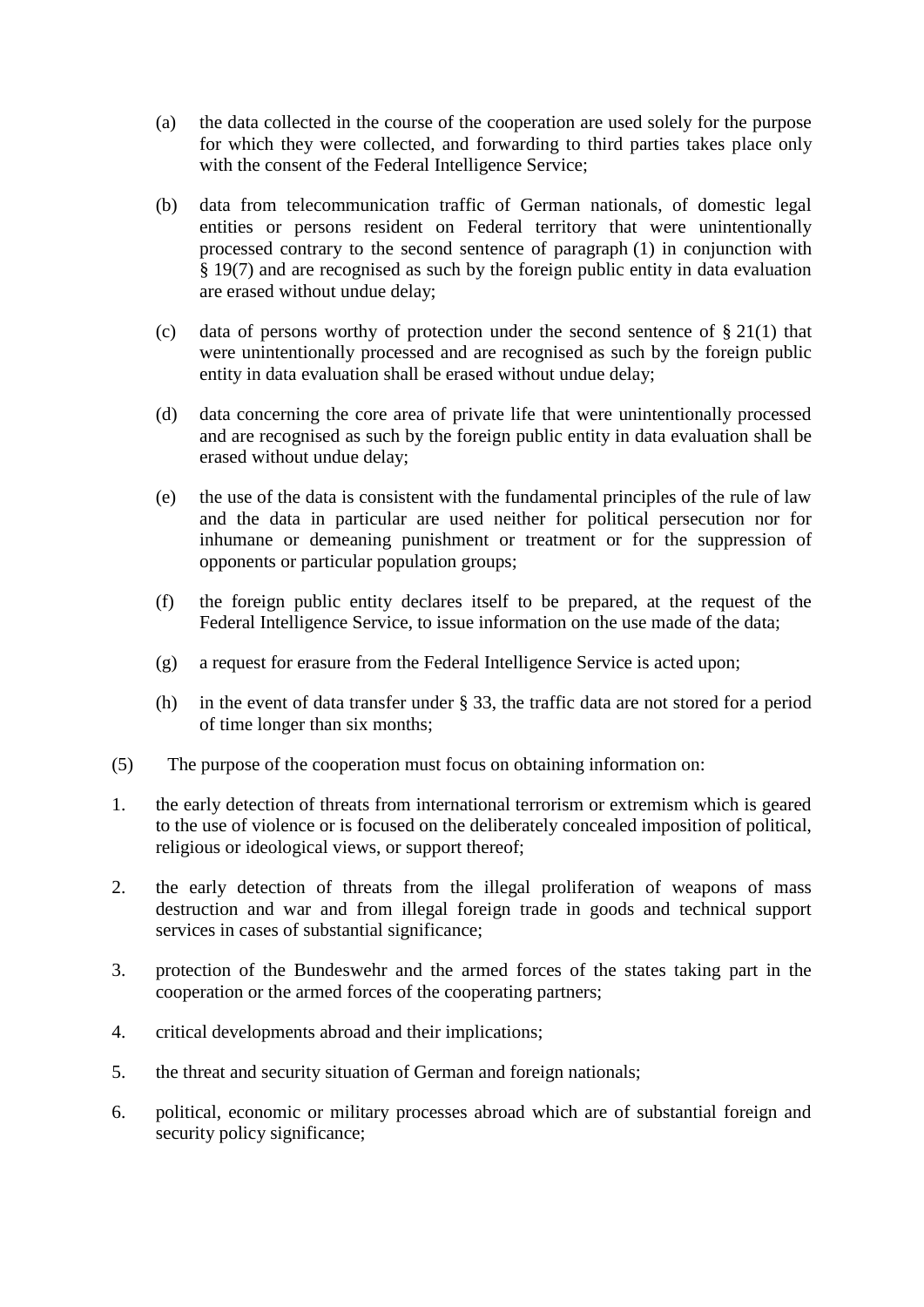- 7. intelligence and secret service activities with reference to the Federal Republic of Germany or the partner in cooperation;
- 8. international organised crime;
- 9. the establishment or maintenance of material capabilities of the Federal Intelligence Service or the partner in cooperation;
- 10. international criminal, terrorist or state-sponsored attacks by means of malware on the confidentiality, integrity or availability of IT systems; or
- 11. comparable cases.

(6) The objective of findings and the duration shall be set out in writing for individual cooperation purposes under paragraph (5). The objectives of findings shall not be opposed to the foreign and security policy interests of the Federal Republic of Germany.

(7) The declaration of intent shall require the consent of the Federal Chancellery if the cooperation takes place with foreign public entities of Member States of the European Union, the European Free Trade Association or the North Atlantic Treaty Organisation. The declaration of interest shall, in addition, require the consent of the Head of the Federal Chancellery. The Parliamentary Oversight Panel shall be informed of the declaration of intent.

#### § 32 Processing of selected personal data under cooperation

(1) The processing of selected personal data by the Federal Intelligence Service in the course of cooperation under § 31 shall be permitted:

- 1. in order to achieve the agreed purposes of cooperation; and
- 2. if, in collecting content data, only such search terms are used which are suitable for achieving the agreed purposes of cooperation. The collection of personal data and use of search terms must also be in harmony with the foreign and security policy interests of the Federal Republic of Germany.  $\S 19(5)$ , (7) and (9),  $\S 20(1)$ ,  $\S 21(1)$  and (2) and § 22(1) shall otherwise apply *mutatis mutandis*.

(2) The Federal Intelligence Service shall be responsible for the legality of the cooperation. If there is evidence that the partner in cooperation is not respecting the assurances given or agreements made, the Federal Intelligence Service shall work towards respect thereof and if necessary shall terminate the cooperation.

(3) Selected personal data may be collected under the cooperation if automated examination shows the permissibility of the search terms used. This permissibility shall exist if

1. the alignment of the search terms transferred by the partner in cooperation with the aims and contents of cooperation is shown to be plausible by the partner in cooperation; and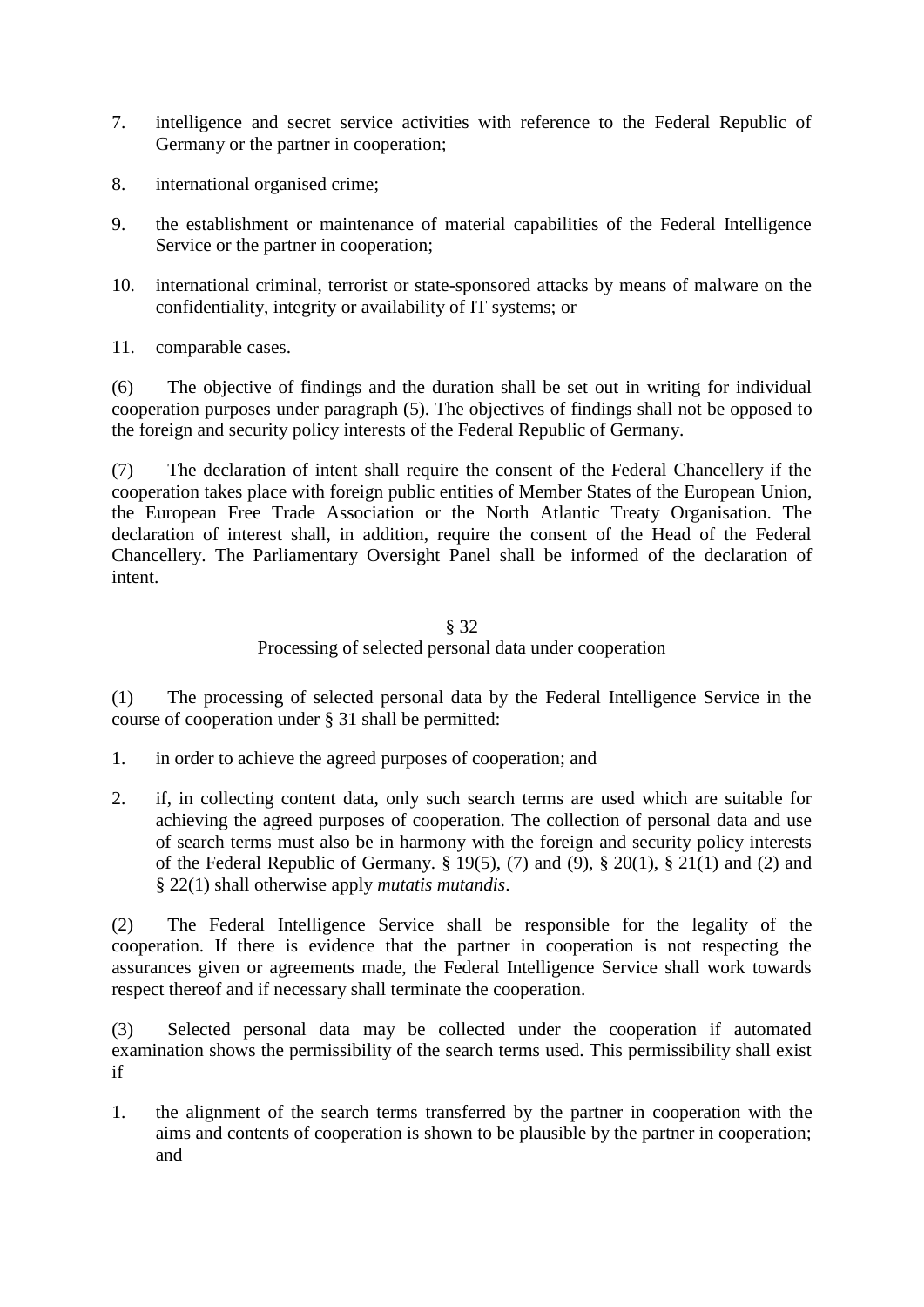- 2. there is no actual evidence that
	- (a) findings from the core area of private life are obtained by using the search terms; or
	- (b) search terms of a person particularly needy of protection under § 21(1), second sentence are used.

(4) The data collected using the search terms under paragraph (3) may be transferred in an automated manner to the partner in cooperation in the course of the cooperation if the following data found in the course of automated examination were erased:

- 1. data under § 19(7) first sentence, transfer of which would be contrary to the national interests of the Federal Republic of Germany;
- 2. data belonging to the core area of private life; and
- 3. data which can be attributed to a person particularly needy of protection under § 21(1).

(5) The Federal Intelligence Service shall, using the results and experience from its work, collect any references to persons particularly needy of protection under § 21(1) and shall combine search terms to be allocated to these persons in order to be able to take account of the particular need to protect these persons. The databases and filtering methods in this regard shall be continuously updated and further developed.

(6) The transfer of the data shall be logged. The log data may be used solely to perform oversight of data processing, including data protection oversight, as well as to request erasure by the partner in cooperation under paragraph (7), third sentence. The log data shall be retained until the end of the second calendar year following logging and shall then be erased without undue delay.

(7) Proper functioning of the automated examination under paragraphs (3) and (4) shall be reviewed on a random sample basis by the Federal Intelligence Service. The examination shall take place under the supervision of an official of the Federal Intelligence Service who is qualified for judicial office. If it is subsequently found that data were collected and transferred to the partner in cooperation contrary to these rulings, the partner shall be requested to erase the data. The Federal Intelligence Service shall inform the Federal Chancellery of performance of the examination under the first sentence at intervals of not more than six months.

(8) The data collected in the course of the cooperation on the basis of search terms nominated by the partner in cooperation shall be stored by the Federal Intelligence Service for the purpose of taking random samples under paragraph (7), first sentence and to determine new search terms under  $\S 24(1)(2)$  for a period of two weeks.

# § 33 Processing of unselected traffic data under cooperation

(1) Automated transfer of unselected personal traffic data under a cooperation by the Federal Intelligence Service shall be permitted only if, in addition to the conditions under § 31 being met, there is a qualified need for surveillance.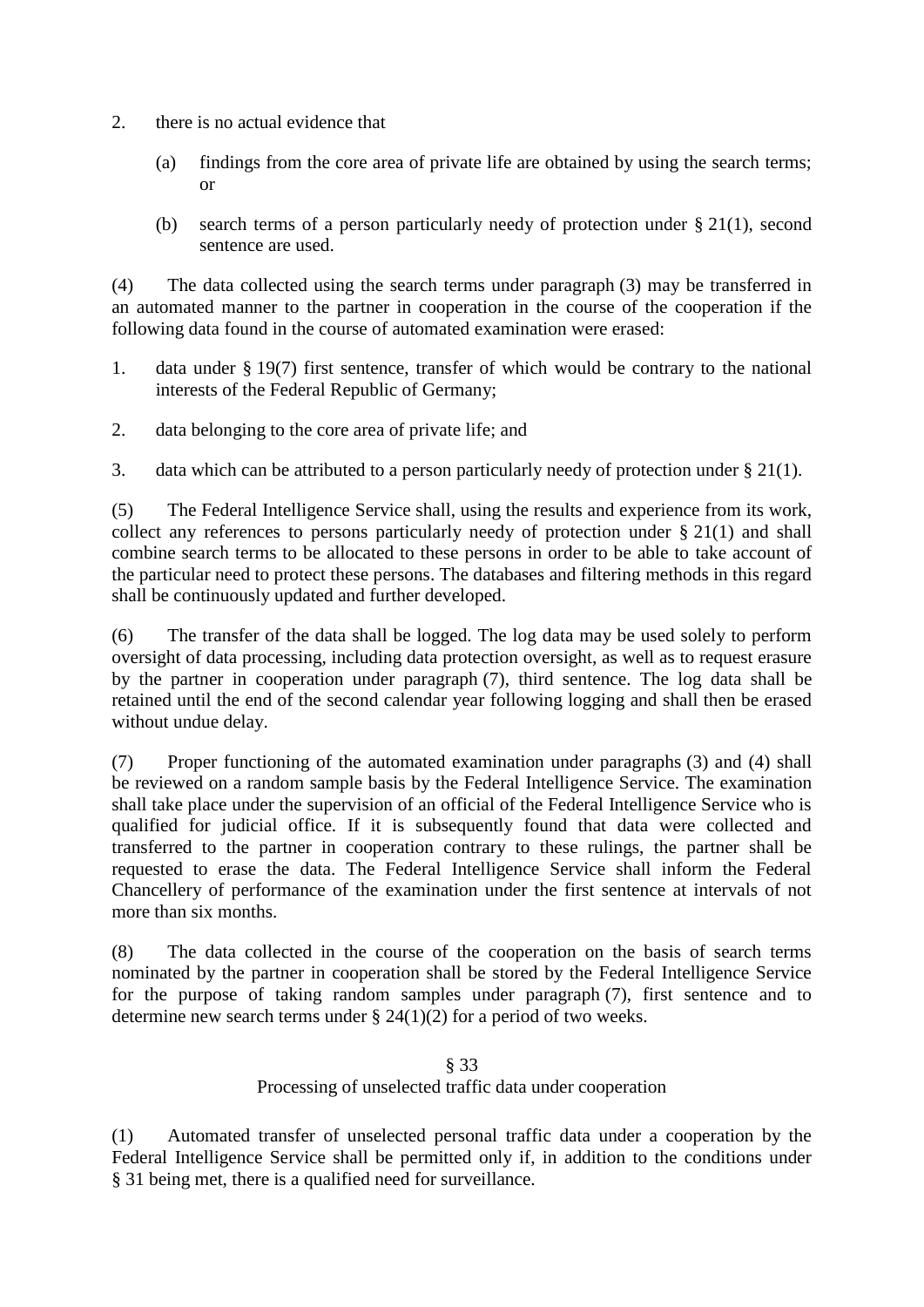(2) A qualified need for surveillance shall exist if the transfer of traffic data is necessary due to particular events, in order to counter specific threats or to ensure the capability of the Federal Republic of Germany or the partner in cooperation to act. These conditions shall be met, in particular, if there is actual evidence of:

- 1. the preparation of an armed attack on the Federal Republic of Germany or on Member States of the European Union, the European Free Trade Association or the North Atlantic Treaty Organisation or on the partner in cooperation;
- 2. the preparation of acts of terror;
- 3. movements of weapons of war on a particular route or with a particular objective;
- 4. international criminal, terrorist or state-sponsored attacks by means of malware on the confidentiality, integrity or availability of IT systems;
- 5. surveillance of the working methods of other intelligence services with the aim of detecting state-controlled disinformation campaigns targeted at destabilisation with direct reference to the Federal Republic of Germany or with the aim of preparing or carrying out state-sponsored terrorist activities; or
- 6. preparations for an attack on such public legal interests whereby a threat affects the security or continued existence of the Federal Government or of a *Land* or the basis of existence of people.

The qualified need for surveillance shall be set out in writing and allocated to a strategic surveillance measure under § 19(1). The Independent Oversight Council shall examine the legality of the establishment of the qualified need for surveillance of the cooperation before data transfer is executed. If the Independent Oversight Council does not confirm that the establishment is lawful, the data transfer shall not take place.

(3) Cooperation under § 31 that covers the processing of unselected traffic data under paragraph (1) shall require approval by the President of the Federal Intelligence Service or a representative designated by the President of the Federal Intelligence Service.

# Subsection 4 Particular forms of technical surveillance.

### § 34

# Intervention in information technology systems of foreign nationals abroad

(1) The Federal Intelligence Service may, in order to fulfil its tasks, without the knowledge of the person concerned, intervene in information technology systems used by foreign nationals abroad on the basis of a previously ordered surveillance measure with technical resources and collected personal data including contents and circumstances of the ongoing communication stored on them, if this is necessary for the purpose of:

1. political briefing of the Federal Government or of a *Land* government; or

2. the early detection of impending dangers of international significance from abroad.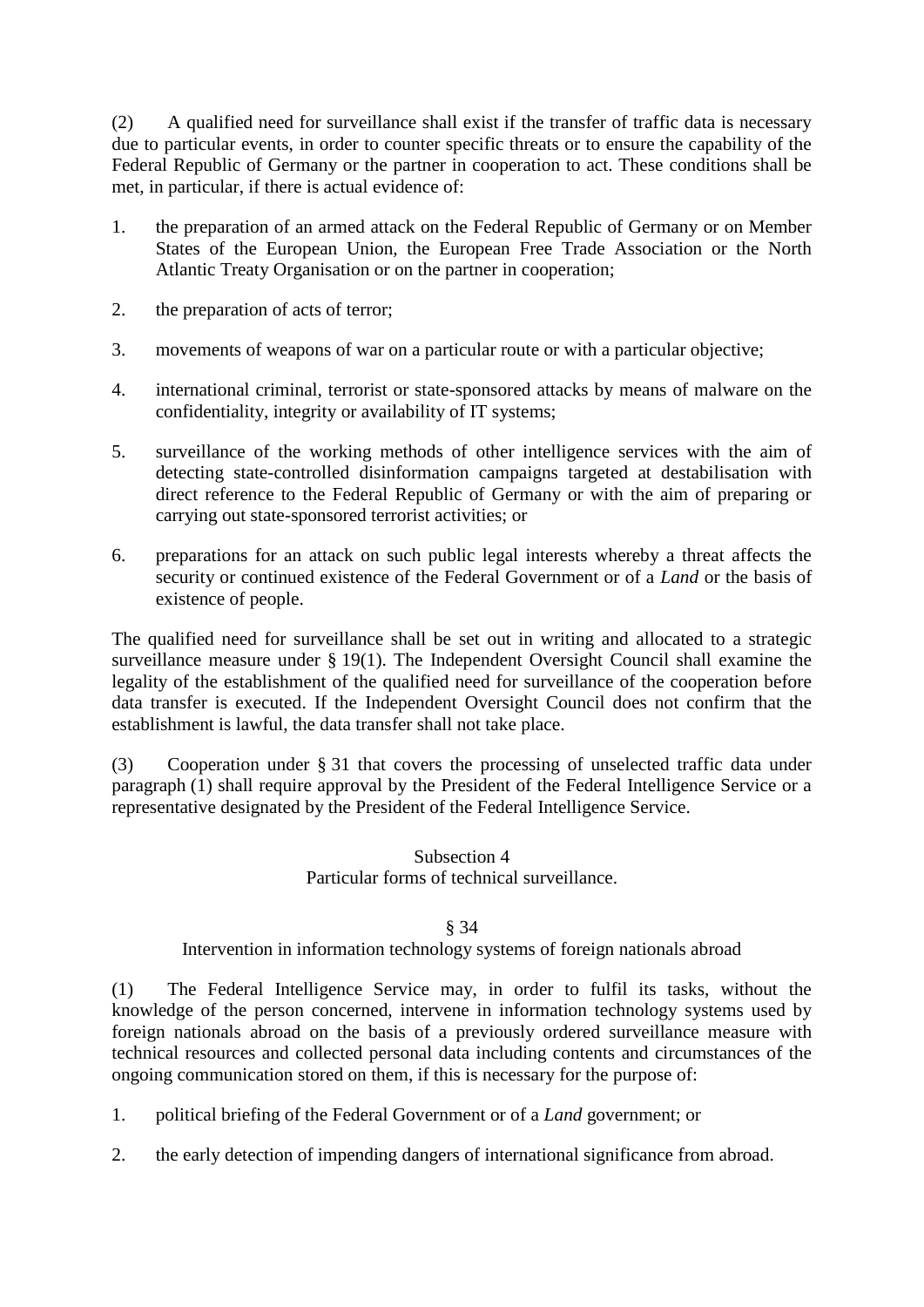The individual surveillance measure may be carried out only if it is necessary for task fulfilment under § 1(2) and this would otherwise have no prospect of success or would be made substantially more difficult.

(2) An individual surveillance measure under paragraph (1), first sentence, subparagraph 1 shall be permitted only if there is actual evidence that it serves to obtain information, the surveillance of which the Federal Chancellery has charged the Federal Intelligence Service with and which are of substantial foreign or security policy significance for the Federal Republic of Germany.

(3) An individual surveillance measure under paragraph (1), first sentence, subparagraph 2 shall be permissible only if facts justify the assumption that findings will be obtained through it on dangers under § 19(4) in cases of elevated foreign and security policy significance for the Federal Republic of Germany.

- (4) It shall be ensured technically that:
- 1. only changes which are essential for data collection are made to the information technology system; and
- 2. the changes made are reversed at the end of the measure and, as far as technically possible, in an automated manner.

The resource used shall be protected against unauthorised use according to the state of the art.

(5) The individual surveillance measure for the purpose of the early detection of a threat under paragraph (1), subparagraph 2 may be directed only against persons in relation to whom there is actual evidence that they:

- 1. pose threats within the meaning of §19(4); or
- 2. receive or pass on for the person posing a threat in accordance with subparagraph 1 particular information or information originating from him or the person posing a threat in accordance with subparagraph 1 uses their information technology system.

(6) An individual surveillance measure may also be carried out if other persons or information systems are unavoidably affected. In consideration of all existing findings, it shall not result in any disadvantage that is clearly disproportionate to the intended success. § 19(7) shall apply with the proviso that the briefing of the Independent Oversight Council shall take the place of the briefing of the G10 Commission and, in the cases of § 59(2), the decision of the Independent Oversight Council shall take the place of the decision of the G10 Commission.

(7) The Federal Intelligence Service shall examine without undue delay whether the personal data collected in the course of an individual surveillance measure under paragraph (1) is necessary alone or together with already existing data for the purposes under paragraph 1. With the consent of the Independent Oversight Council, notwithstanding the first sentence, an examination period of up to three years can be established in an individual case if examination without undue delay is not possible. If the data are not necessary for the purposes referred to in paragraph (1), they shall be erased without undue delay under the supervision of an official who is qualified for judicial office. The erasure shall be logged. The log data may be used solely to perform oversight of data processing, including data protection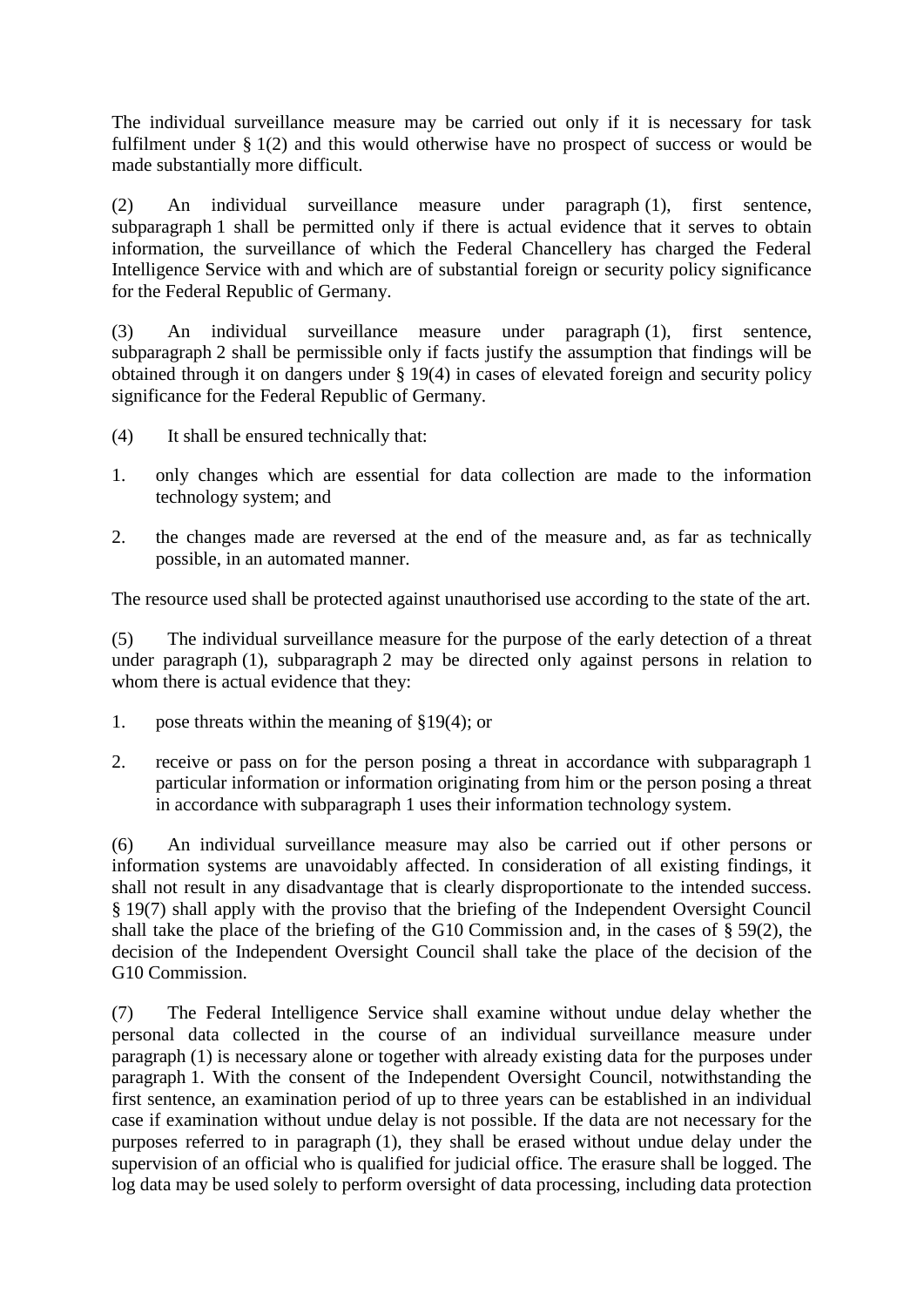oversight. The log data shall be erased at the end of the second calendar year following logging.

(8) Personal data shall be identified immediately after data collection as follows:

- 1. statement of the purpose of data collection under paragraph 1; and
- 2. statement of the means of data collection.

Identification shall not be applicable to transfers.

(9) Paragraph 7 shall apply *mutatis mutandis* to the evaluation of information technology systems of foreign nationals abroad that are in the possession of the Federal Intelligence Service or their depictions, with the proviso that evaluation must be carried out within three years of the data being made readable, unless the Independent Oversight Council consents to a longer time limit based on the circumstances in the individual case.

> § 35 Protection of relationships of confidentiality

(1) Individual surveillance measures under § 34(1) for the purpose of collecting personal data from a relationship of confidentiality (§21(1), second sentence) shall not be permissible.

(2) Notwithstanding paragraph (1), individual surveillance measures shall be permitted if there is actual evidence that:

- 1. the person referred to in § 21(1), second sentence is a perpetrator of or participant in one of the criminal offences referred to in § 29(3); or
- 2. this is necessary to prevent a threat to:
	- (a) the life, limb or freedom of a person;
	- (b) essential public goods; or
	- (c) the continued existence or security of the Federal Government or a *Land* or the security of a Member State of the European Union, the European Free Trade Association or the North Atlantic Treaty Organisation.

(3) If it is evident only after processing of the data that these require protection under paragraph (1), the data may be used only if the conditions set out in paragraph (2) are met. The data shall otherwise be erased without undue delay. The erasure shall be logged. The log data may be used solely to perform the data protection oversight. The log data shall be retained until the end of the second calendar year following logging and shall then be erased without undue delay.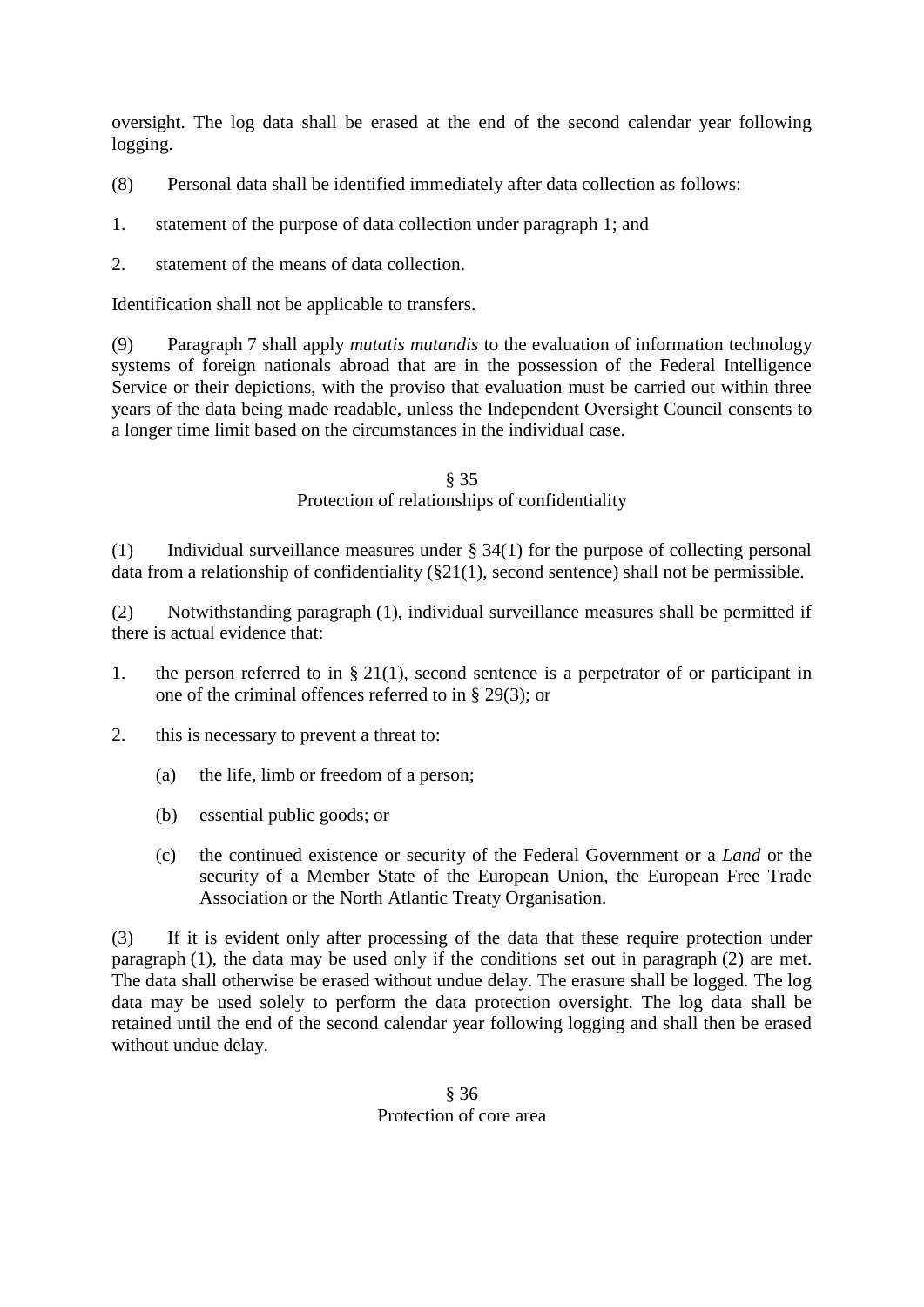(1) Data collection for the purpose of gaining knowledge of the core area of private life shall not be permissible.

(2) If it is not until further processing of the collected personal data has been performed that it is found that data were collected which fall within the core area of private life, they shall be erased without undue delay. The erasure shall be logged. The log data may be used solely to perform the data protection oversight. The log data shall be retained until the end of the second calendar year following logging and shall then be erased without undue delay.

(3) If, in the course of further processing under paragraph (2), there are doubts and if the data are not to be erased immediately, the data may not undergo further processing without prior examination by the Independent Oversight Council. If the Independent Oversight Council establishes that the data may not undergo further processing, the data shall be erased immediately. The erasure shall be logged. The log data may be used solely to perform the data protection oversight. The log data shall be retained until the end of the second calendar year following logging and shall then be erased without undue delay.

#### § 37

# **Orders**

(1) Individual intelligence measures under § 34(1) shall require an order by the President of the Federal Intelligence Service or a representative who has been designated by the President of the Federal Intelligence Service. The Independent Oversight Council shall examine the lawfulness of the order before it is enforced. If the Independent Oversight Council does not confirm that the order is lawful, the order shall cease to be in force. Where there is an imminent threat, a provisional examination of lawfulness shall be made by a member of the Independent Oversight Council, if the surveillance purpose of the strategic surveillance measure would otherwise be thwarted or made substantially more difficult. If it is established in the provisional examination that the order is lawful, it may be put into effect. In this case, the examination by the Independent Oversight Council shall be obtained without undue delay. If the Independent Oversight Council repeals the decision under the fourth sentence, the order shall cease to be in force and data already collected shall be erased without undue delay.

- (2) The order under paragraph (1) shall be issued in writing. It shall state:
- 1. the purpose of surveillance;
- 2. the surveillance topic pursued;
- 3. the objective of the individual surveillance measures;
- 4. the nature, extent and duration of the individual surveillance measure;
- 5. the justification; and
- 6. if necessary, the establishment of a longer period of examination under §34(7), second sentence or  $(9)$ .

(3) The time limit of the order shall be set at not more than 12 months. Extensions of up to 12 months at a time shall be permitted provided that the conditions set out in the order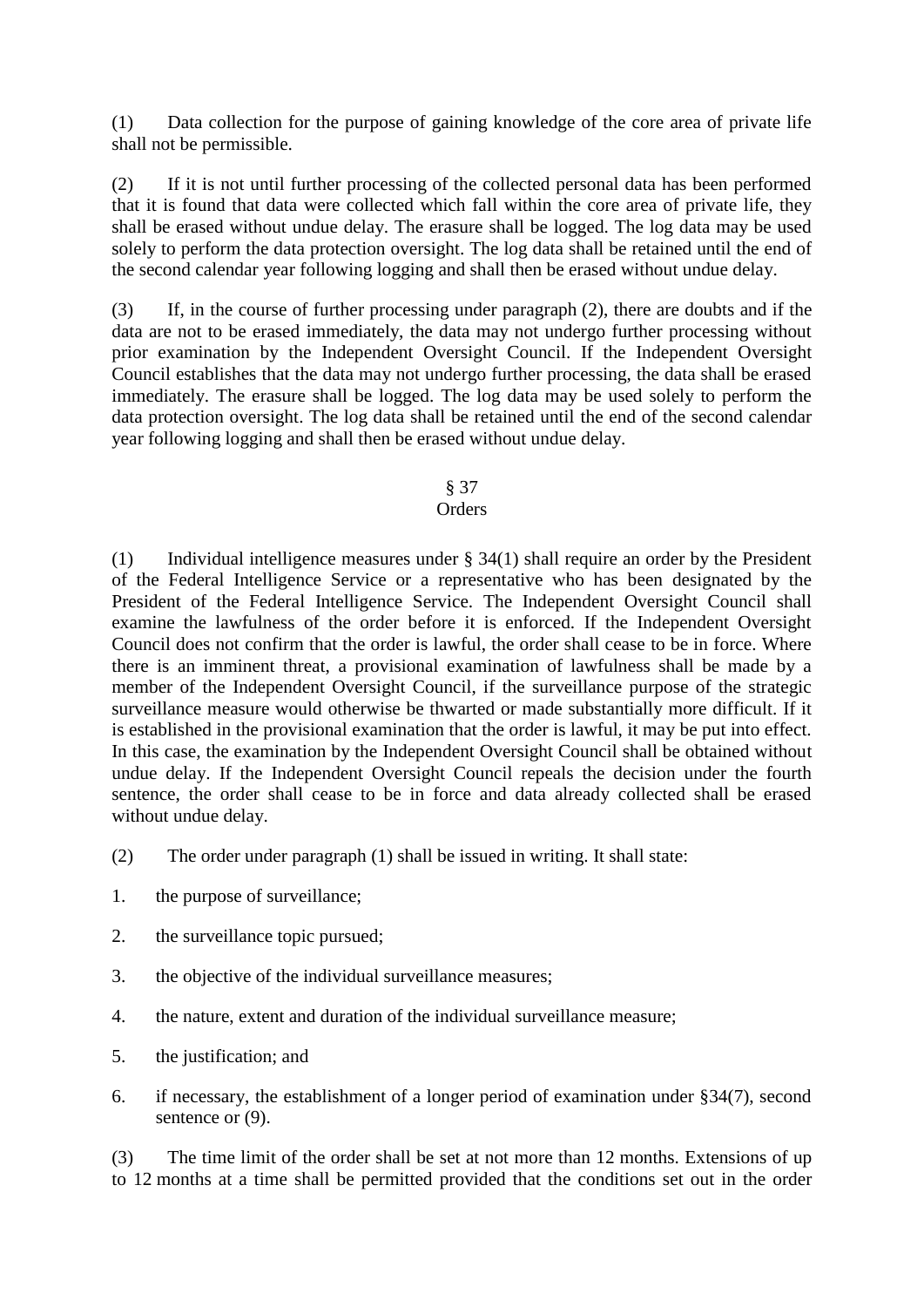continue to be met in consideration of the findings obtained. If the conditions set out in the order are no longer met, the individual surveillance measure shall be terminated without undue delay.

(4) The Federal Intelligence Service shall inform the Federal Chancellery at regular intervals of orders under paragraph (1). The Federal Chancellery shall, in addition, inform the Parliamentary Oversight Body annually of the number of individual surveillance measures ordered.

# § 38

# Transfer of personal data from individual surveillance measures to domestic public entities and other domestic entities

(1) The Federal Intelligence Service may transfer to the Federal Office for the Protection of the Constitution, the constitutional protection authorities of the *Länder* and the Military Counterintelligence Service:

- 1. the personal data identified for the purpose of the early detection of danger if there is actual evidence that this is necessary for the protection of particularly weighty legal interests; and
- 2. the personal data identified for the purpose of political notification or for the purpose of the early detection of a threat for the purpose of briefing the Federal Government or a *Land* government if there is actual evidence that the transfer is necessary to fulfil their tasks or to fulfil the tasks of the recipients.

(2) The Federal Intelligence Service may transfer the personal data identified for the purpose of political notification of the Federal Government or the government of a *Land* or for the purpose of the early detection of a threat to other domestic public entities for the purpose of briefing the Federal Government or a *Land* government if there is actual evidence that the transfer is necessary to fulfil their tasks or to fulfil the tasks of recipients.

(3) The Federal Intelligence Service may transfer the personal data identified for the purpose of the early detection of a threat to domestic criminal prosecution authorities if facts justify the assumption that this is necessary for the prosecution of a criminal offence under § 29(3).

(4) The Federal Intelligence Service may also transfer the personal data identified for the purpose of the early detection of a threat to the entities referred to in paragraph (2) for the purpose of further processing for follow-up measures with immediate external effect for the person concerned, in particular in order to avert danger if there is actual evidence that this is necessary to avert a threat to essential legal interests or to avert a particularly serious adverse effect on the rights of individuals.

(5) The Federal Intelligence Service may transfer the data collected for the purpose of the early detection of a threat to the Bundeswehr if there is evidence that this is necessary

1. for the protection of the functional capability of the Bundeswehr for national or alliance defence and in international missions;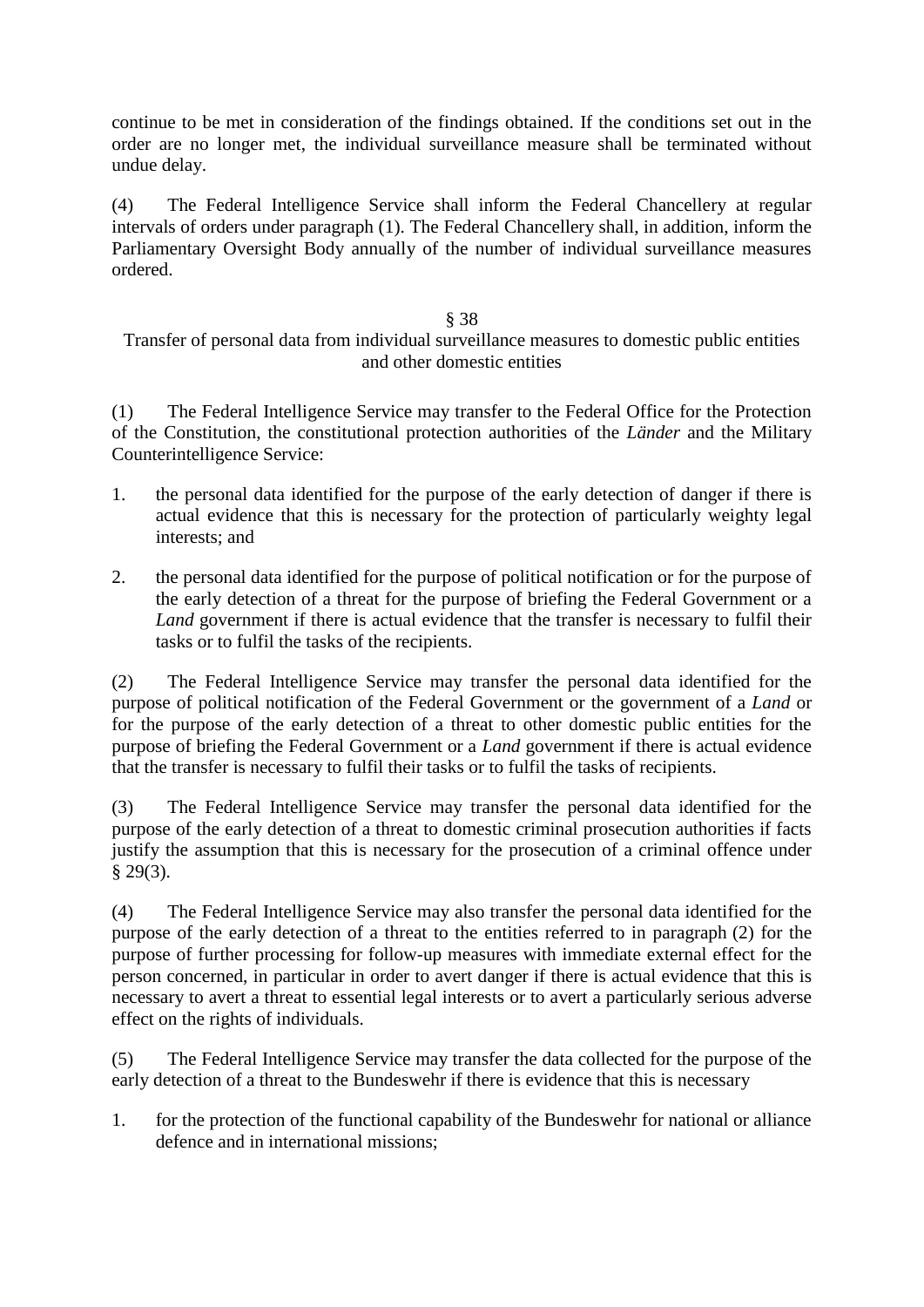- 2. for the protection of the functional capability of the armed forces of the Member States of the European Union, the North Atlantic Treaty Organisation or the European Free Trade Association;
- 3. for the protection of the life, limb or freedom of a person;
- 4. for the protection of legally protected interests of particular importance.

The Federal Intelligence Service may also transfer the personal data referred to in the first sentence provided that these were collected in the course of individual surveillance measures under § 34(1) with reference to the threats mentioned in § 19(4), subparagraph 1(a) or subparagraph 2(a).

(6) § 29(6) shall apply *mutatis mutandis* to transfers to other domestic entities.

(7) The Federal Intelligence Service may also transfer the personal data identified for the purpose of political briefing of the Federal Government to domestic public entities outwith paragraphs (1) and (2) if there is actual evidence that transfer is necessary to prevent an imminent threat to: the life, limb or freedom of a person;

- 2. essential public goods; or
- 3. the continued existence or security of the Federal Government or a *Land* or the security of a Member State of the European Union, the European Free Trade Association or the North Atlantic Treaty Organisation.

In cases of the first sentence, subparagraph 1, transfer to other domestic entities shall also be permissible outwith paragraph (6).

(8) § 29(8) to (16) shall otherwise apply *mutatis mutandis* to transfers under paragraphs (1) to (7).

### § 39

Transfer of personal data from strategic foreign telecommunications surveillance to foreign public entities, supranational and intergovernmental entities and to other foreign entities

(1) The Federal Intelligence Service may transfer the personal data identified for the purpose of political briefing of the Federal Government or a *Land* government or for the purpose of the early detection of a threat to other domestic public entities for the purpose of briefing in the course of international political cooperation of foreign public entities and supranational and intergovernmental entities if there is actual evidence that transfer is necessary for the fulfilment of its tasks.

(2) The Federal Intelligence Service may transfer the data identified for the purpose of the early detection of a threat to the entities referred to in paragraph (1) if there is actual evidence that this is necessary to prosecute criminal offences which correspond to the criminal offences referred to in § 29(3). The provisions of the Act on International Mutual Assistance in Criminal Matters shall remain unchanged.

(3) The Federal Intelligence Service may also transfer the personal data identified for the purpose of the early detection of a threat to the entities referred to in paragraph (1) for the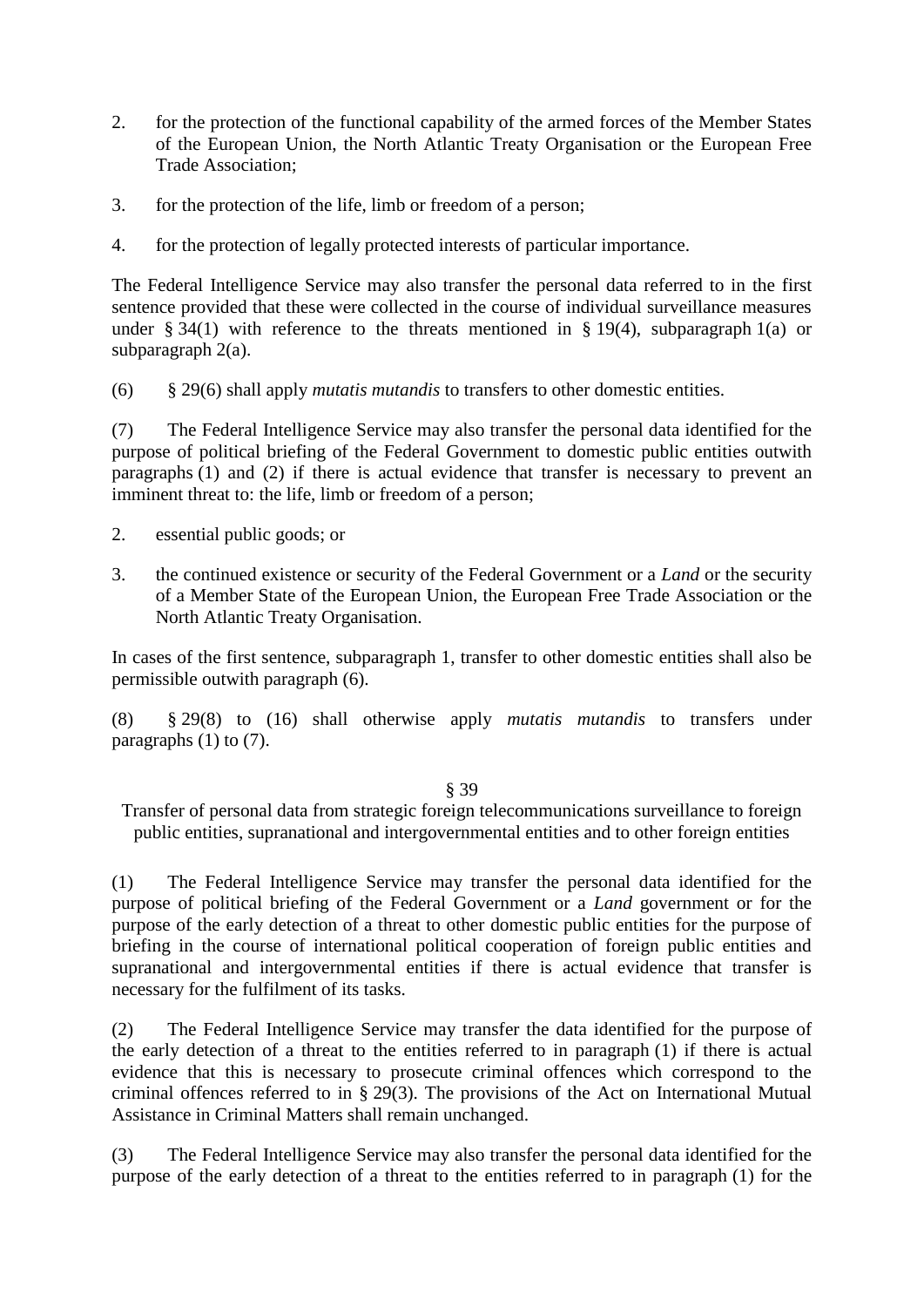purpose of further processing for follow-up measures with immediate external effect for the person concerned, in particular in order to avert a threat, if it is to be assumed on the basis of particular facts that:

- 1. the data are of substantial significance for the recipient for the early detection of threats within the meaning of §19(4) or are necessary for the preservation of other substantial security interests; or
- 2. transfer is necessary to preserve substantial foreign and security policy interests of the Federal Government or a *Land*.

The decision on whether transfer is necessary shall be made under the supervision of an official of the Federal Intelligence Service who is qualified for judicial office.

(4) The Federal Intelligence Service may also transfer the personal data identified for the purpose of political notification to the entities referred to in paragraph (1) outwith paragraph (2) if there is actual evidence that transfer is necessary to prevent an imminent threat to:

- 1. the life, limb or freedom of a person;
- 2. essential public goods; or
- 3. the continued existence or security of the Federal Government or a *Land* or the security of a Member State of the European Union, the European Free Trade Association or the North Atlantic Treaty Organisation.

(5) § 30(4) and (5), second sentence shall apply *mutatis mutandis* to transfers to other foreign entities.

(6) § 30(6) to (9) shall apply *mutatis mutandis* to transfers under paragraphs (1) to (5).

# Subsection 5 Independent legal oversight

#### § 40

### Exercise of independent legal oversight

(1) The legality of technical surveillance and associated transfers and cooperation of the Federal Intelligence Service on the basis of the powers granted under this Act shall be subject to legal oversight by the Independent Oversight Council.

- (2) Legal oversight shall be exercised as:
- 1. quasi-judicial legal oversight by the quasi-judicial oversight body; and
- 2. administrative legal oversight by the administrative oversight body.

# § 41 Independent Oversight Council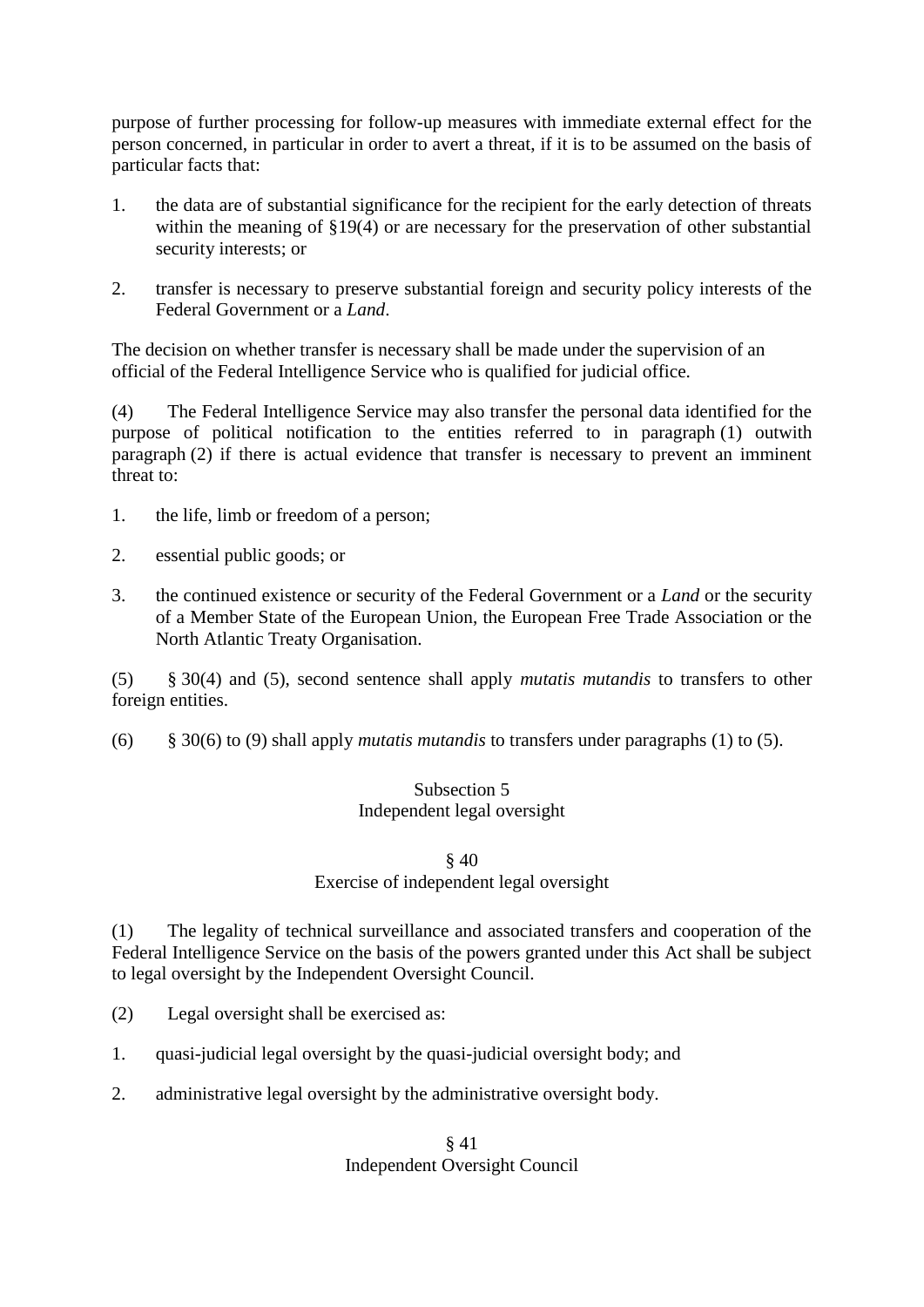(1) The Independent Oversight Council shall be a supreme federal authority and, as an independent body for oversight of the technical surveillance of the Federal Intelligence Service, shall be subject only to the law.

(2) The Independent Oversight Council shall be chaired by a President. The President shall represent the authority externally. He or she shall direct the administration of the Independent Oversight Council and exercise administrative supervision.

(3) The Independent Oversight Council shall be independent and not bound by instructions in the exercise of it powers.

(4) The Independent Oversight Council shall be subject to examination of its budgetary and economic management by the Federal Audit Office, provided that its independence is not thereby adversely affected.

(5) The Independent Oversight Council shall, after consulting the Federal Chancellery, establish for itself:

- 1. internal regulations; and
- 2. rules of procedure.

Account shall be taken of the secrecy protection interests of the Federal Intelligence Service. The members of the quasi-judicial control body shall decide upon the internal regulations and rules of procedure by a majority of votes. If voting is tied, the President shall have the casting vote. The Independent Oversight Council shall inform the Parliamentary Oversight Body of its internal regulations.

(6) The offices of the Independent Oversight Council shall be located in Berlin and Pullach.

#### § 42 Competence of the quasi-judicial oversight body

(1) The quasi-judicial oversight body shall be competent in the context of strategic foreign telecommunications surveillance for prior oversight of the legality of:

- 1. the ordering of strategic surveillance measures under  $\S 23(1) (\S 23(4))$ ;
- 2. the ordering of objectives under  $\S 23(5)$  ( $\S 23(7)$ );
- 3. the establishment of a qualified need for surveillance in the processing of unselected traffic data in the course of cooperation of the Federal Intelligence Service with foreign intelligence services under § 33(2); and
- 4. the usability or erasure of data under § 22(3) in the event of doubt; and
- 5. the transfer of data under  $\S 29(8)$  and  $\S 30(9)$ .

(2) The quasi-judicial oversight body shall further be competent in the context of strategic foreign telecommunications surveillance to monitor the legality of: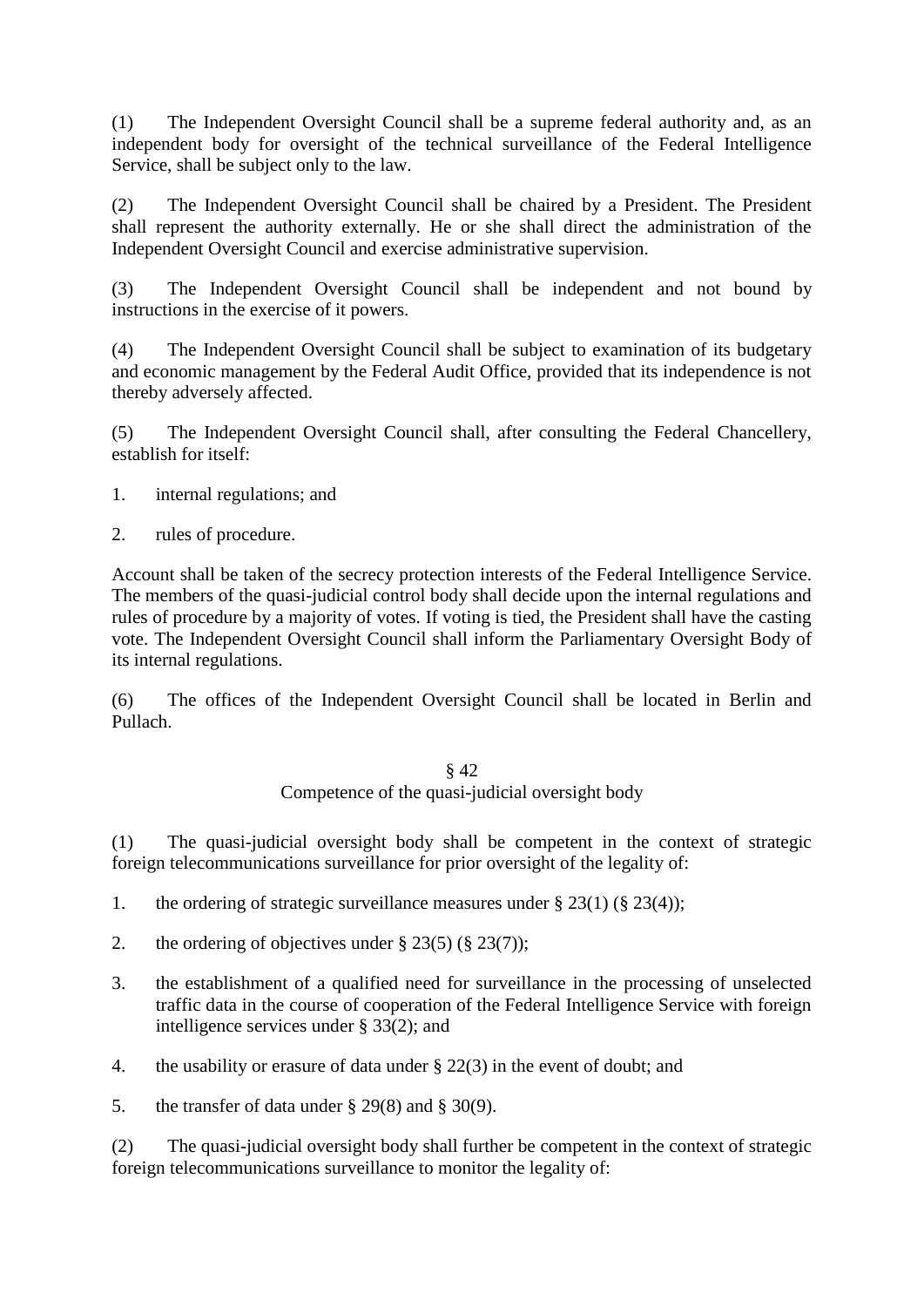- 1. the use of data under  $\S 21(3)$ ;
- 2. transfer under § 29(8) and § 30(9);
- 3. a change of purpose under  $\S 29(7)$  and  $\S 30(5)$ ;
- 4. the service regulations of the Federal Intelligence Service under § 62 insofar as they contain rules on the evaluation of data; and
- 5. the final decision on complaints of administrative legal oversight (§ 52(3)).

(3) The quasi-judicial oversight body is competent in the context of interventions into information technology systems of foreign nationals abroad under § 34 for the prior oversight of the legality of the ordering of individual surveillance measures under § 37(1) and the transfer of data under § 38(8) in conjunction with § 29(8) and § 39(6) in conjunction with § 30(9).

(4) The quasi-judicial oversight body shall, furthermore, be competent in the context of interventions in information technology systems of foreign nationals under § 34 for oversight of the legality of:

- 1. the use of data under § 35(3);
- 2. transfer under § 38(8) and § 39(6);
- 3. a change of use under § 38(7) and § 39(4); and 4. the final decision on complaints of administrative legal oversight (§ 52(3)).

§ 43 Composition of the quasi-judicial oversight body; Election of members

(1) The quasi-judicial oversight body of the Independent Oversight Council shall consist of six members, who prior to being nominated as members of the quasi-judicial oversight body were active as:

- 1. judges in the Federal Court of Justice (judicial members) with many years of experience in this activity; or
- 2. federal prosecutors under the Federal Public Prosecutor General of the Federal Court of Justice (public prosecutor members).

At least four members of the quasi-judicial oversight body must be judicial members. No more than two members may be state prosecutor members. The President of the Independent Oversight Council shall be the chair of the quasi-judicial oversight body.

(2) The members of the quasi-judicial oversight body shall undergo an expanded security review with security investigations under the Security Review Act,

The Parliamentary Oversight Panel shall select the members of the quasi-judicial oversight body on the basis of a proposal from the President of the Federal Court of Justice for the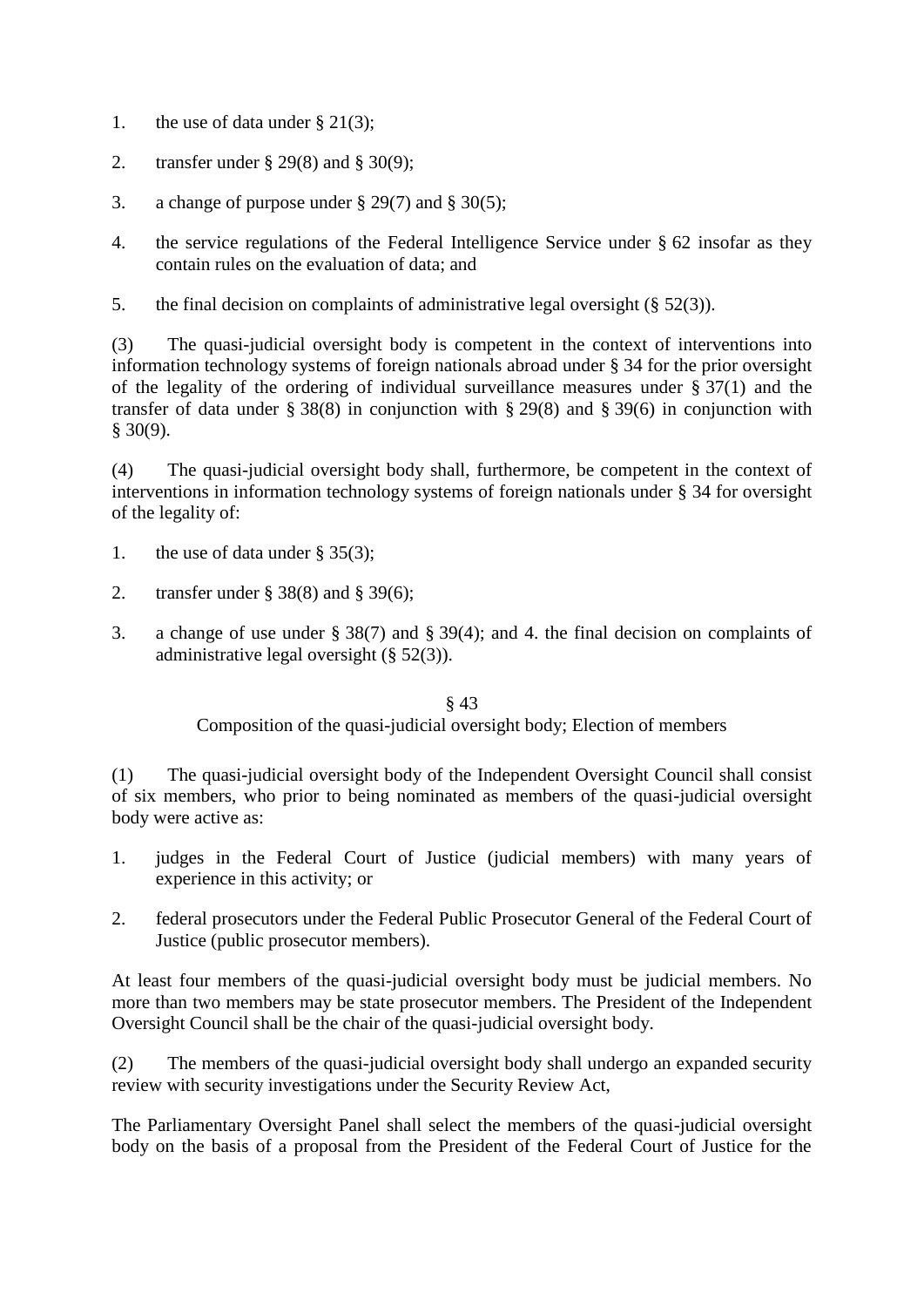judicial members and the Federal Public Prosecutor General at the Federal Court of Justice for the public prosecutor members by simple majority. The President or the

(3) Federal Public Prosecutor General shall notify the Federal Government, for information, of the proposal before the election.

§ 44

Legal position and nomination of the members of the quasi-judicial oversight body

(1) The members of the quasi-judicial oversight body shall be nominated as temporary civil servants. Subject to the rules set out in this Act, the provisions of the Federal Civil Service Act shall apply *mutatis mutandis*, with the exception of the provisions on careers and the period of probation. The members of the quasi-judicial oversight body shall be independent and subject only to the law.

(2) The Federal President shall nominate those elected under § 43(3).

(3) The members of the quasi-judicial oversight body shall pledge the following oath before the President of the German Bundestag: 'I swear that I will dedicate my efforts to the well-being of the German people, promote their welfare, protect them from harm, uphold and defend the Basic Law and the laws of the Federation, perform my duties conscientiously, and do justice to all. So help me God'. The oath may also be taken without religious affirmation.

(4) The members of the quasi-judicial oversight body shall bear the official designation of oversight officer in the Independent Oversight Council.

> § 45 Period of office of the members of the quasi-judicial oversight body

(1) The term of office shall be 12 years. Re-election shall not be permitted.

(2) The temporary status as civil servants for members of the quasi-judicial oversight body shall begin with the presentation of the certificate of appointment, unless a later date is specified in the certificate.

(3) On appointment as a temporary civil servant, the rights and duties arising from the position of civil servant or judge most recently transferred shall remain for the duration of the period of office. This shall not apply to the duty of confidentiality and the ban on accepting rewards, gifts and other benefits.

(4) The members of the quasi-judicial control body shall retire on expiry of the period of office, but no later than on reaching the age of 70. If the period of office of a judicial member in the Independent Oversight Council ends before the statutory standard retirement age under § 48(1) of the German Judges Act, he or she shall also be retired as a judge at the Federal Court of Justice at the time when his or her position as a member of the quasi-judicial oversight body ends, in accordance with § 45(1).

(5) The period of office under paragraph (1) shall be extended by the period until the election of a successor. Until that time, the members of the quasi-judicial control body shall continue with their official duties.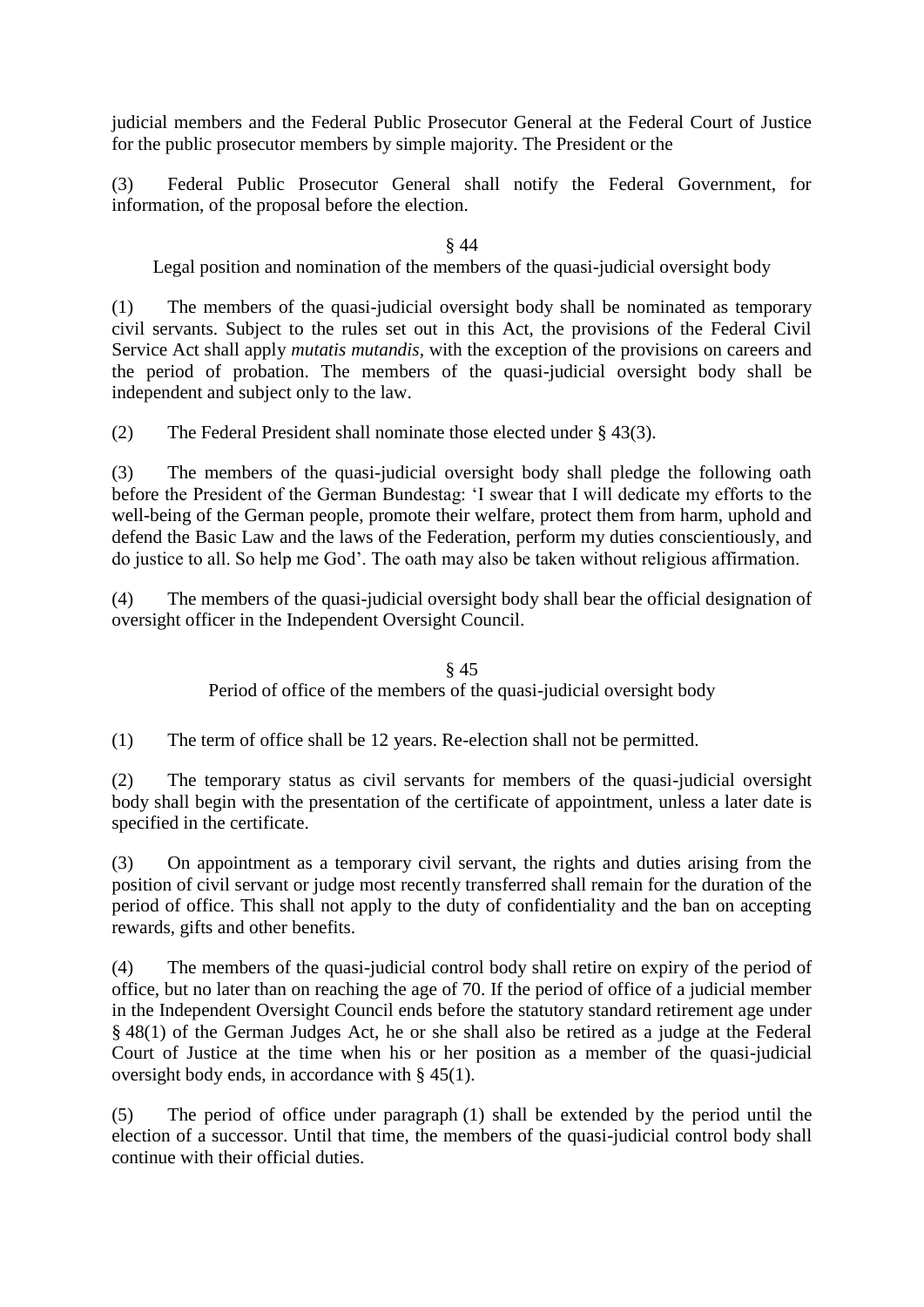§ 46

# Remuneration of the members of the quasi-judicial oversight body

(1) An official position in remuneration group B 7 shall be transferred to the members of the quasi-judicial oversight body from the start of the calendar month in which the position of temporary civil servant begins until the end of the calendar month in which it ends, in the case of § 45(5) until the end of the month in which the exercise of duties ends.

(2) Notwithstanding paragraph (1), an official position in remuneration group B 9 shall be transferred to the President of the Independent Oversight Council.

#### § 47

Further rights and duties of the members of the quasi-judicial oversight body

(1) The provisions applicable to judges in the supreme federal courts on independence and disciplinary measures shall be applied *mutatis mutandis*. § 48(4) and (5) of the German Judges Act shall apply *mutatis mutandis*.

(2) The members of the quasi-judicial oversight body shall refrain from all actions not compatible with the tasks of their position. § 4 of the German Judges Act shall apply *mutatis mutandis*.

#### § 48

### Management of the Independent Oversight Council

The Parliamentary Control Body shall elect by simple majority, on the basis of a proposal from the Chair of the Parliamentary Control Body and from among the elected judicial members of the quasi-judicial control body, the President of the Independent Oversight Council and, from among the other members, the Vice-President. Notwithstanding § 44(4), those elected under the first sentence shall bear the official designation of President of the Independent Oversight Council and Director in the position of Vice-President of the Independent Oversight Council.

§ 49

Chamber of the quasi-judicial oversight body; Decision-making

(1) The members of the quasi-judicial oversight body shall form the Senate of the quasijudicial oversight body. The Senate shall be chaired by the President. If the President is unable to attend, the Vice-President shall take the chair.

(1) The Senate of the quasi-judicial oversight body appoints two Chambers, each of which is composed of three members. The composition of a Chamber should not remain unchanged for longer than two years. Each Chamber appoints a Chair from among the judges-members.

(2)Judges-members must make up a majority of the judicial panels of the quasi-judicial oversight body.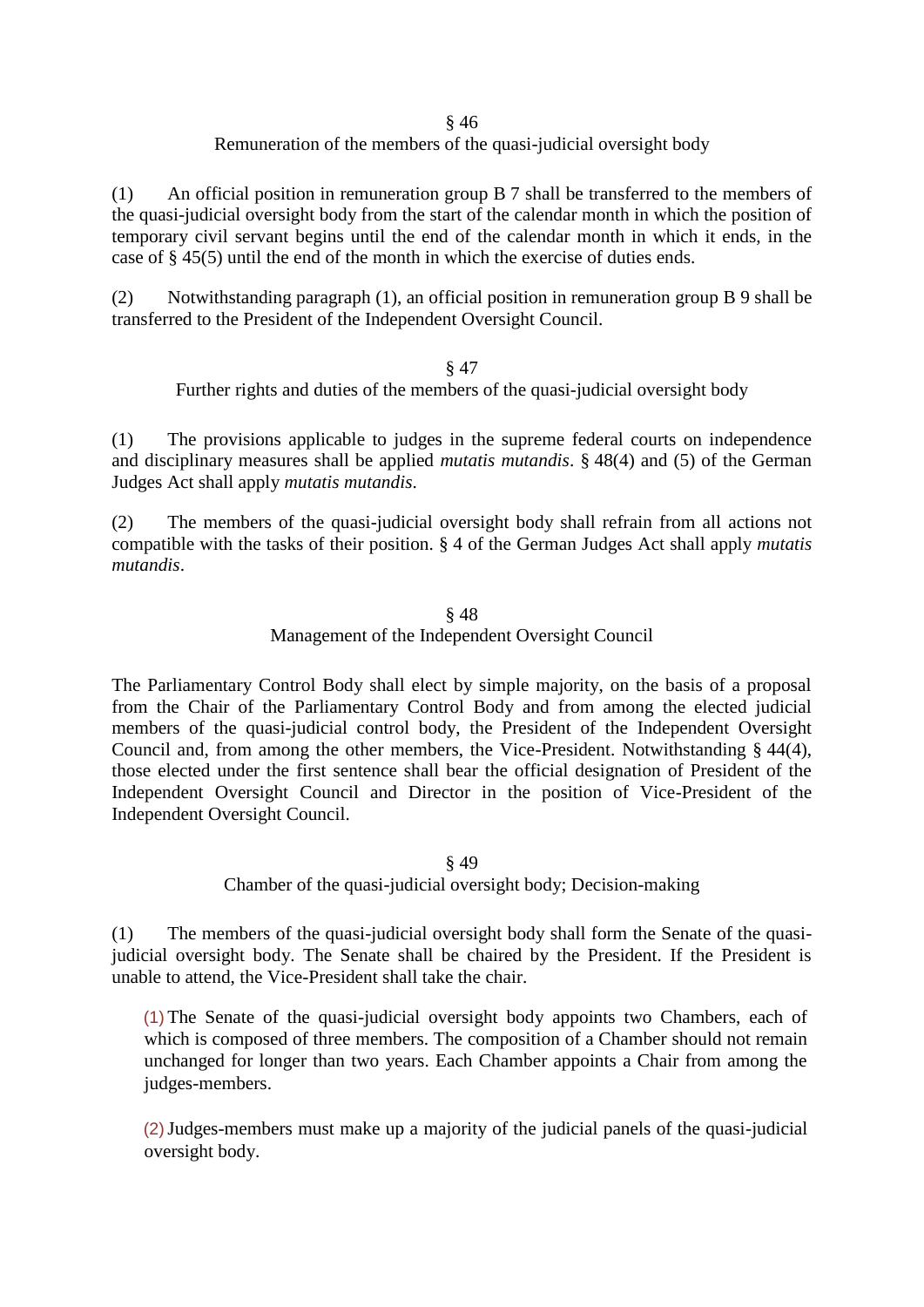(3) The Senate is quorate if a majority of its members are present and the majority are judges-members. The Chambers are quorate if a majority of their members are present. The judicial panels pass resolutions by a simple majority of the votes cast. In the event of a tie, the Chair has the casting vote. If the Chair is absent, the judge-member has the casting vote.

### Section 50 Structure and organisation of the administrative oversight body

The administrative oversight body has a head. The head is qualified to hold judicial office. The head must be employed as a civil servant by the Federal Government and is assigned to grade B4. The head has the official title of director as head of the administrative oversight body. The head is bound by the President's instructions.

# Section 51 Jurisdiction of the administrative oversight body

(1) The administrative oversight body supports the quasi-judicial oversight body in the exercise of the latter's oversight powers. In addition, it is competent to exercise legal oversight in the areas of technical intelligence gathering that are not subject to legal oversight by the quasi-judicial oversight body; in particular, if the primary competence of the quasi-judicial oversight body does not apply, it may review the legitimacy of search terms.

(2) The specific nature of the reviews carried out by the administrative oversight body are determined by the quasi-judicial oversight body at regular intervals. This does not affect the right of the quasi-judicial oversight body to issue orders to the administrative oversight body to carry out specific reviews in individual cases.

(3) The administrative oversight body has a right of objection pursuant to Section 52 within the framework of its oversight powers.

#### Section 52 **Objections**

(1) If the administrative oversight body identifies an irregularity while exercising its oversight powers, it may issue an objection concerning the Federal Intelligence Service. The administrative oversight body must consult the Federal Intelligence Service before the objection is issued.

(2) If the administrative oversight body issues an objection and if that objection is not remedied by an appropriate deadline set by the administrative oversight body, the administrative oversight body may refer the objection to the Federal Chancellery. The Federal Chancellery must issue an opinion on the objection.

(3) If the administrative oversight body upholds the objection even after the Federal Chancellery has issued its opinion, or if the Federal Chancellery does not issue an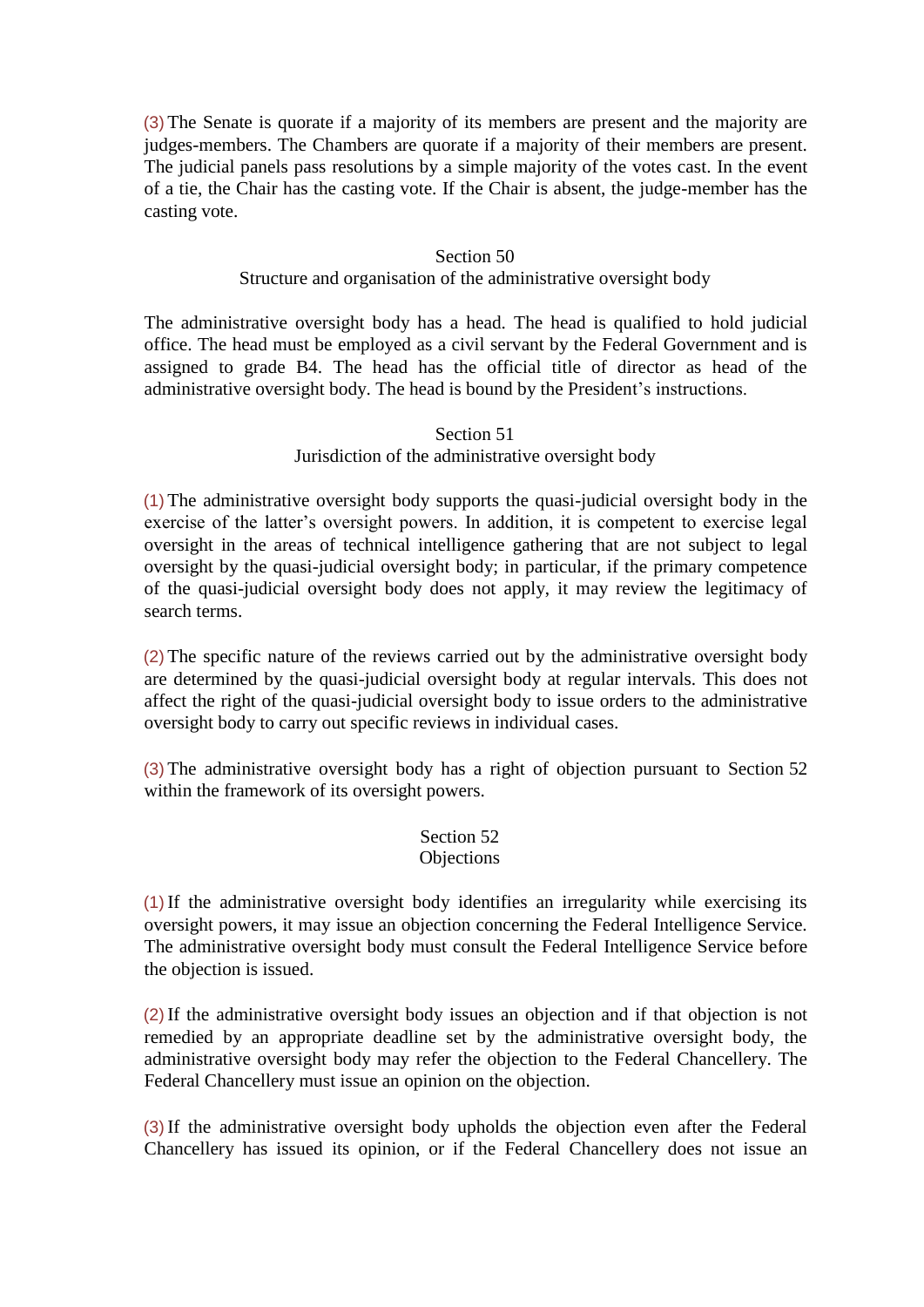opinion within three months of receiving the objection, the administrative oversight body may refer the objection to the quasi-judicial oversight body for a final decision.

(4) The quasi-judicial oversight body takes a decision on the objection after consulting the Federal Chancellery. If the quasi-judicial oversight body concludes that the objection is legitimate, it issues an order stating that the objection must be remedied immediately or by a deadline which it has set.

#### Section 53

# Employees of the Independent Oversight Council

The employees of the Independent Oversight Council must be German nationals and must undergo an enhanced security clearance with security checks in accordance with the Security Clearances Act.

# Section 54 Confidentiality; permission to give evidence

(1) The deliberations of the Independent Oversight Council are confidential.

- (2) The members of the quasi-judicial oversight body and all employees of the Independent Oversight Council are obliged to maintain confidentiality in respect of matters disclosed to them during or in connection with their activities within the Independent Oversight Council. This obligation will continue to apply even after they have left the Independent Oversight Council.
- (3) The President of the Independent Oversight Council decides whether permission to give evidence should be granted. Said permission must be refused if it would be detrimental to the interests of the Federal Government or a *Land* or if it would seriously jeopardise or significantly impede the performance of public tasks. The Vice-President decides whether permission to give evidence should be granted to the President.

# Section 55 Reporting by the Independent Oversight Council

(1) The Independent Oversight Council reports on its work to the Parliamentary Oversight Panel at intervals of no more than six months.

(2) The reports pursuant to paragraph 1 are made after consulting the Federal Chancellery, with due regard for confidentiality, and are restricted to the information and topics covered by the discretionary powers of the Federal Intelligence Service. In other cases, the Federal Chancellery must inform the Independent Oversight Council. At the request of the Independent Oversight Council, the Federal Chancellery must take appropriate measures to ensure that reports on the above-mentioned information and topics can be submitted to the Parliamentary Oversight Panel. If necessary in keeping with the interests of the Federal Government or a *Land*, and in particular on compelling grounds relating to access to intelligence or the protection of third-party rights to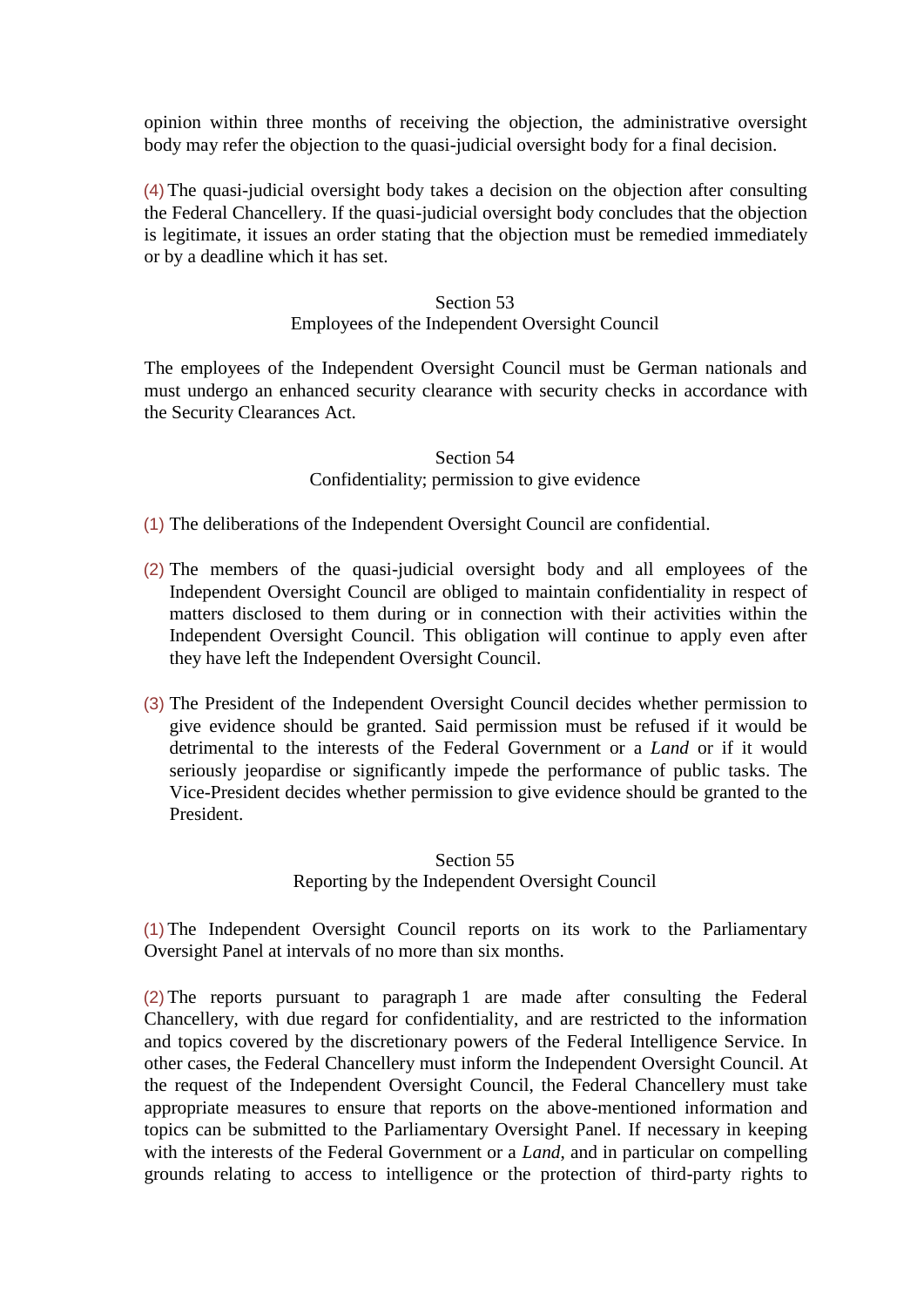privacy, or if the matter relates to the core area of executive self-responsibility, the Federal Chancellery may refuse to approve the reports pursuant to paragraph 1. If the Federal Chancellery exercises this right, it must give the Independent Oversight Council its reasons for doing so.

(3) With due regard for confidentiality in an abstract sense, and after consulting the Federal Chancellery, the Independent Oversight Council may report objections to the German Bundestag. The Federal Chancellery may attach an opinion.

#### Section 56

### Obligation of the Federal Intelligence Service to provide assistance

- (1) The Federal Intelligence Service must assist the Independent Oversight Council with its tasks.
- (2) Within the limits of its oversight powers, the Independent Oversight Council may request from the Federal Intelligence Service files or other documents that body holds if there is a justified interest in doing so in the specific case in question; it may also request the originals of those files or documents, and data stored in files.
- (3) The Independent Oversight Council must at all times be granted:
- 1. access to all offices, and
- 2. access to all IT systems,

in so far as the Federal Intelligence Service has sole authority over those offices or systems and in so far as this is necessary to exercise oversight.

(4) The Independent Oversight Council may interview employees of the Federal Intelligence Service or obtain written information from them. Employees of the Federal Intelligence Service are obliged to provide complete and accurate information.

(5) The Federal Intelligence Service must comply immediately with requests made by the Independent Oversight Council pursuant to paragraph 4.

> Section 57 Staff and facilities; human resources administration

- (1) The Independent Oversight Council must be provided with the staff and facilities it needs to perform its tasks.
- (2) The Independent Oversight Council may transfer tasks relating to human resources administration and human resources management to the Federal Chancellery provided that this does not undermine the independence of the Independent Oversight Council. Employees' personal data may be forwarded to those bodies if access to that data is necessary to perform the tasks transferred.

# Section 58

Cooperation with the Parliamentary Oversight Panel, the G 10 Commission and the Federal Commissioner for Data Protection and Freedom of Information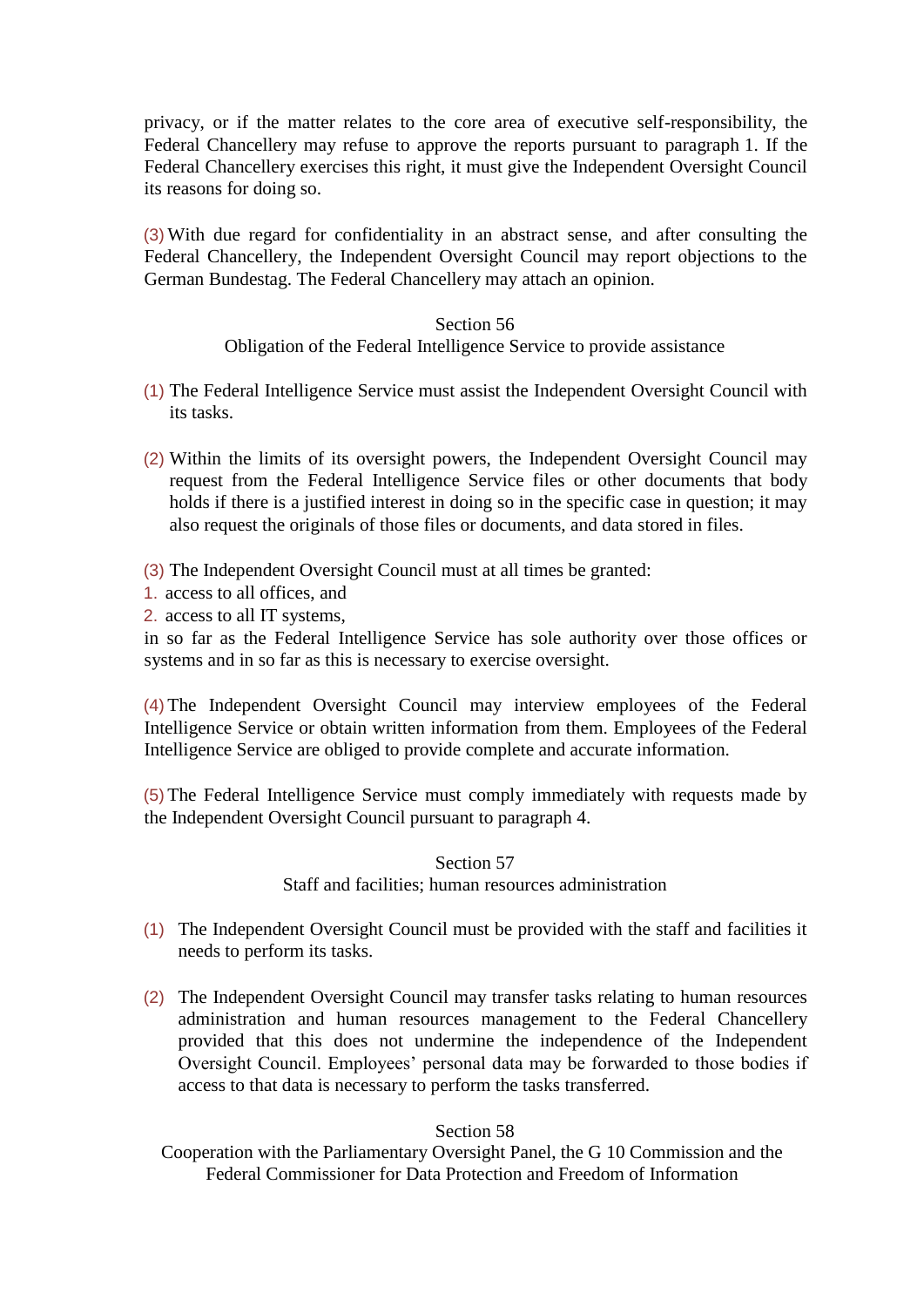(1) The Independent Oversight Council, the Parliamentary Oversight Panel, the G 10 Commission and the Federal Commissioner for Data Protection and Freedom of Information may exchange information on a regular basis concerning general matters relating to their oversight activities, provided that the respective confidentiality rules applicable in connection with the exercise of their individual oversight powers are observed.

(2) The Independent Oversight Council's activities do not affect the rights of the Parliamentary Oversight Panel to exercise oversight of the Federal Government in respect of the Federal Intelligence Service's activities. The Independent Oversight Council's activities do not affect the rights of the G 10 Commission and the Federal Commissioner for Data Protection and Freedom of Information to exercise oversight of the Federal Intelligence Service's activities.

# Subsection 6 Notifications and evaluation

#### Section 59

# Notification of data subjects and notification obligations

(1) If personal data of foreign nationals are collected abroad, the data subjects are not notified.

(2) If data are collected by way of derogation from Section 19(7), sentence 1, and if the data are not immediately erased pursuant to Section 19(7), sentence 5, the G 10 Commission must be notified thereof at its next meeting, and the data subject must be notified of the collection of the data, provided that:

- 1. the possibility that this might jeopardise the purpose of the measure has been ruled out, and
- 2. there is no likelihood that it will be to the overriding detriment of the interests of the Federal Government or a *Land*.

If notification is not effected within 12 months of the data being collected, further postponement of the notification must be approved by the G 10 Commission. The G 10 Commission determines the further duration of the postponement. Five years after collection of the data, with the approval of the G 10 Commission, a final decision against notification may be taken if it can be stated with a probability bordering on certainty that the requirements for such notification will not be met in the future. If the personal data may be relevant to a notification or a judicial review of the data collection, the erasure is postponed and restrictions are placed on the processing of the personal data; they may then only be used for that purpose.

# Section 60 Ban on notifications

(1) Individuals who provide telecommunications or telemedia services or are involved in the provision of such services are obliged to maintain confidentiality in respect of the orders issued to them and their implementation pursuant to Section 25.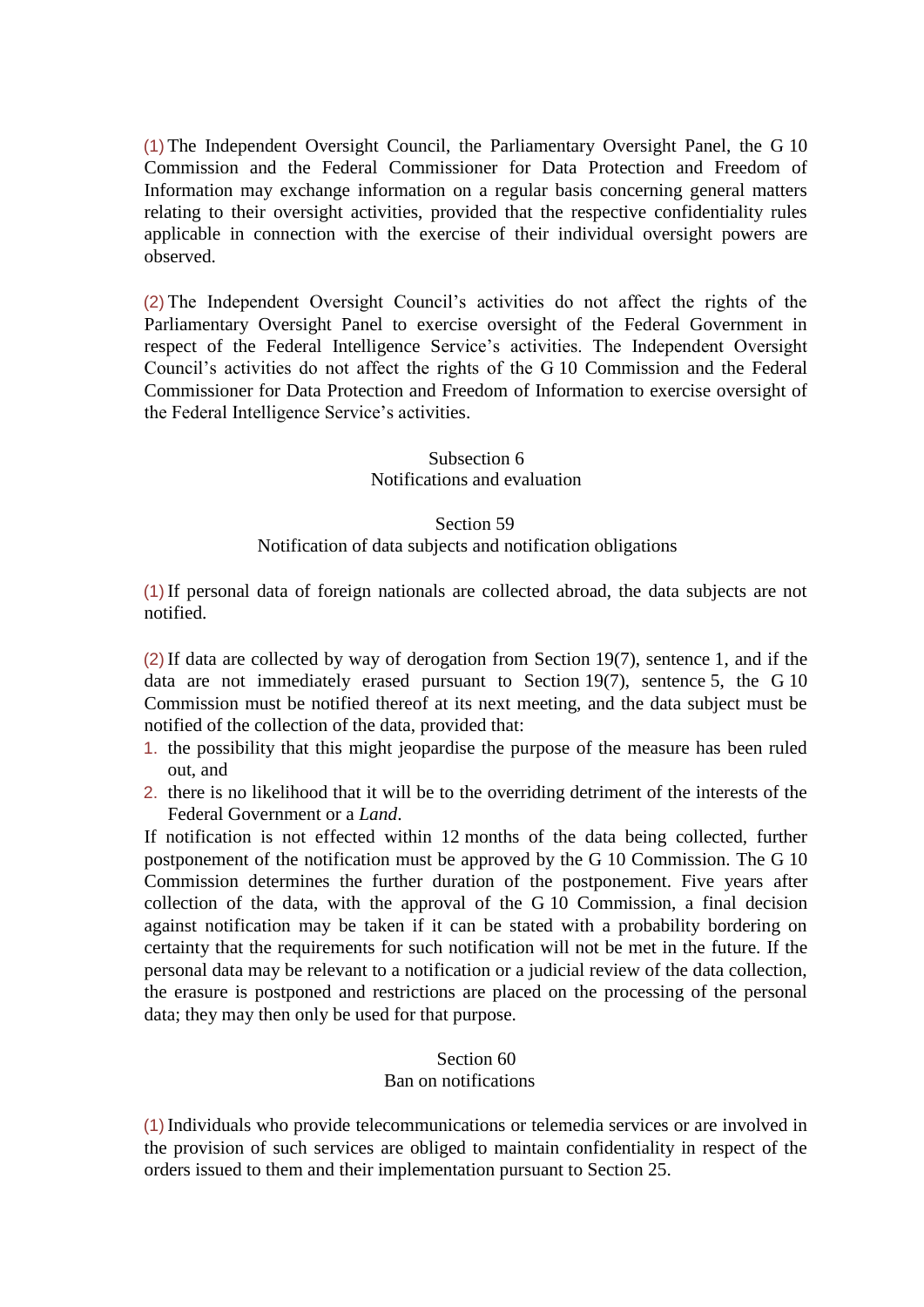(2) If information is requested or issued pursuant to Section 25(1), sentence 1, inter alia in conjunction with Section 24(4), that fact or the content of the request or the information issued by individuals who are obliged to respond, entrusted with a response or involved in providing a response may not be disclosed to others.

# Section 61

# Evaluation

The Independent Oversight Council produces a report every five years evaluating the effectiveness of its oversight activities, and forwards that report to the Parliamentary Oversight Panel. The Federal Chancellery must first be given an opportunity to issue an opinion on the report.

# Section 62

# Service regulations

The technical and organisational arrangements for implementing the provisions on technical intelligence gathering must be outlined in service regulations. The service regulations must be approved by the Federal Chancellery. The Federal Chancellery must notify the Parliamentary Oversight Panel.'

- 22. The former Section 32 becomes Section 63.
- 23. The former Section 32a becomes Section 64, and '49, 50' is inserted in subparagraph 2 after '46'.
- 24. The former Section 33 becomes Section 65 and is reworded as follows:

# 'Section 65 Reporting obligation and provision of information to the public

- (1) The Federal Intelligence Service reports directly to the Federal Chancellery and to the federal ministries within the scope of their remits; the forwarding of personal data is also permitted in that connection. Sections 11, 29 and 38 apply.
- (2) The Federal Intelligence Service may provide the public with information about findings made in performance of its tasks pursuant to Section 1(2) or obtained when reappraising its records. When providing the information, it may also disclose personal data if:
- 1. said disclosure is necessary in order to understand the context or the description of organised or non-organised groups, and
- 2. the public interest outweighs the protected interest of the data subject.'
- 25. The former Section 34 becomes Section 66 and 'Section 17' is replaced by 'Section 59(2)'.
- 26. The former Section 35 becomes Section 67 and paragraph 1 is amended as follows: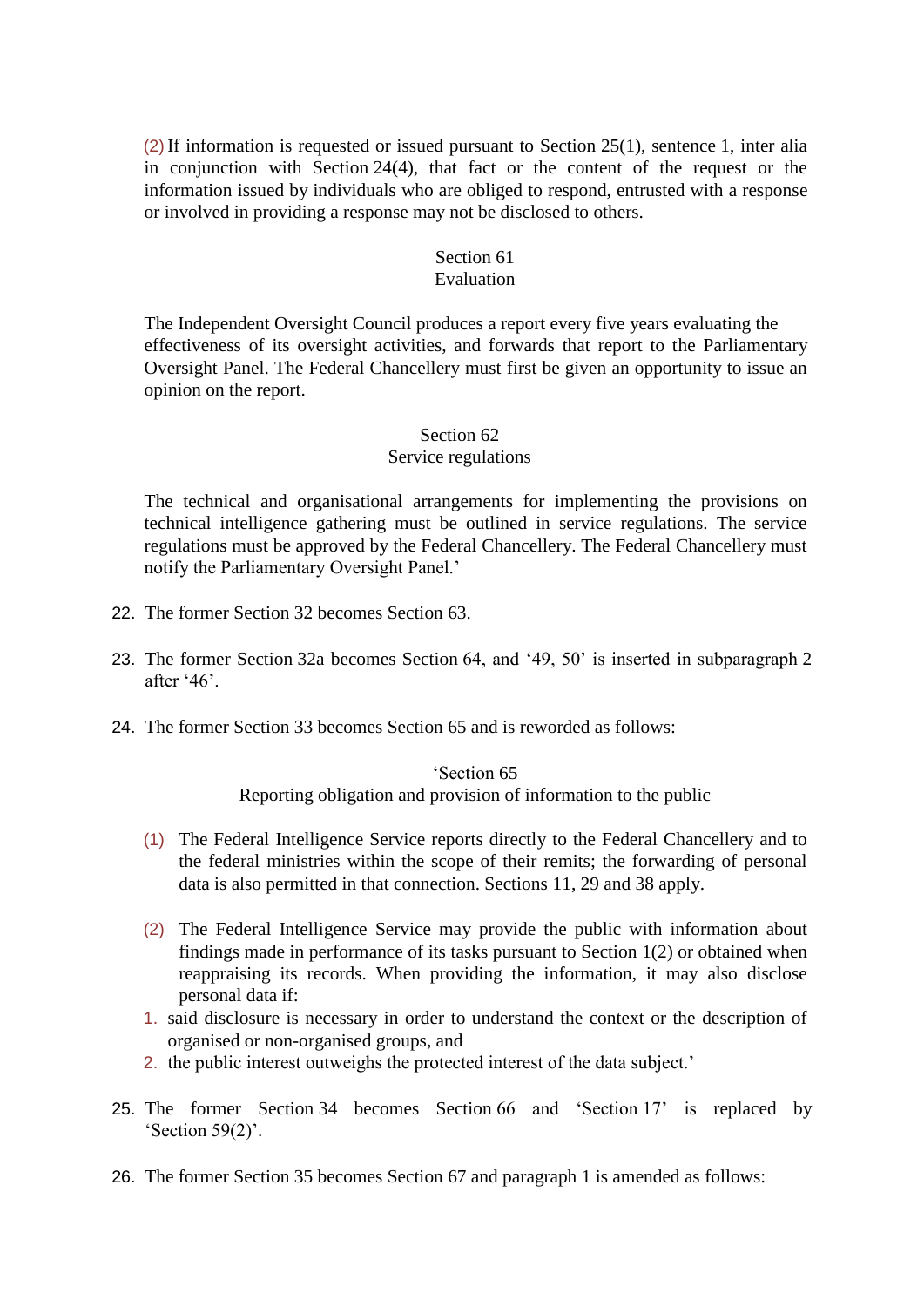- a) In paragraph 1, 'Section 8(1), sentence 1, or Section 8(2), sentence 3' is replaced by 'Section 25(1), sentence 1, or Section 25(3), sentence 3'.
- b) In paragraph 2, 'Section 8(2), sentence 2' is replaced by 'Section 25(3), sentence 2'.
- 27. The former Section 36 is replaced by the following Sections 68 and 69:

# 'Section 68

#### Restriction of basic rights

The basic right to confidentiality of correspondence, post and telecommunications (Article 10 of the Basic Law) and the basic right to inviolability of the home (Article 13 of the Basic Law) are restricted by this Act.

# Section 69 Transitional provisions

- (1) Technical intelligence-gathering measures within the meaning of Section 4 that commenced prior to 1 January 2022 may continue until 31 December 2022. Those measures are subject to legal oversight by the administrative oversight body. Section 51 applies *mutatis mutandis*. If the measure is ordered for the first time pursuant to Section 23(1) or (5) or Section 37(1), and if the quasi-judicial oversight body does not confirm the lawfulness of the order, the measure must be discontinued immediately.
- (2) The storage of data collected prior to 1 January 2022 and the storage of data collected on the basis of a measure pursuant to paragraph 1 is determined on the basis of Sections 18 and 19 in the version applicable on 19 June 2020.
- (3) The transfer of data collected prior to 1 January 2022 and the transfer of data collected on the basis of a measure pursuant to paragraph 1 is determined on the basis of Section 23 in the version applicable on 19 June 2020.
- (4) Until the technical requirements for identification provided for in Section 19(10), sentence 1, and Section 34(8), sentence 1, have been met, further processing of the personal data collected pursuant to Section 4 in the existing systems of the Federal Intelligence Service is permitted even without identification if the purpose and means of the data collection are otherwise traceable for data collected from 1 January 2022 onwards. Further processing within the structured databases of the Federal Intelligence Service is also permitted until the technical requirements for identification of the purpose and means have been met, even if the purpose and means of data collection are not otherwise traceable for each data field; in that respect those data are forwarded pursuant to paragraph 3. The Federal Chancellery submits an annual progress report to the Parliamentary Oversight Panel on the extent to which the technical requirements for identification pursuant to sentence 2 have been met.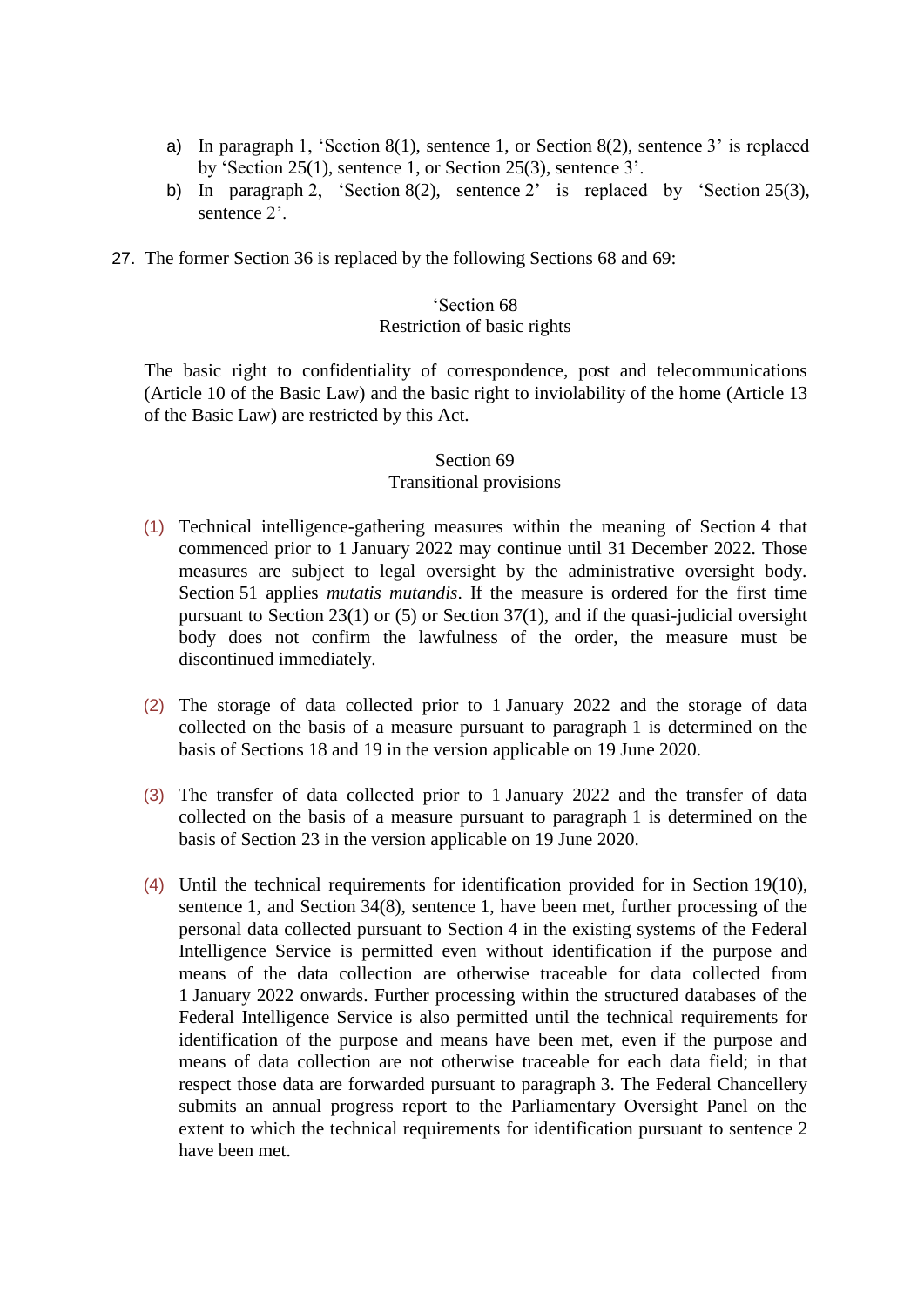(5) Cooperation agreements with foreign public agencies that are in force on 1 January 2022 pursuant to Section 13 of the version in force on 19 June 2020 will apply until 31 December 2024 at the latest.'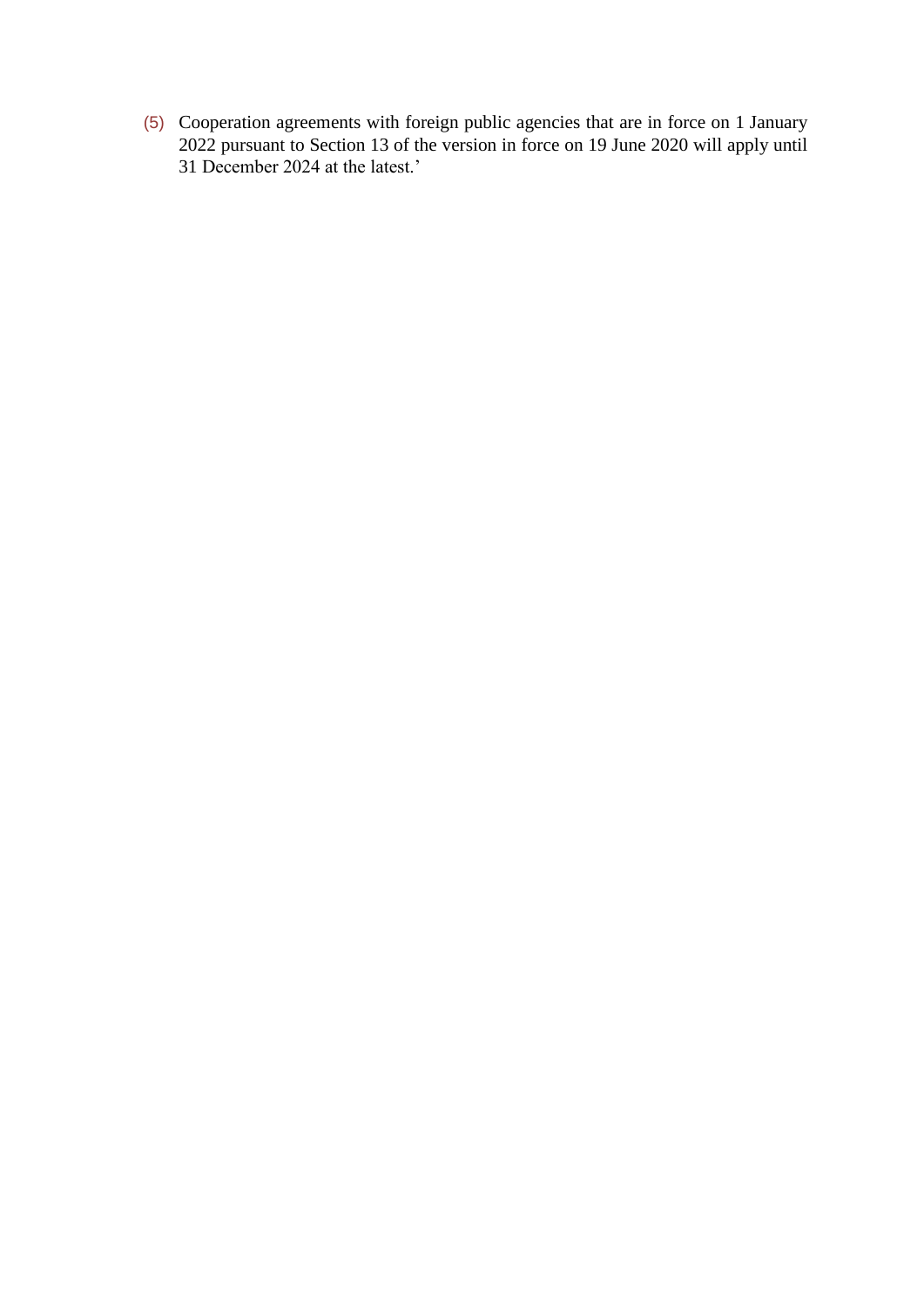# **Article 2 Amendments to the Article 10 Act**

The Article 10 Act of 26 June 2001 (Federal Law Gazette *(BGBl.*) I p. 1254, 2298; 2007 I p. 154), most recently amended by Article 38 of the Regulation of 19 June 2020 (*BGBl.* I p. 1328) is amended as follows:

1. The following Section 4a is inserted after Section 4:

# 'Section 4a

Further processing of traffic data by the Federal Intelligence Service

(1) Further processing by the Federal Intelligence Service, in performance of its tasks, of traffic data which have been collected, and in respect of which a restriction relating to an individual involved in the communications has been ordered pursuant to Section 3, is permitted in order to:

- 1. identify individuals with a connection to Germany about whom information can be obtained that is relevant for the performance of tasks by the Federal Intelligence Service, or
- 2. identify suitable transmission routes within the meaning of Section 10(4), sentence 2.

(2) No later than three months after their collection, the traffic data stored pursuant to paragraph 1 must be reviewed to determine whether further storage is necessary for the performance of tasks by the Federal Intelligence Service. No later than six months after their collection, those data must be erased unless it has been decided in the specific case in question that further storage is necessary for the purposes outlined in paragraph 1. If it has been decided in the specific case in question that further storage is necessary for the purposes outlined in paragraph 1, the Federal Intelligence Service must carry out regular checks at intervals of no more than six months to determine whether the further storage of traffic data for those purposes is still necessary.

(3)Compliance with the requirements referred to in paragraphs 1 and 2 is checked on a regular and random basis by an authorised official of the Federal Intelligence Service who is qualified to hold judicial office. If the check reveals that the data have been processed unlawfully, the data must be erased immediately under the supervision of an official of the Federal Intelligence Service who is qualified to hold judicial office. Section 4(1), sentences 3 to 5, applies *mutatis mutandis*.'

- 2. Section 6 is amended as follows:
	- a) In paragraph 1 sentence 4, the words 'for the purpose of data protection oversight' are replaced by the words 'for the purpose of overseeing data processing, including data protection oversight.'
	- b) In paragraph 3 sentence 5, the words 'for the purpose of data protection oversight' are replaced by the words 'for the purpose of overseeing data processing, including data protection oversight.'
	- c) The following paragraphs 4 to 6 are added: '(4) Notwithstanding paragraph 1, sentences 1 and 2, the Federal Intelligence Service may also, in performance of its tasks, collect traffic data and process them further in keeping with the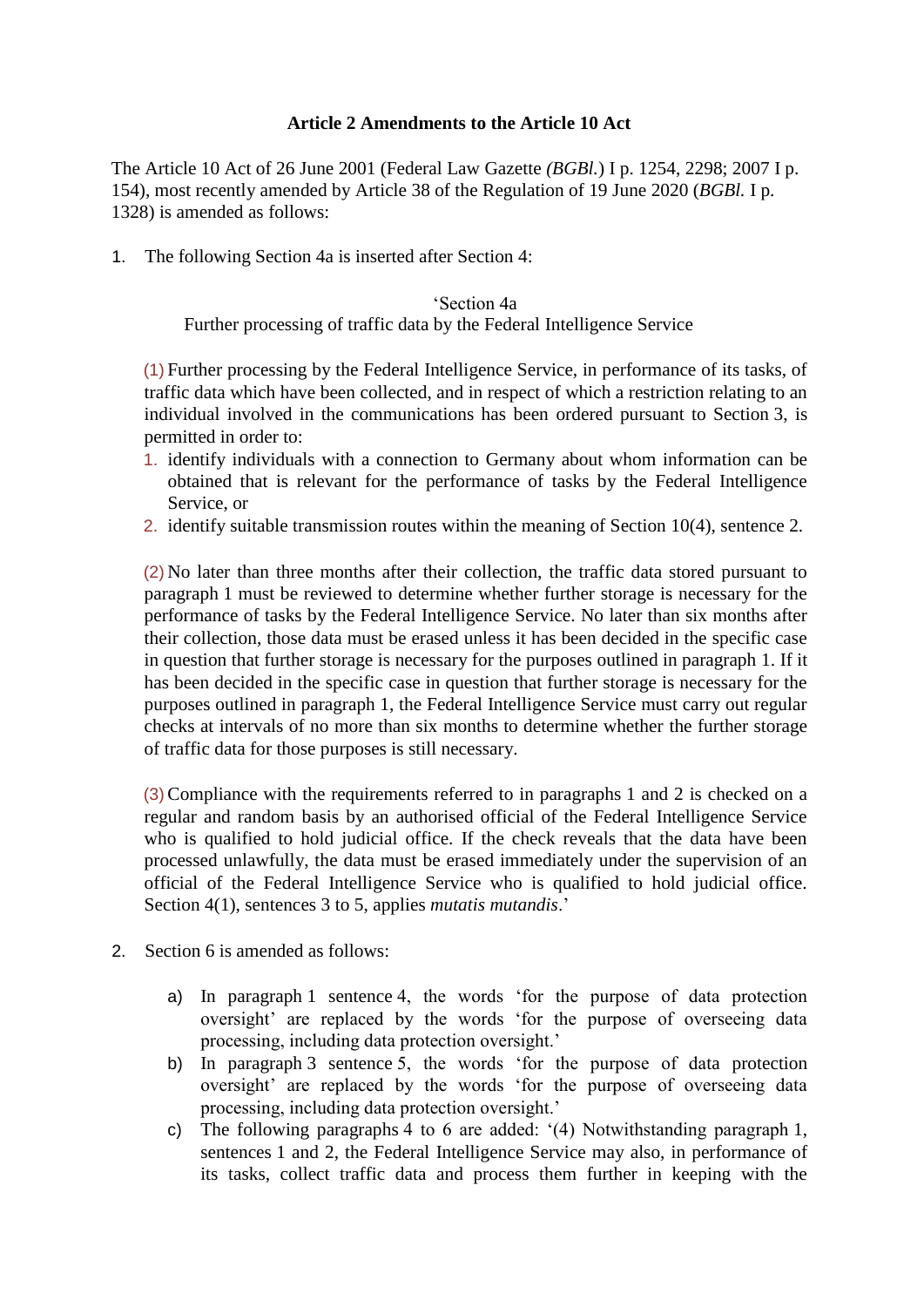requirements of sentence 3 using the transmission routes pursuant to Section 5(1) in conjunction with Section 10(4), sentence 2, if those traffic data make it possible to identify German nationals, domestic legal entities or persons present on the territory of the Federal Republic of Germany and are automatically rendered unidentifiable as soon as they are collected. The automated procedure to render the data unidentifiable must be carried out in such a way that:

- 1. the uniqueness of the data continues to be guaranteed, and
- 2. retroactive identification of the individuals referred to in sentence 1 is impossible or only possible on the basis of disproportionate effort. The Federal Intelligence Service may, in performance of its tasks, process traffic data that have been rendered unidentifiable pursuant to sentences 1 or 2 in order to:
- 1. identify individuals with a connection to Germany about whom information can be obtained that is relevant for the performance of tasks by the Federal Intelligence Service, with the exception of the group of individuals referred to in sentence 1, and
- 2. identify suitable transmission routes within the meaning of Section 10(4), sentence 2.

No later than six months after their collection, the traffic data referred to in sentence 1 must be erased unless it has been determined in the specific case in question that further storage is necessary for the purposes outlined in sentence 3. If it has been decided in the specific case in question that further storage is necessary for the purposes outlined in sentence 3, the Federal Intelligence Service must carry out regular checks when processing individual cases and after specified deadlines, at the latest after 10 years, to determine whether the traffic data that have been rendered unidentifiable are still required for those purposes.

(5) Notwithstanding paragraph 1, sentences 1 and 2, the Federal Intelligence Service may, in performance of its tasks, process traffic data that have been collected and captured on the basis of a search term pursuant to Section 5(2) in order to

- 1. identify individuals with a connection to Germany about whom information can be obtained that is relevant for the performance of tasks by the Federal Intelligence Service, and
- 2. determine suitable transmission routes within the meaning of Section 10(4), sentence 2.

If it is determined during further processing pursuant to sentence 1 that additional further processing of the traffic data by the Federal Intelligence Service is necessary in order to identify offences within the meaning of Section 3(1) or threats within the meaning of Section 5(1), sentence 3, or Section 8(1) and to respond to such threats, the further processing of those data by Federal Intelligence Service for such purposes is also permitted.

No later than three months after their collection, the traffic data referred to in sentences 1 and 2 must be reviewed to determine whether further storage is necessary for the performance of tasks by the Federal Intelligence Service. No later than six months after their collection, the data referred to in sentences 1 and 2 must be erased unless it has been determined in the specific case in question that further storage is necessary for the purposes outlined in sentences 1 and 2. If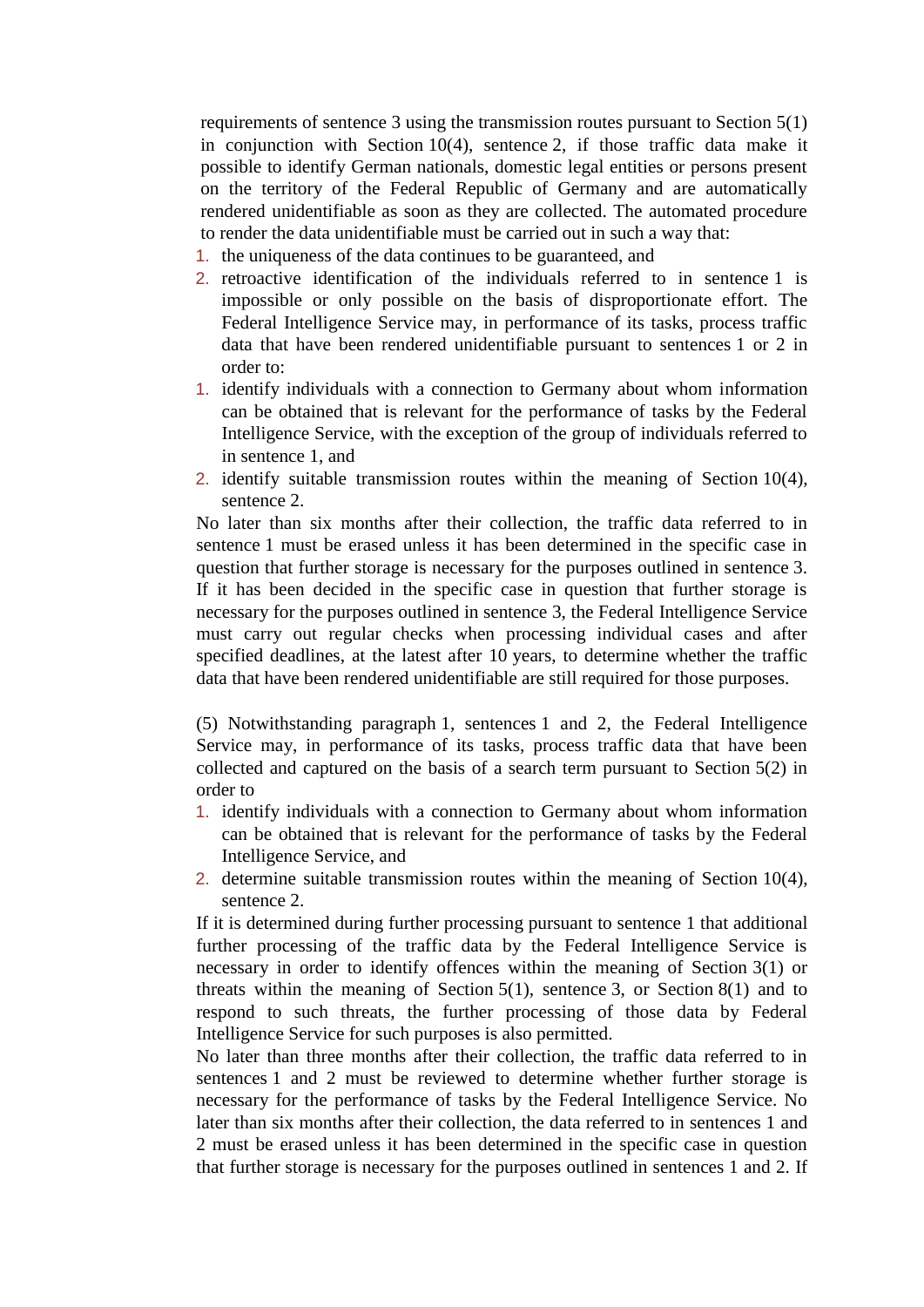it has been determined in the specific case in question that further storage is necessary for the purposes outlined in sentences 1 and 2, the Federal Intelligence Service must carry out regular checks at intervals of no more than six months, to determine whether the further storage of traffic data for the purposes outlined in sentences 1 and 2 is still necessary.

(6) Compliance with the requirements referred to in paragraph 5 is checked on a regular and random basis by an authorised official of the Federal Intelligence Service who is qualified to hold judicial office. If the check reveals that the data have been processed unlawfully, the data must be erased immediately under the supervision of an official of the Federal Intelligence Service who is qualified to hold judicial office. Paragraph 1 sentences 3 to 5 apply *mutatis mutandis*.'

- 3. In Section 7(1), 'Section 33 of the Federal Intelligence Service Act' is amended to 'Section 65(1) of the Federal Intelligence Service Act'.
- 4. Section 8 is amended as follows:
	- a) Paragraph 4 sentence 4 is worded as follows: 'Section 6(1), sentences 4 and 5, paragraph 2, sentences 1 and 2, and paragraphs 5 and 6, subject to the proviso that the further processing pursuant to paragraph 5, sentence 2, is only permitted for the purpose of identifying and responding to threats within the meaning of Section 8(1), shall apply *mutatis mutandis*.'
	- b) In paragraph 5, 'Section 33' is replaced by 'Section 65(1)'.

# **Article 3 Amendments to the Federal Civil Servants' Remuneration Act**  [to be completed]

#### **Article 4**

# **Regulation on the technical and organisational implementation of measures for telecommunications surveillance (Telecommunications Surveillance Regulation, TKÜV)**

Telecommunications Surveillance Regulation in the version promulgated on 11 July 2017 (*BGBl.* p. 2316), most recently amended by Article 27 of the Act of 20 November 2019 (*BGBl.* I p. 1724).

- 1. In Section 1(1)(e), the words 'Sections 6, 12 and 14 of the Federal Intelligence Service Act' are amended to 'Sections 19, 24 and 26 of the Federal Intelligence Service Act'.
- 2. In Section 1(4), the words 'Sections 6, 12 or 14 of the Federal Intelligence Service Act' are amended to 'Sections 19, 24 and 26 of the Federal Intelligence Service Act'.
- 3. In Section 2(1)(a), the words 'Section 9 of the Federal Intelligence Service Act' are amended to 'Section 25(1), sentence 1, of the Federal Intelligence Service Act'.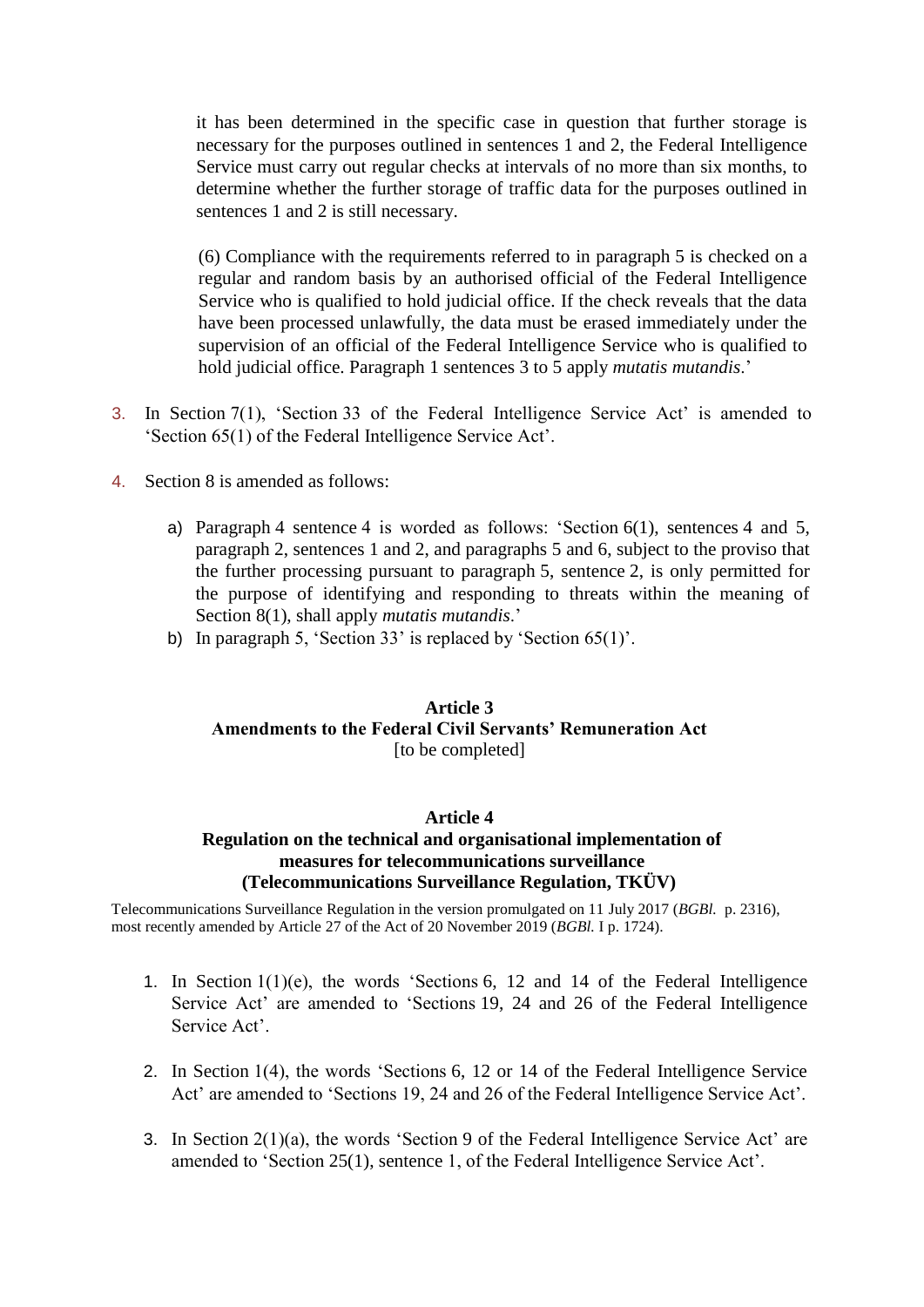- 4. In Section 2(3)(a), the words 'Sections 6, 12 or 14 of the Federal Intelligence Service Act' are amended to 'Sections 19, 24 and 26 of the Federal Intelligence Service Act'.
- 5. In Section 2(15), the words 'Sections 6, 12 or 14 of the Federal Intelligence Service Act' are amended to 'Sections 19, 24 and 26 of the Federal Intelligence Service Act'.
- 6. In Section 2(17)(c), the words 'Sections 6, 12 or 14 of the Federal Intelligence Service Act' are amended to 'Sections 19, 24 and 26 of the Federal Intelligence Service Act'.
- 7. In the heading of Part 3, the words 'Sections 6, 12 and 14 of the Federal Intelligence Service Act' are amended to 'Sections 19, 24 and 26 of the Federal Intelligence Service Act'.
- 8. In Section 27(1), sentence 1, the words 'Sections 6, 12 or 14 of the Federal Intelligence Service Act, the telecommunications that are transmitted through the telecommunications network referred to in the order, including the […] in this telecommunications network' are amended to 'Sections 19, 24 and 26 of the Federal Intelligence Service Act, the telecommunications that are referred to in the order pursuant to Section 25(1), sentence 1, of the Federal Intelligence Service Act, including the […] in these telecommunications'.
- 9. In Section 27(8), sentence 2, the words 'Sections 6, 12 or 14 of the Federal Intelligence Service Act an order pursuant to Section 6(1), sentence 2, of the Federal Intelligence Service Act' are amended to 'Sections 19, 24 and 26 of the Federal Intelligence Service Act an order pursuant to Section 25(1), sentence 1, of the Federal Intelligence Service Act'.
- 10. In Section 28(1), the words 'Sections 6, 12 or 14 of the Federal Intelligence Service Act' are amended to 'Sections 19, 24 and 26 of the Federal Intelligence Service Act'.

#### **Article 5**

#### **Customs Administration Act (ZollVG)**

Customs Administration Act of 21 December 1992 (*BGBl.* I p. 2125; 1993 I p. 2493), most recently amended by Article 210 of the Regulation of 19 June 2020 (*BGBl.* I p. 1328).

In Section 12a(8), the words 'Section 8 of the Federal Intelligence Service Act' are amended to 'Section 10 of the Federal Intelligence Service Act'.

#### **Article 6**

# **Act on the prevention of threats to the security of the Federal Republic of Germany through the dissemination of high-quality remote sensing data (Satellite Data Security Act, SatDSiG)**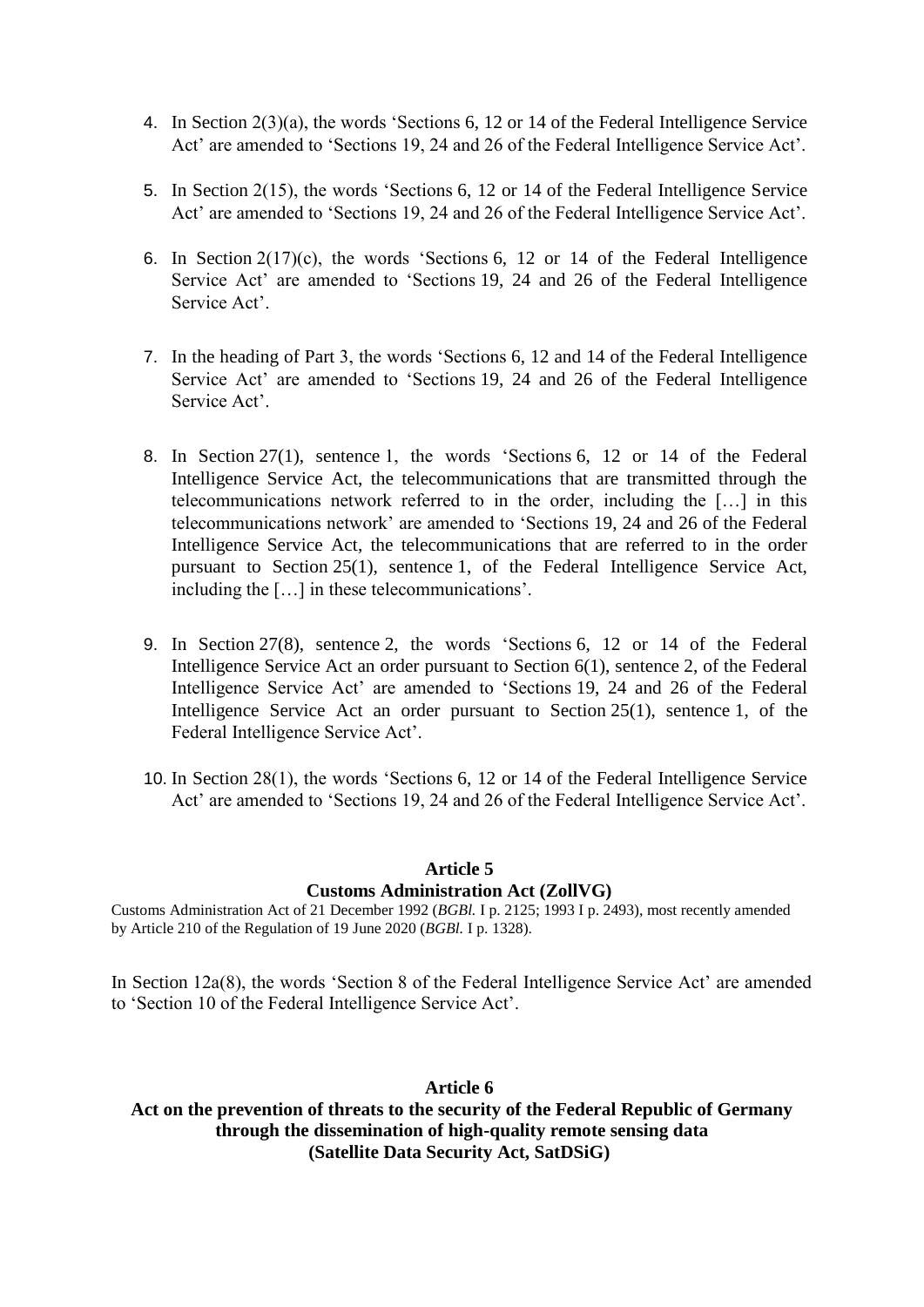Satellite Data Security Act of 23 November 2007 (*BGBl.* I p. 2590), most recently amended by Article 2 of the Act of 10 July 2020 (*BGBl.* I p. 1637).

In Section 27(1) sentence 2, the words 'Section 23(3) of the Federal Intelligence Service Act' are amended to 'Section 10(3) of the Federal Intelligence Service Act'.

# **Article 7 Telecommunications Act (TKG)**

Telecommunications Act of 22 June 2004 (*BGBl.* I p. 1190), most recently amended by Article 319 of the Regulation of 19 June 2020 (*BGBl.* I p. 1328).

- 1. In Section 110(1)(5), the words 'Sections 6, 12 and 14 of the Federal Intelligence Service Act' are amended to 'Sections 19, 24 and 26 of the Federal Intelligence Service Act'.
- 2. In Section 110(2), the words 'Section 8(1), sentence 1, of the Federal Intelligence Service Act' are amended to 'Section 25(1), sentence 1, of the Federal Intelligence Service Act'.
- 3. In Section 114(1)(5), the words 'Sections 6, 12 and 14 of the Federal Intelligence Service Act' are amended to 'Sections 19, 24 and 26 of the Federal Intelligence Service Act'.

#### **Article 8**

# **Act on the requirements and procedure for security clearances by the Federal Government and the protection of classified information**

# **(Security Clearances Act, SÜG)**

Security Clearances Act of 20 April 1994 (*BGBl.* I p. 867), most recently amended by Article 20 of the Regulation of 19 June 2020 (*BGBl.* I p. 1328).

In Section 36(2), the words 'Section 31 of the Federal Intelligence Service Act' are amended to 'Section 12 of the Federal Intelligence Service Act', and the words 'Section 21 of the Federal Intelligence Service Act' are amended to 'Section 18 of the Federal Intelligence Service Act'

### **Article 9 Act on the Central Register of Foreign Nationals (AZR Act)**

AZR Act of 2 September 1994 (*BGBl.* I p. 2265), most recently amended by Article 167 of the Regulation of 19 June 2020 (*BGBl.* I p. 1328).

1. In Section 11(2), the words 'Section 33 of the Federal Intelligence Service Act' are amended to 'Section 65(1) of the Federal Intelligence Service Act'.